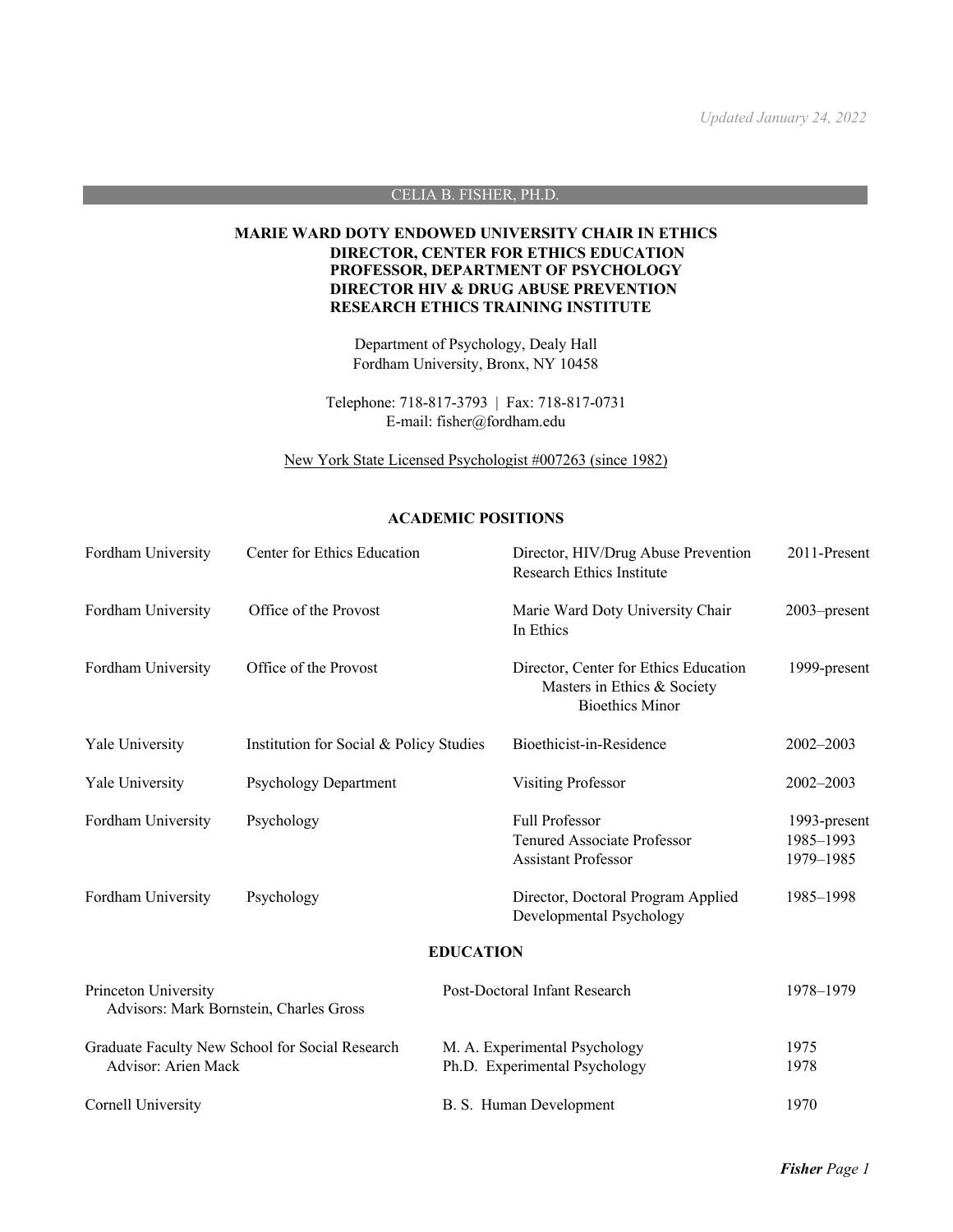# **FEDERAL COMMITTEE LEADERSHIP**

- 2022 Reviewer, Special Emphasis Panel/Scientific Review Group NIH Population and Public Health Approaches to HIV/AIDS 2022/05 PPAH
- 2022 Reviewer, National Academies of Sciences, Engineering and Medicine, *Improving the representation of women and underrepresented minorities in clinical trials and research.*
- 2021 Member, Bridge to AI U54 Center Review Panel NIH
- 2021 Reviewer, NIMH HIV/AIDS P30 Application Review Panel
- 2020 Panelist, NIH Inclusion Across the Lifespan II Workshop
- 2019-2021 Member, Data Safety Monitoring Board, the NIH/NIDA HEALing Communities Study (HCS)
- 2017 Reviewer, National Institutes of Health (NIH) Social Psychology, Personality and Interpersonal Processes Study Section, January 22.
- 2017 Reviewer, National Institutes of Health (NIH) Social Psychology, Personality and Interpersonal Processes Study Section, October 12.
- 2017 Reviewer, NIDA Research Education Program for Clinical Researchers and Clinicians (R25) Study Section, December 4.
- 2016 PAR Panel: Ethical, Legal and Policy Issues in Research on HIV/AIDS and its Co-Morbidities Council ZRG1 AARR-N 55 R, 03/18/2016
- 2015-2018. Member, National Institutes of Health (NIH) Adolescent Brain Cognitive Development (ABCD) Study, External Advisory Board and Observational Study Monitoring Board
- 2015 Member, Member APA/SAMSHA Consensus Panel Therapeutic Responses to Gender Nonconformity, Gender Dysphoria, and Sexual Orientation Distress in Children and Adolescents.
- 2014 Member, NIDA CTN-0053 Data and Safety Monitoring Board Review Committee.
- 2014 Member, Planning Committee, National Academies/Institute of Medicine Ethical Review and Oversight Issues in Research Involving Standard of Care Interventions: A Workshop
- 2013 Member, Special Emphasis Panel on Ethical Issues in Research on HIV/AIDS and its Co-morbidities, National Institutes of Health Center for Scientific Review.
- 2012–2014 Member, Societal and Ethical Issues in Research Study Section, [SEIR] National Institutes of Health Center for Scientific Review.
- 2012–2014 Member, Committee, National Academies/Institute of Medicine National Research Council's Committee on Revisions to the Common Rule for the Protection of Human Subjects in Research in the Behavioral and Social Sciences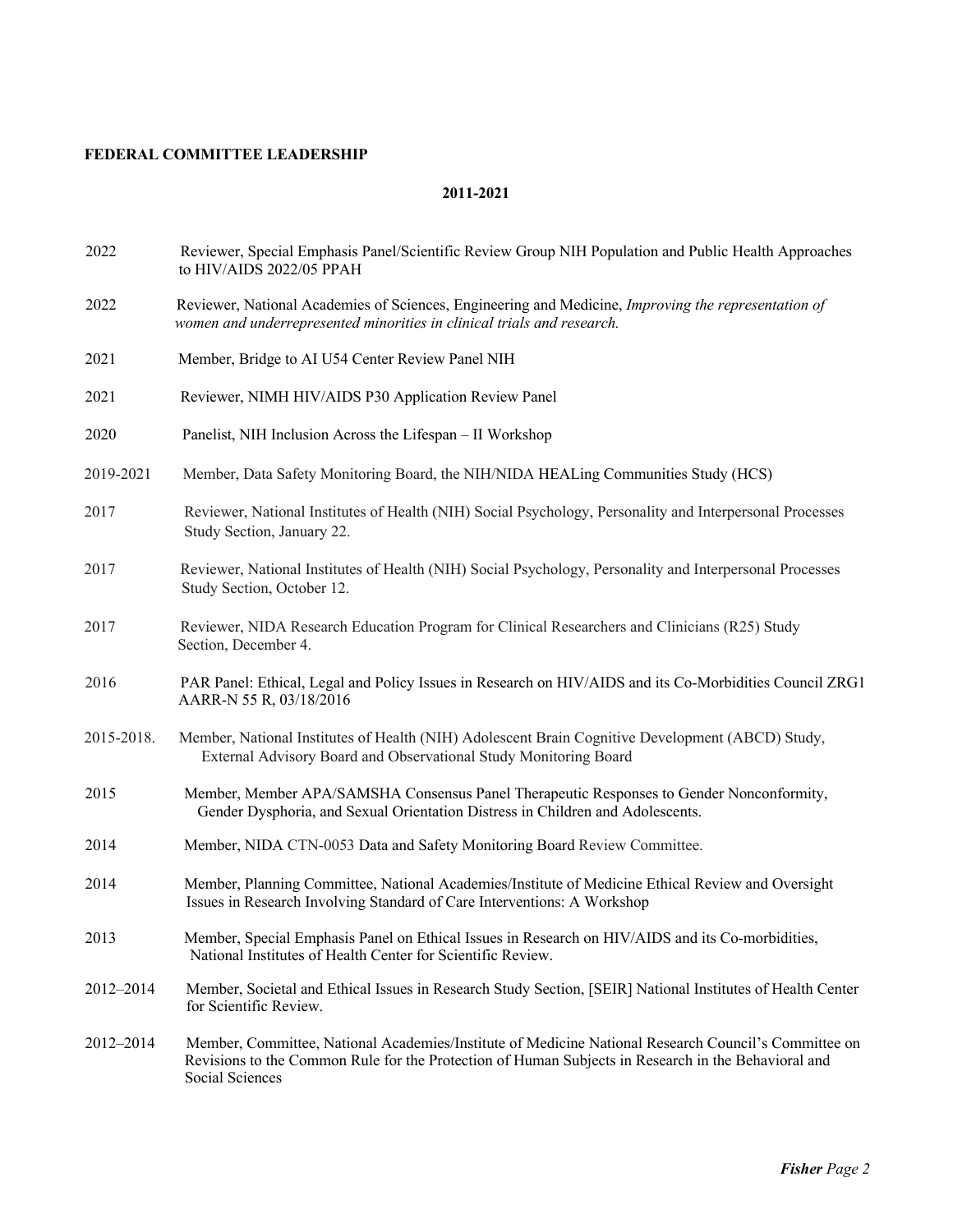| 2012 | Member, Special Panel NIDA Drug Abuse Treatment Clinical Trials Network (CTN)                                                        |
|------|--------------------------------------------------------------------------------------------------------------------------------------|
| 2012 | Member, NIH Director's Early Independence Award (DP5) Review Panel [ZRG1 BBBP-E (53)]                                                |
| 2011 | Member, National Institute of Health Center for Scientific Review Panel, Ethical Issues in Clinical, Genetic<br>and Research Studies |

#### **2001-2010**

|  | 2010–2011 Member, College of CSR Reviewers, Center for Scientific Review, National Institutes of Health |  |
|--|---------------------------------------------------------------------------------------------------------|--|
|  |                                                                                                         |  |

- 2010 Member, National Institutes of Health Center for Scientific Review Panel, Research Integrity in Collaborative Research Study Section
- 2010 Member, National Institutes of Health Center for Scientific Review Panel, Clinical and Research Ethics and the International Research Education and Training in Bioethics Study Section
- 2009 Member, Distinguished Editorial Panel on Behavioral and Populations Science, Challenge Grants, National Institutes of Health
- 2009 Member, Extramural Affairs Contract Proposal Review, National Institute on Drug Abuse.
- 2008 Member, Center for Scientific Review, National Institutes of Health, Research on Ethical Issues in Human Studies Study Section
- 2006–2009 Chair, Human Studies Review Board, Environmental Protection Agency
- 2006 Member, Ethics Work Group, National Institute on Drug Abuse
- 2003–2006 Member, Secretary's Advisory Committee on Human Research Protections, and Co-Chair, Subcommittee on Research Involving Children, Department of Health and Human Services
- 2003–2004 Member, Ethics Working Group, National Children's Study
- 2002–2004 Member, Committee on Clinical Research Involving Children, Institute of Medicine of the National Academies of Science
- 2002 Member, Social and Behavioral Sciences Working Group on Human Research Protections, Office of Behavioral and Social Sciences Research, National Institutes of Health

# **1991-2000**

- 2000–2003 Member, Data and Safety Monitoring Board, National Institute of Mental Health
- 1992–1993 Member, Committee on Protection of Child and Adolescent Research Subjects, National Institute of Mental Health

## **STATE AND NATIONAL ASSOCIATION LEADERSHIP**

## **2011-2021**

2019 – 2021. Chair, Ethics Code Task Force, Society in Research in Child Development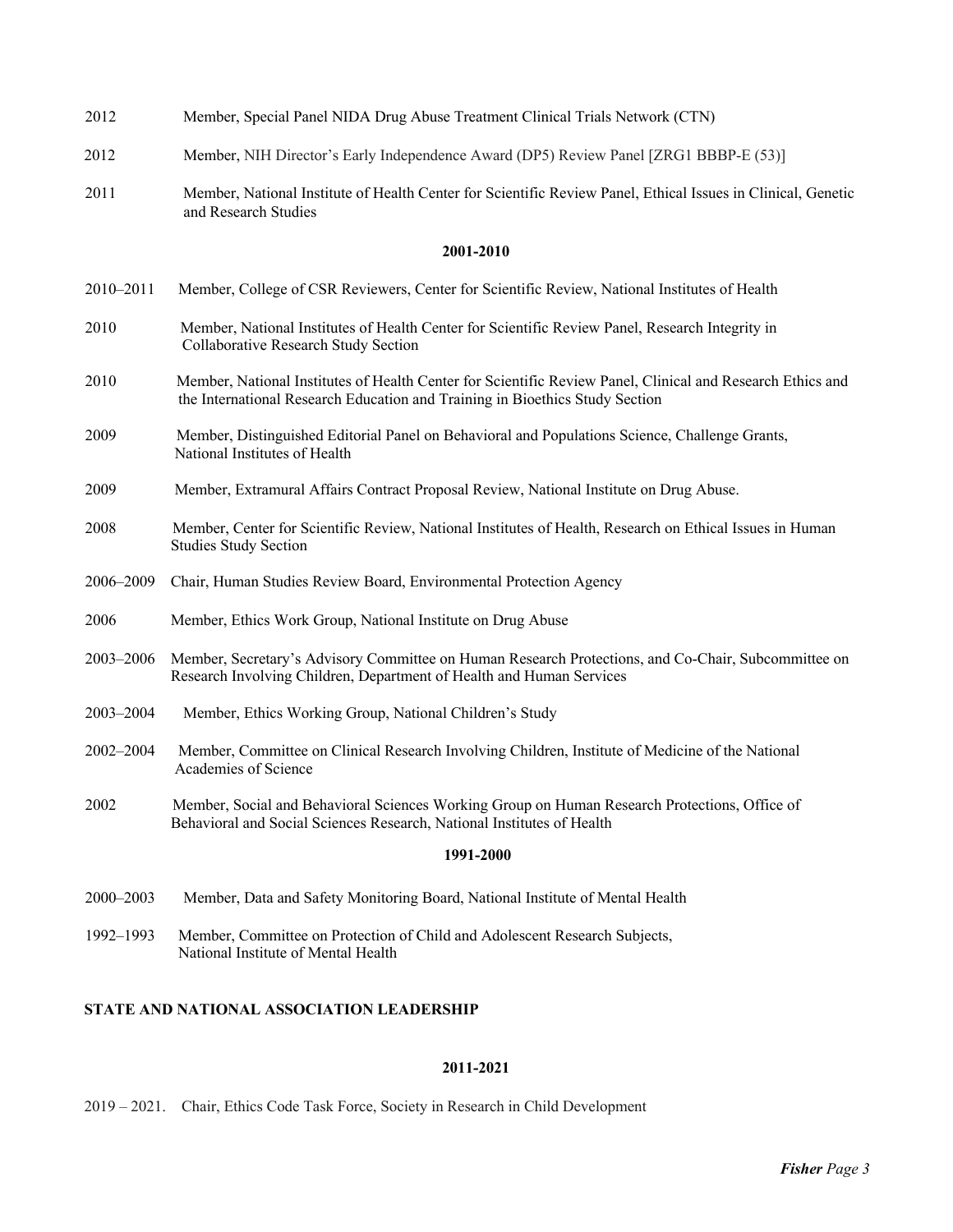| $2018 - 2020$ | Member American Psychological Association Ethics Code Task Force                                                                                                                                      |
|---------------|-------------------------------------------------------------------------------------------------------------------------------------------------------------------------------------------------------|
| 2015-2018     | Member, Core Conference Planning Committee, PRIM&R AER15                                                                                                                                              |
| 2015-2018     | Section Councilor, APHA Ethics Section                                                                                                                                                                |
| 2015-2016     | Chair, American Public Health Association Ethics Code Task Force                                                                                                                                      |
| 2015          | Member, Consensus Panel SAMHSA and American Psychological Association Therapeutic Responses to<br>Gender Nonconformity, Gender Dysphoria, and Sexual Orientation Distress in Children and Adolescents |
| 2014-2015     | Chair, American Public Health Association Ethics Section Working Group on Revising<br>the APHA Ethics Code                                                                                            |
| 2014-2015     | Chair, American Public Health Association Ethics Section Working Group on Revising<br>the APHA Ethics Code                                                                                            |
| 2012-2014     | Member, Fellows Committee, Division 37 (Children, Youth & Families),<br>American Psychological Association                                                                                            |
| 2012          | Member, Society for Prevention Research Annual Meeting "Dissemination and Implementation Science"<br>Subcommittee                                                                                     |
| 2012          | Chair, Society for Research in Child Development (SRCD) Task Force Regarding the Proposed Changes<br>to the Common Rule (Federal Policy for the Protection of Human Subjects)                         |

# **2001-2010**

- 2009–2010 Member, Task Force on Consent Issues, American Association of Intellectual and Developmental Disabilities
- 2007–2008 Member, Revision Working Group (Ethics), *Publication Manual of the American Psychological Association, Sixth Edition*
- 2006–2011 Board member and Vice President Risk Management Services, American Psychological Association Insurance Trust,
- 2003 Chair, Task Force on APA Awards, American Psychological Association
- 2001–2003 Member, Standing Appeals Panel Pool, Committee on Accreditation, American Psychological Association

- 1999 Member, Board of Directors, Fordham University Press
- 1997–2005 Vice chair, Member, Board of Trustees, American Psychological Association Insurance Trust
- 1997–2002 Chair, Ethics Code Revision Task Force, American Psychological Association
- 1995–1997 Chair, Committee on Training in Applied Developmental Science, Society for Research in Child Development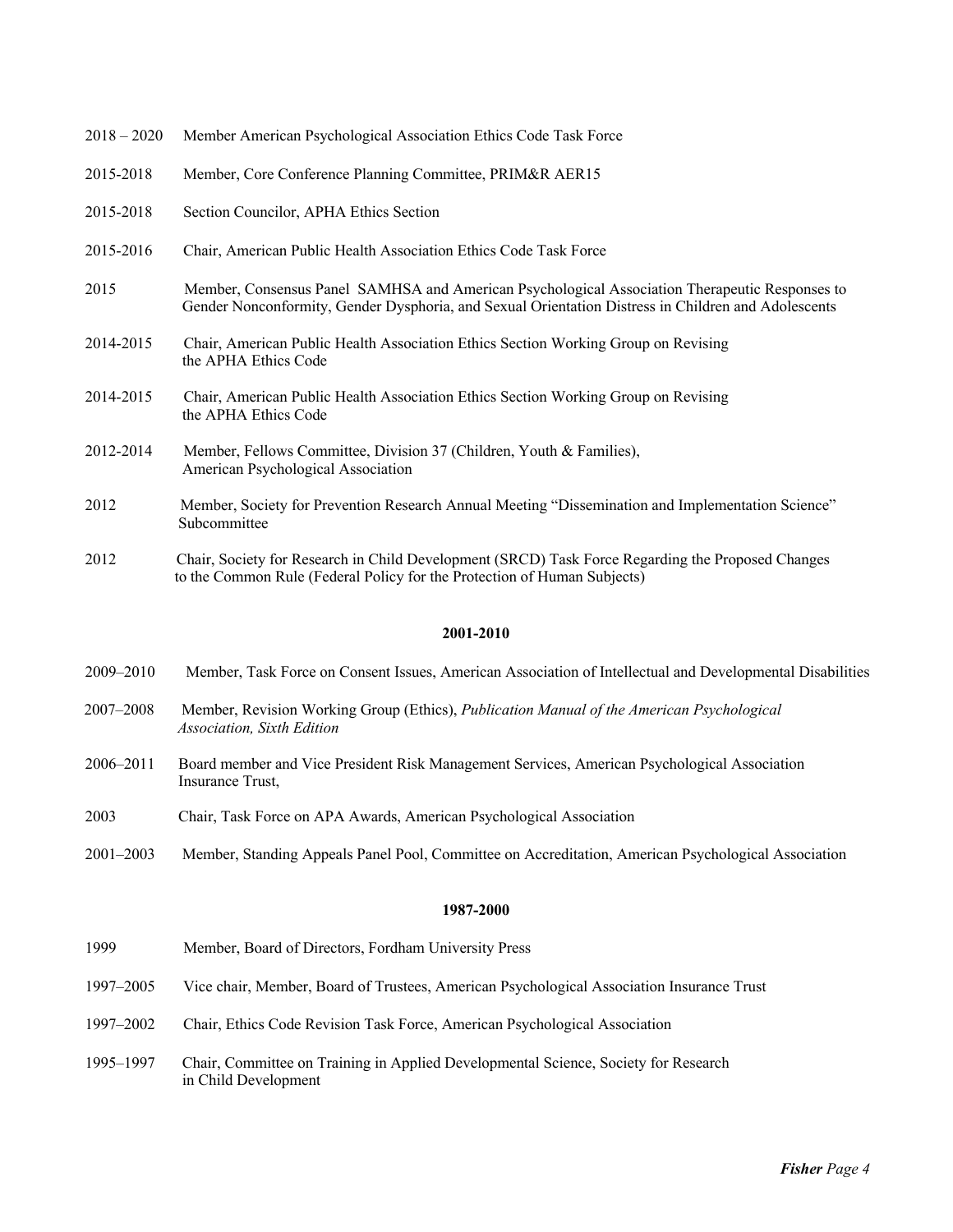| 1995      | Member, Fellows Designation Committee, Division 37 (Children, Youth, & Families),<br>American Psychological Association                                                |
|-----------|------------------------------------------------------------------------------------------------------------------------------------------------------------------------|
| 1994-1995 | Chair, Committee on Applied Developmental Psychology, Division 7, American Psychological Association                                                                   |
| 1993      | Consultant, The Role of Psychology in the Public Mental Health System, New York State<br>Office of Mental Health                                                       |
| 1992-1995 | Chair, Member, Policy and Education Task Force, Ethics Committee, American Psychological Association                                                                   |
| 1992-1994 | Member, Policy & Planning Committee, Division 7, American Psychological Association                                                                                    |
| 1992-1993 | Member, Examination Committee, Association of State and Provincial Psychology Boards                                                                                   |
| 1991-1995 | Fact finder, Member, Ethics Committee, American Psychological Association                                                                                              |
| 1990-2000 | Co-chair, National Task Force on Applied Developmental Science                                                                                                         |
| 1990-1992 | Chair, Committee on Applied Developmental Psychology, Division 7, Developmental Psychology,<br>American Psychological Association                                      |
| 1988-2006 | Member, Site Visitors Pool for Accreditation, American Psychological Association                                                                                       |
| 1988-1995 | Member, Committee on Applied Developmental Psychology, Division 7 (Developmental Psychology)<br>American Psychological Association                                     |
| 1988-1990 | Member, Long Range Planning Committee for Mobility, American Association of State Psychology Boards                                                                    |
| 1988-1989 | Member, Advisory Committee for the Review and Evaluation of the Professional Examination Function,<br>New York State Education Department                              |
| 1987-1990 | Liaison to 1990 APA Task Force on the Review of the Scope and Criteria for Accreditation,<br>Division 7 (Developmental Psychology), American Psychological Association |

1987–1993 Chair, Vice Chair, Member, New York State Board for Psychology

# **SCIENTIFIC LEADERSHIP**

- 2016 2020 Advisory Board, Center for Technology and Behavioral Health, Geisel School of Medicine, Dartmouth College
- 2011-2018 Member, editorial board, *Professional Psychology: Research and Practice*
- 2013-2017 Member, advisory & editorial board, *Journal of Empirical Research on Human Research Ethics*
- 2012 Member, New York Research Centers HIV Consortium
- 2011 Member, Tri-Institutional Stem Cell Initiative Embryonic Stem Cell Research Oversight (Tri-SCI ESCRO) Committee, Tri-Institutional Research Program (The Rockefeller University, Memorial-Sloan Kettering Cancer Center, and Weill Cornell Medical College)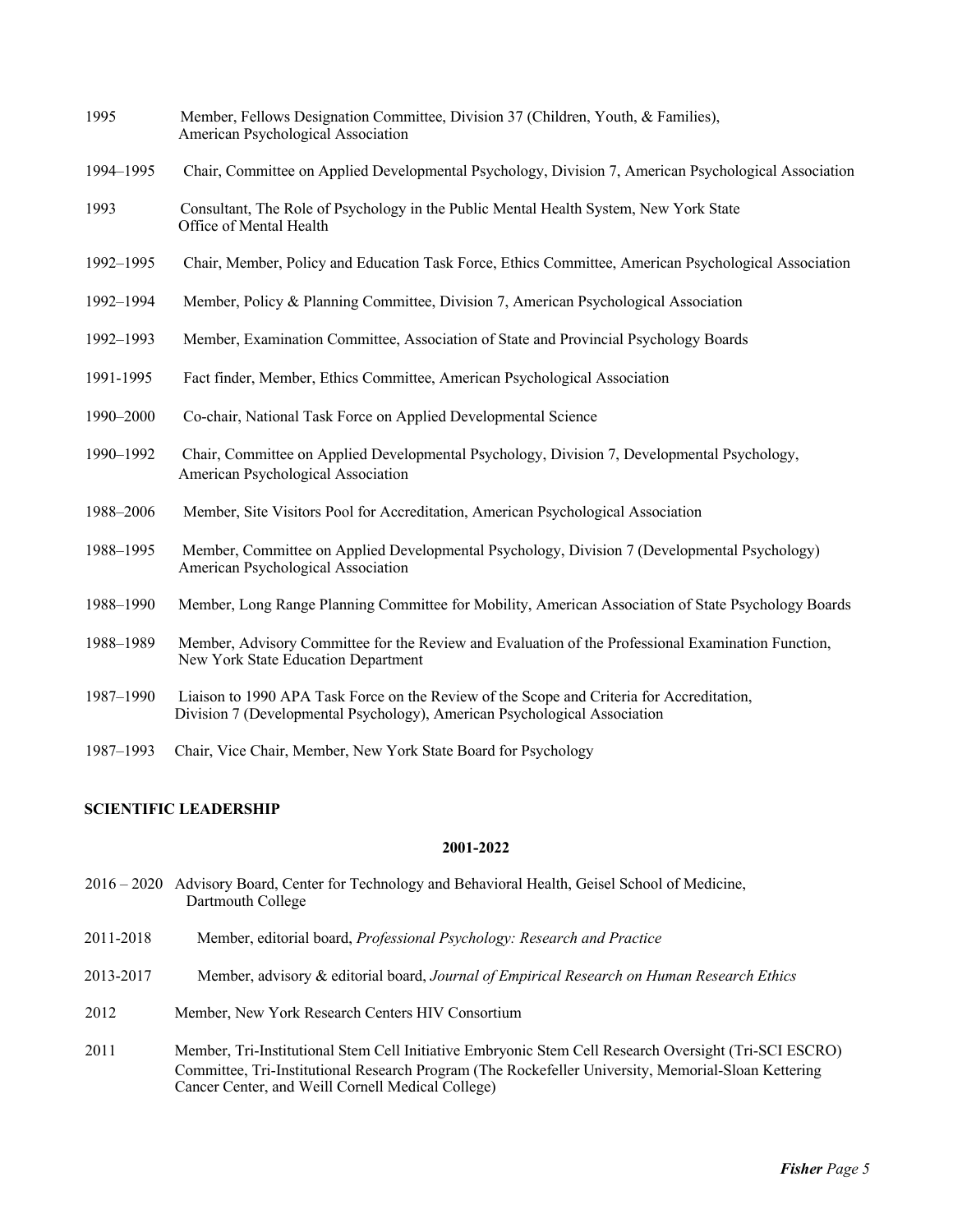| 2010                 | Reviewer, 2011 Society for Prevention Research Annual Meeting                                                                                                                                                     |
|----------------------|-------------------------------------------------------------------------------------------------------------------------------------------------------------------------------------------------------------------|
| $2003 - 2005$        | Member, Advisory Board, Donoghue Initiative for Biomedical and Behavioral Research Ethics,<br>Yale University                                                                                                     |
| $2003 - 2004$        | Member, Task Force on Regulatory Issues in Human Research, Board of Scientific Affairs,<br>American Psychological Association                                                                                     |
| 2002                 | Member, Advisory Board, Center for Bioethics, Columbia University                                                                                                                                                 |
| 2002                 | Ad hoc member, Special Emphasis Panel ZDA1 KXA-N(02), National Institute on Drug Abuse                                                                                                                            |
| 2002                 | Chair, Special Emphasis Panel ZRG1 SNEM-4 03, Center for Scientific Review, National Institutes of Health                                                                                                         |
| 2002                 | Member, editorial board, Promoting positive child, adolescent, and family development: A handbook of<br>program and policy innovations. R. L. Lerner, F. Jacobs, & D. Wertlieb (Eds.). Thousand Oaks, CA:<br>Sage |
| 2001                 | Member, Board of Advisors, WebGuide Delphi Inquiry, Tufts University                                                                                                                                              |
| $\sim$ $\sim$ $\sim$ |                                                                                                                                                                                                                   |

2001 Member, External Advisory Working Group, Child and Adolescent Psychiatry Intervention Research Center, Columbia University

| 2000-2017 | Member, editorial board, Ethics & Behavior                                                                                                  |
|-----------|---------------------------------------------------------------------------------------------------------------------------------------------|
| 2000      | Chair, Special Emphasis Panel ZRG1 SNEM-4 03, Center for Scientific Review, National Institutes of Health                                   |
| 2000      | Panel Member, WebGuide Delphi Inquiry, Tufts University                                                                                     |
| 1999      | Member, Short-term Training Grant Applications and Mentored Scientist Award, Center for Scientific<br>Review, National Institutes of Health |
| 1998-2000 | Consulting editor, NHSA Dialog: A Research-to-Practice Journal for the Early Intervention Field                                             |
| 1997-2001 | Member, Committee on Interdisciplinary Affairs, Society for Research in Child Development                                                   |
| 1997      | Guest editor, <i>Ethics &amp; Behavior</i> , 4(2), Reporting and referring child and adolescent research participants                       |
| 1996–2014 | Founding co-editor, Applied Developmental Science                                                                                           |
| 1995-1997 | Member, Science Directorate Task Force on Employment Opportunities, American Psychological<br>Association                                   |
| 1995      | Member, Advisory Board, WWW Ethics Center for Engineering and Science                                                                       |
| 1995      | Member, Advisory Board, Loka Institute National Community Research Advisory Network                                                         |
| 1994–1996 | Member, editorial board, Journal of Research on Adolescence                                                                                 |
| 1994-1995 | Member, Committee on Ethical Issues, International Consensus Panel on Psychoactive Drugs for<br>Treating People with Mental Retardation     |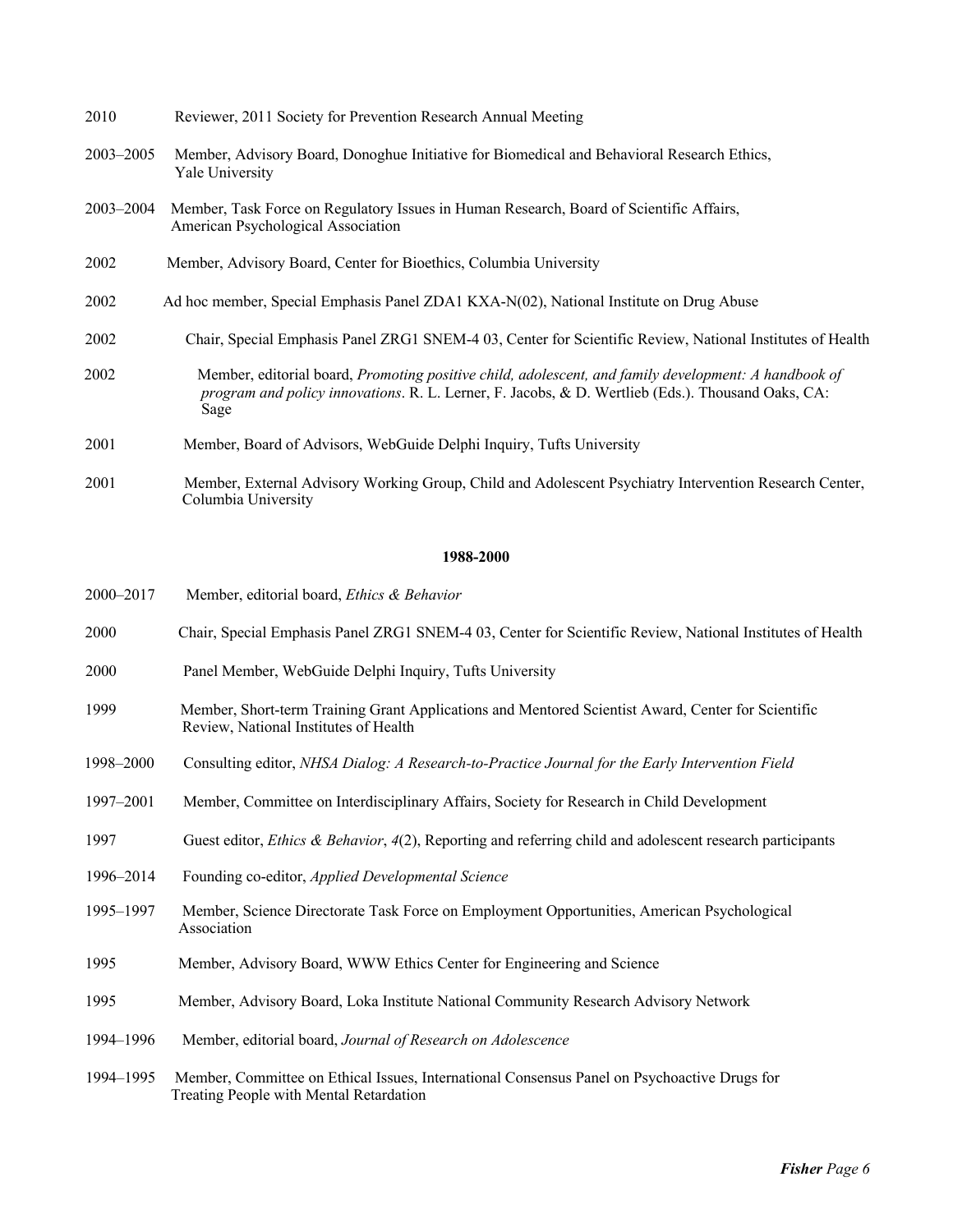- 1991–1995 Chair, Member, Committee for Ethical Conduct in Child Development Research, Society for Research in Child Development
- 1990–1995 Book review editor, *Journal of Applied Developmental Psychology*
- 1988–1991 Member, Ad hoc member, Small Grants Review Panel, National Institute of Mental Health

#### **GRANTS, CONTRACTS AND COMMISSIONED PAPERS**

## **GRANTS AND CONTRACTS**

#### **2000-2021**

2022 – 2023 Co-Principal Investigator (with Roberto Abadie), Who should be treated? The ethical challenges of administering opioid agonist treatment (OAT) for people who inject drugs during COVID-19, Greenwall Foundation, \$244,623.

2021 – 2026 Principal investigator, Training program in HIV prevention research ethics (# 1 R25 DA031608-01). National Institute on Drug Abuse (National Institutes of Health), \$1,691,696.00

2016–2021 Principal investigator, Training program in HIV prevention research ethics (# 1 R25 DA031608-01). National Institute on Drug Abuse (National Institutes of Health), \$1,709,916.00

2014–2019\* Co-Principal investigator (with Brian Mustanski), Ethics in HIV prevention research involving LGBT youth (# 1 R01 MD009561). National Institute on Minority Health and Health Disparities (National Institutes of Health), \$1,918,206.

\* 1 Year no-cost extension

2014–2018 Site Principal investigator, Increasing American Indian Alaskan Native research engagement through a culturally adapted ethics training (# 1 R01 HYD082181). Eunice Kennedy Shriver National Institute of Child Health & Human Development (National Institutes of Health), \$1,297,689

2011–2016 Principal investigator, Training program in HIV prevention research ethics (# 1 R25 DA031608-01). National Institute on Drug Abuse (National Institutes of Health), \$1,618,198

2009–2010. Principal investigator, Ethical challenges for research extenders responsible for the integrity of community addiction research (# 1 R21 RR026302-01). National Center for Research Resources (National Institutes of Health), \$409,890

2007–2009 Principal investigator, Fordham athlete alcohol prevention initiative (# Q 184H070009). U. S. Department of Education, \$258,691

2005–2008 Principal investigator, Attitudes of drug users toward ethics in illicit drug use and related HIV risk research (# 1 R01 DA015649-01A2). National Institute on Drug Abuse, \$1,512,371

2005–2008 Principal investigator, Fordham resident alcohol prevention program (# 1 U18 AA025912-01). National Institute of Alcohol Abuse & Alcoholism, \$767,736

2005–2007 Principal investigator, Mentoring the responsible conduct of research (#1 R01 NS052877-01). National Institute of Neurological Disorders and Stroke and Office for Research Integrity, \$400,000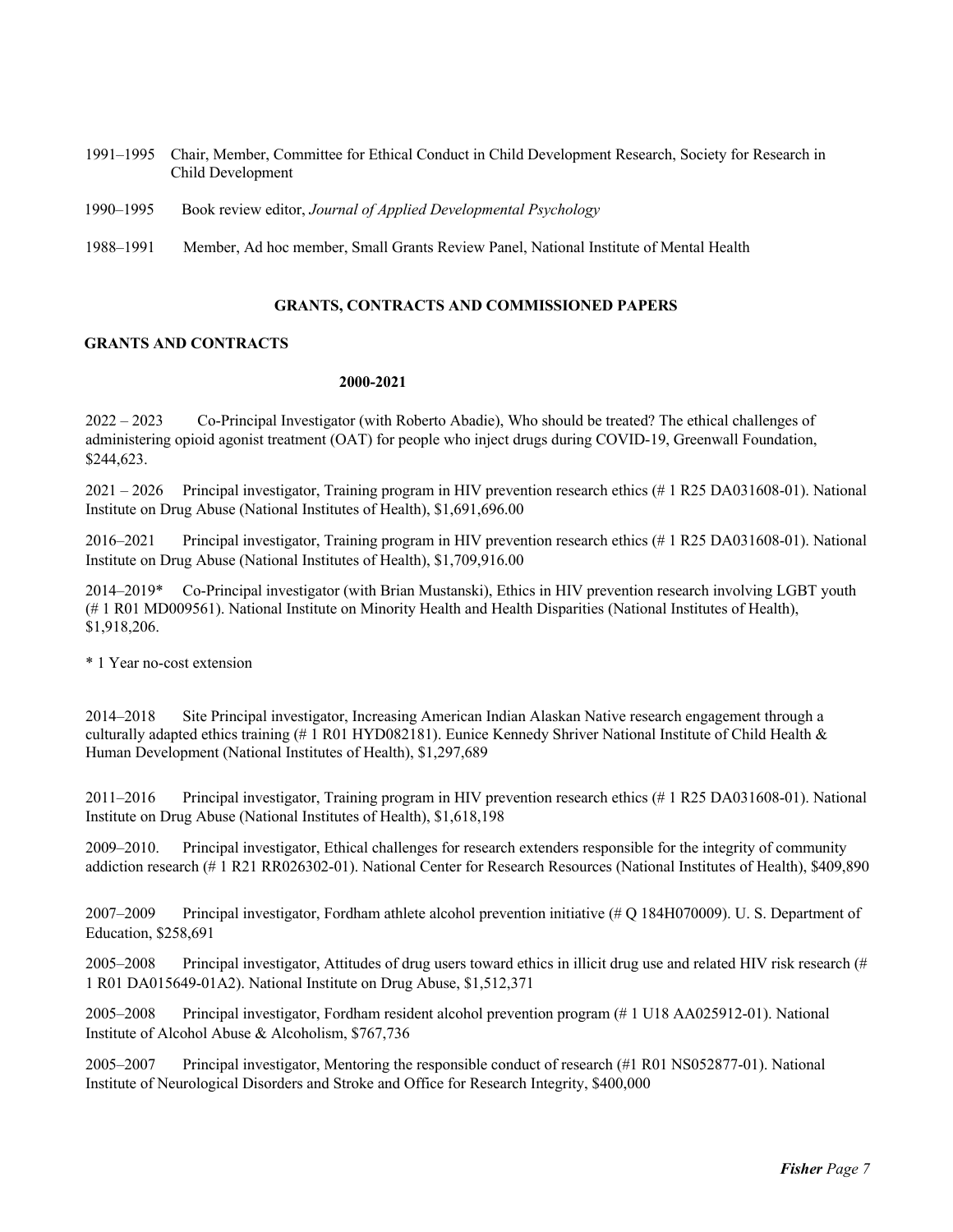2005 Chair, Fordham Center for Ethics Education summit, Bio-pharmaceuticals in the 21st century: Responsibility, sustainability, and public trust. Office of Human Research Protections, \$5,000

2001 Conference organizer, Research ethics for mental health science involving ethnic minority children and youth. National Institute of Mental Health, \$35,000; American Psychological Association, \$10,000

2001 Principal contractor, Development of process protocols for ethical planning for mental health science involving children and youth. National Institute of Mental Health, \$39,000

# **1980-2000**

2000–2003 Principal investigator, Capacity of adults with mental retardation to consent to research (#1R01HD39332-01). National Institute of Child Health and Human Development, \$892,512

2000 Commissioned paper, Safety and issues for intervention research with persons at high risk for suicidal behavior. National Institutes of Health, \$1,150

2000 Principal investigator, Minority perspectives on attitudes toward informed consent procedures for adolescent risk research. National Science Foundation, REU supplement, \$5,000

1998–2001 Principal investigator, Ethics course promoting scientist participant partnerships (# T15 AI007551 01). National Institutes of Health, \$246,025

1998–2000 Principal investigator, Minority perspectives on attitudes toward informed consent procedures for adolescent risk research (# SBR 9710310). National Science Foundation EVS Grant, \$200,000

1997 Commissioned paper, A relational model of ethics-in-science decision-making for research with vulnerable populations. President's National Bioethics Advisory Commission, \$4,000

1996 Principal investigator, Integrating research ethics into the introductory psychology course curriculum (# SBR 9310458). National Science Foundation, REU supplement, \$10,000

1994 Principal contractor, Casebook of illustrative examples of ethical dilemmas in research on child and adolescent mental disorders. National Institutes of Mental Health, \$24,500

1994 Principal investigator, The Fordham University community violence project: Helping schools help students. The Daphne Seybolt Culpeper Memorial Foundation, \$1,000

1993–1995 Principal investigator, Integrating research ethics into the introductory psychology course curriculum. National Science Foundation (SBR- 9310458), \$95,851

1990–1992 Primary organizer, National conference on graduate education in the applications of developmental science across the life-span. Foundation for Child Development, W. T. Grant Foundation, American Psychological Association, Mailman Foundation, Jennifer Corn Carter Family Philanthropic Fund, Ablex Publishing, Lawrence Erlbaum Associates, McGraw-Hill College Division, The Psychological Corporation, Fordham University, \$23,000.

1988–1990 Principal investigator, Development and validation of complementary examinations for licensure and certification in psychology. New York State Education Department and the American Association of State Psychology Boards, \$30,000

1985–1986 Principal Organizer, Connecting families with schools: A Fordham University workshop for school professionals. \$2,000

1982–1983 Principal investigator, Memory for orientation and the structure of forms. National Institute of Mental Health, \$10,000

1981 Principal investigator, The development of orientation discrimination. Fordham University Research Council, \$1,500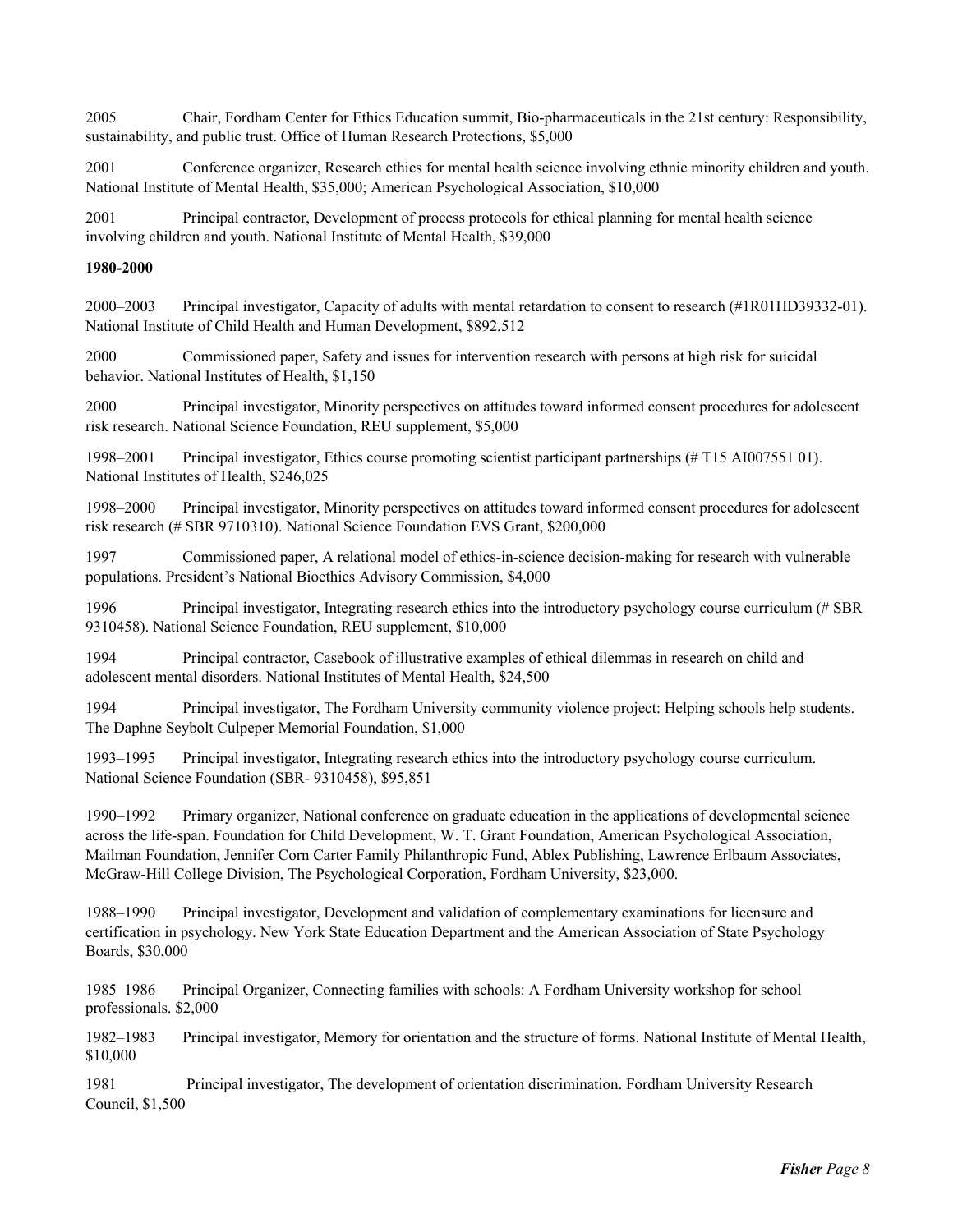| <b>HONORS AND FELLOWSHIPS</b><br>2017<br>Fordham University Research Council's Outstanding Externally Funded Research Award<br>2017<br>American Psychological Association, Outstanding Contributions to Ethics Education<br>2012<br>Fellow, American Association for the Advancement of Science<br>2010<br>Lifetime Achievement Award for Excellence in Human Research Protection, Health Improvement Institute<br>Fordham Faculty Fellowship, Ethics Involving Vulnerable Populations<br>2009<br>2006<br>Fellow, Society for the Study of Ethnic Minority Issues, Division 45, American Psychological Association<br>2004<br>Distinguished Alumni Award, Graduate Faculty, New School University<br>2003<br>Presidential Citation for Ethics Leadership, American Psychological Association<br>2003-present Marie Ward Doty University Chair in Ethics<br>2002-2003<br>Fordham Faculty Fellowship, Ethical Decision-Making in Psychology<br>1999<br>Teacher of the Year Award, Graduate School of Arts and Sciences, Fordham University<br>1997<br>Fellow, Division 37 (Children, Youth & Families), American Psychological Association<br>1997<br>Distinguished Contributors to Developmental Psychology, Division 7, American Psychological Association |
|------------------------------------------------------------------------------------------------------------------------------------------------------------------------------------------------------------------------------------------------------------------------------------------------------------------------------------------------------------------------------------------------------------------------------------------------------------------------------------------------------------------------------------------------------------------------------------------------------------------------------------------------------------------------------------------------------------------------------------------------------------------------------------------------------------------------------------------------------------------------------------------------------------------------------------------------------------------------------------------------------------------------------------------------------------------------------------------------------------------------------------------------------------------------------------------------------------------------------------------------------------|
|                                                                                                                                                                                                                                                                                                                                                                                                                                                                                                                                                                                                                                                                                                                                                                                                                                                                                                                                                                                                                                                                                                                                                                                                                                                            |
|                                                                                                                                                                                                                                                                                                                                                                                                                                                                                                                                                                                                                                                                                                                                                                                                                                                                                                                                                                                                                                                                                                                                                                                                                                                            |
|                                                                                                                                                                                                                                                                                                                                                                                                                                                                                                                                                                                                                                                                                                                                                                                                                                                                                                                                                                                                                                                                                                                                                                                                                                                            |
|                                                                                                                                                                                                                                                                                                                                                                                                                                                                                                                                                                                                                                                                                                                                                                                                                                                                                                                                                                                                                                                                                                                                                                                                                                                            |
|                                                                                                                                                                                                                                                                                                                                                                                                                                                                                                                                                                                                                                                                                                                                                                                                                                                                                                                                                                                                                                                                                                                                                                                                                                                            |
|                                                                                                                                                                                                                                                                                                                                                                                                                                                                                                                                                                                                                                                                                                                                                                                                                                                                                                                                                                                                                                                                                                                                                                                                                                                            |
|                                                                                                                                                                                                                                                                                                                                                                                                                                                                                                                                                                                                                                                                                                                                                                                                                                                                                                                                                                                                                                                                                                                                                                                                                                                            |
|                                                                                                                                                                                                                                                                                                                                                                                                                                                                                                                                                                                                                                                                                                                                                                                                                                                                                                                                                                                                                                                                                                                                                                                                                                                            |
|                                                                                                                                                                                                                                                                                                                                                                                                                                                                                                                                                                                                                                                                                                                                                                                                                                                                                                                                                                                                                                                                                                                                                                                                                                                            |
|                                                                                                                                                                                                                                                                                                                                                                                                                                                                                                                                                                                                                                                                                                                                                                                                                                                                                                                                                                                                                                                                                                                                                                                                                                                            |
|                                                                                                                                                                                                                                                                                                                                                                                                                                                                                                                                                                                                                                                                                                                                                                                                                                                                                                                                                                                                                                                                                                                                                                                                                                                            |
|                                                                                                                                                                                                                                                                                                                                                                                                                                                                                                                                                                                                                                                                                                                                                                                                                                                                                                                                                                                                                                                                                                                                                                                                                                                            |
|                                                                                                                                                                                                                                                                                                                                                                                                                                                                                                                                                                                                                                                                                                                                                                                                                                                                                                                                                                                                                                                                                                                                                                                                                                                            |
|                                                                                                                                                                                                                                                                                                                                                                                                                                                                                                                                                                                                                                                                                                                                                                                                                                                                                                                                                                                                                                                                                                                                                                                                                                                            |
| Fordham Faculty Fellowship, Integrating Ethics into the Introductory Psychology Course Curriculum<br>1995                                                                                                                                                                                                                                                                                                                                                                                                                                                                                                                                                                                                                                                                                                                                                                                                                                                                                                                                                                                                                                                                                                                                                  |
| 1995<br>Fellow, Division 7 (Developmental Psychology), American Psychological Association                                                                                                                                                                                                                                                                                                                                                                                                                                                                                                                                                                                                                                                                                                                                                                                                                                                                                                                                                                                                                                                                                                                                                                  |
| 1995<br>Fellow, American Psychological Society                                                                                                                                                                                                                                                                                                                                                                                                                                                                                                                                                                                                                                                                                                                                                                                                                                                                                                                                                                                                                                                                                                                                                                                                             |
| 1991<br>Fellow, Association for State and Provincial Psychology Boards                                                                                                                                                                                                                                                                                                                                                                                                                                                                                                                                                                                                                                                                                                                                                                                                                                                                                                                                                                                                                                                                                                                                                                                     |
| 1988<br>Fordham Faculty Fellowship, Ethics in Applied Developmental Psychology                                                                                                                                                                                                                                                                                                                                                                                                                                                                                                                                                                                                                                                                                                                                                                                                                                                                                                                                                                                                                                                                                                                                                                             |
| 1978<br>Alfred J. Marrow Dissertation Award in Psychology                                                                                                                                                                                                                                                                                                                                                                                                                                                                                                                                                                                                                                                                                                                                                                                                                                                                                                                                                                                                                                                                                                                                                                                                  |

# **PUBLICATIONS**

# **BOOKS**

**Fisher,** C. B. (2022). *Decoding the ethics code: A practical guide for psychologists*, *Fifth Edition.* Thousand Oaks, CA: Sage Publications.

**Fisher,** C. B. (2017). *Decoding the ethics code: A practical guide for psychologists*, *Fourth Edition.* Thousand Oaks, CA: Sage Publications.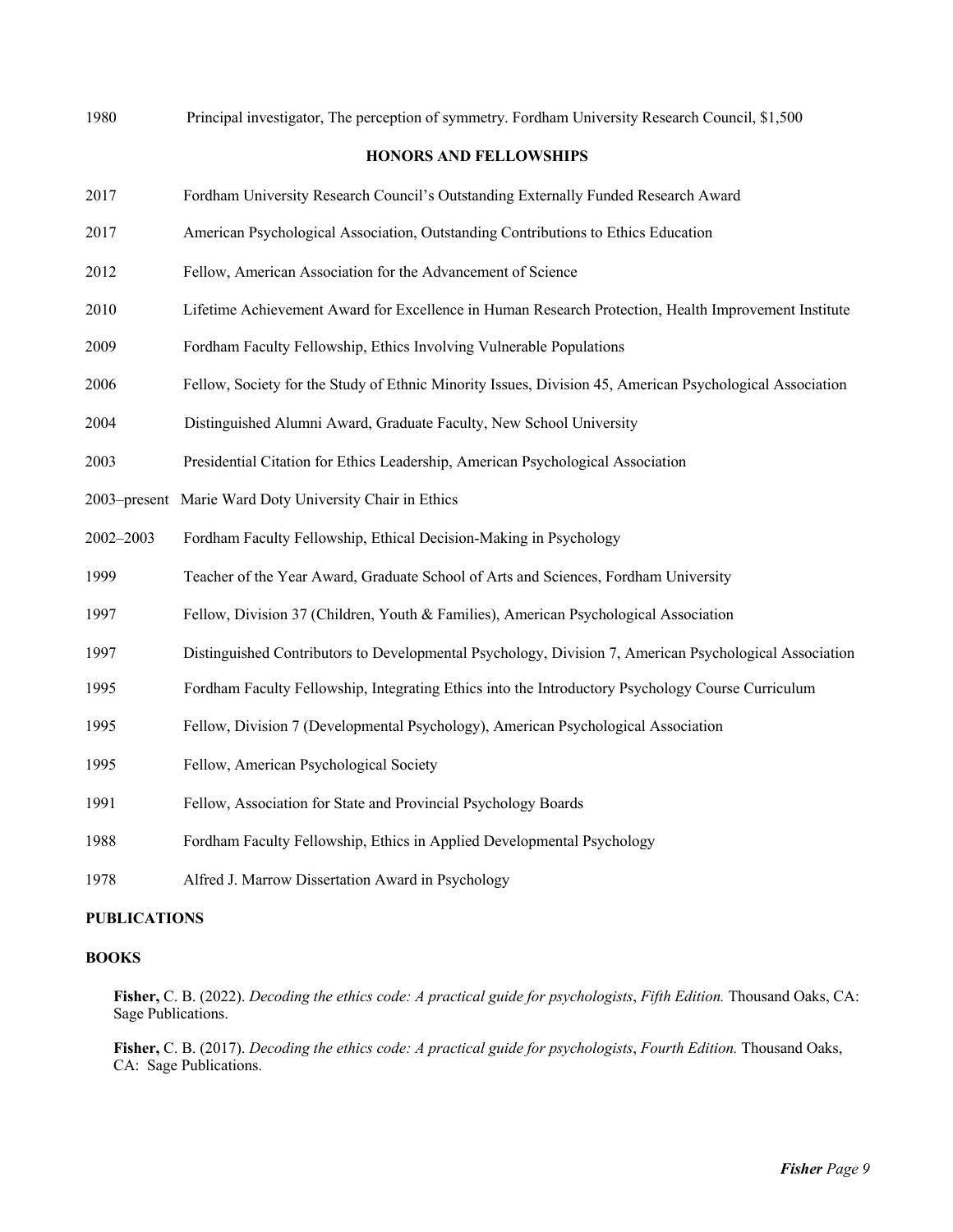**Fisher**, C. B. (2013). *Decoding the ethics code: A practical guide for psychologists*, *Third Edition.* Thousand Oaks, CA: Sage Publications

**Fisher**, C. B. (2012). *Decoding the ethics code: A practical guide for psychologists*, *Updated Second Edition.* Thousand Oaks, CA: Sage Publications.

Buchanan, D., **Fisher,** C. B., & Gable, L. (Eds.). (2009). *Research with high-risk populations: Balancing science, ethics, and law*. Washington, DC: APA Books.

**Fisher**, C. B. (2009). *Decoding the ethics code: A practical guide for psychologists*, *Second Edition.* Thousand Oaks, CA: Sage Publications.

Trimble, J. E., & **Fisher**, C. B. (Eds.). (2006). *The handbook of ethical research with ethnocultural populations and communities*. Thousand Oaks, CA: Sage Publications.

**Fisher**, C. B., & Lerner, R. M. (Eds.). (2005). *Encyclopedia of applied developmental science* (Vols. 1–2). Thousand Oaks, CA: Sage Publications.

**Fisher**, C. B. (2003). *Decoding the ethics code: A practical guide for psychologists*. Thousand Oaks, CA: Sage Publications.

**Fisher**, C. B., Murray, J. P., & Sigel, I. E. (Eds.). (1996). *Graduate training in applied developmental science for diverse disciplines and educational settings.* Norwood, NJ: Ablex Publishing Corporation.

Hoagwood, K., Jensen, P., & **Fisher**, C. B. (Eds.). (1996). *Ethical issues in mental health research with children and adolescents*. Hillsdale, NJ: Lawrence Erlbaum Associates.

**Fisher**, C. B., & Lerner, R. M. (Eds.). (1994). *Applied Developmental Psychology*. New York: McGraw-Hill Publishing.

Procidano, M. E., & **Fisher**, C. B. (Eds.). (1992). *Contemporary families: A handbook for school professionals*. New York: Teachers College Press.

**Fisher**, C. B., & Tryon W. W. (Eds.). (1990). *Ethics in applied developmental psychology: Emerging issues in an emerging field*. Norwood, NJ: Ablex Publishing Corporation.

# **BOOKS FROM MEMBERSHIP ON NATIONAL ACADEMIES COMMITTEES**

Substance Abuse and Mental Health Services Administration, Ending Conversion Therapy: Supporting and Affirming LGBTQ Youth. HHS Publication No. (SMA) 15-4928. Rockville, MD: Substance Abuse and Mental Health Services Administration, 2015. Member APA/SAMSHA Consensus Panel Therapeutic Responses to Gender Nonconformity, Gender Dysphoria, and Sexual Orientation Distress in Children and Adolescents.

Committee on Revisions to the Common Rule for the Protection of Human Subjects in Research in the Behavioral and Social Sciences. (2014). *Proposed revisions to the Common Rule for the protection of human subjects in the behavioral and social sciences.* Washington, DC: The National Academies Press. **CB Fisher**, Committee member.

Committee on Clinical Research Involving Children. (2004). MJ Field, & RE Behrman, (eds) *Ethical conduct of clinical research involving children: Committee on Clinical Research Involving Children.* Washington, DC: The National Academies Press. CB Fisher, Committee member.

## **PEER REVIEWED ARTICLES 2019-2022**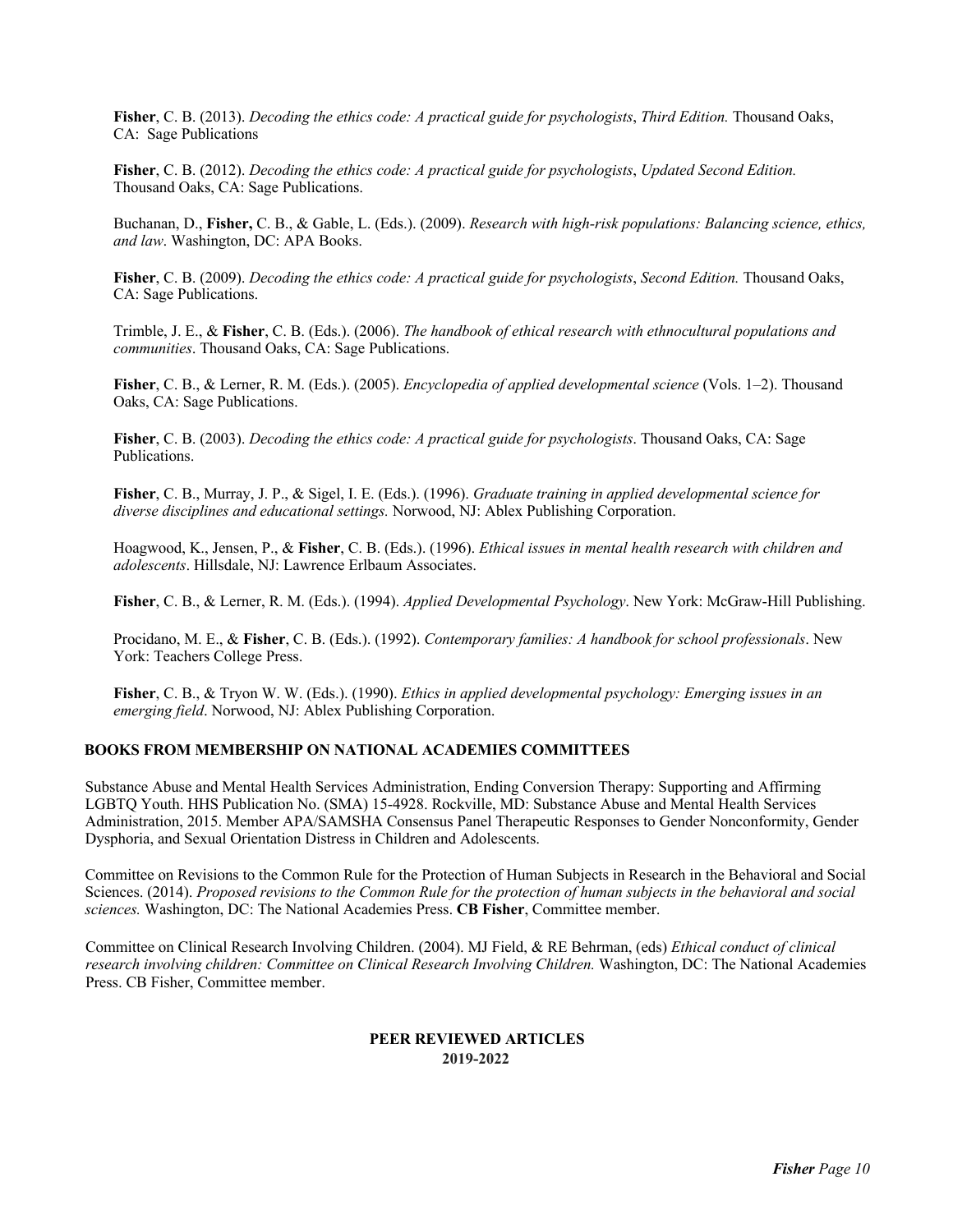Gray, A. & Fisher, C. B. (2022) Determinants of COVID-19 vaccine uptake in adolescents 12 – 17 years old: Examining pediatric vaccine hesitancy among racially diverse parents in the United States. *Frontiers in Public Health: Children and Health.* doi: 10.3389/fpubh.2022.844310.

Bragard, E., & **Fisher**, C. B. (2022). Associations between sexting motivations and consequences among adolescent girls. *Journal of Adolescence.* http://doi.org/10.1002/jad.12000

Layman, D., & **Fisher, C. B.** (2022). "Profiles of psychological strengths on symptom distress, recovery, and quality of life among young adults with a history of adolescent psychiatric hospitalization." *Community Mental Health Journal.* https://doi.org/10.1007/s10597-022-00936-8.

**Fisher, C. B.,** Gray, A., & Sheck, I. (2022). COVID-19 pediatric vaccine hesitancy among racially diverse parents in the United States *Vaccines* (MDPI Journal), 10(1), 31; https://doi.org/10.3390/vaccines10010031.

Bonner, C. P., **Fisher, C. B.**, Carney, T., Browne, F. A., Gichane, M. W., Howrd, B. N., Turner, L., & Wechsberg, W. M. (2021). "Because all mothers are not the same": The development and implementation of an in loco parentis informed consent procedure to enroll adolescent girls and young women to participate in HIV research. *Journal of Adolescence, 93, 234-244.*  https://pubmed.ncbi.nlm.nih.gov/34896961

Shrestha, R., **Fisher, C. B.,** Wickersham, J. A., Azwa, I., Khati, A. & Goldsamt, L. (2021). Privacy and confidentiality concerns related to the use of mHealth apps for HIV prevention efforts among Malaysian men who have sex with men: Cross-sectional survey study. *JMIR*, 5. https://formative.jmir.org/2021/12/e28311

Azhar, S., Tao, X., Jokhakar, V., & **Fisher,** C. B. (2021) Barriers and facilitators to participation in long-acting injectable PrEP research trials for MSM, transgender women, and gender-nonconforming people of color. *AIDS Education and Prevention, 33,*  465 – 482. https://doi.org/10.1521/aeap.2021.33.6.465

**Fisher**, C. B., Tao, X., Liu, T., Giorgi, S., & Curtis, B. L. (2021). COVID-Related Victimization, Racial Bias and Employment and Housing Disruption Increase Mental Health Risk Among US Asian, Black and Latinx Adults. *Frontiers in public health*, 1625. PMID: 34778197. PMCID: PMC8585986. DOI: 10.3389/fpubh.2021.772236

Tao, X., & Fisher, C. B. (2021). Exposure to social media racial discrimination and mental health among adolescents of color. *Journal of youth and adolescence*, 1-15. PMCID: PMC8535107. PMID: 34686952. https://doi.org/10.1007/s10964-021- 01514-z

Gray, A. & **Fisher,** C. B. (2021). Predictors of contraceptive self-efficacy and condom use among young Black women who have sex with women and men. *Journal of Bisexuality.* https://www.tandfonline.com/doi/full/10.1080/15299716.2021.1971592.

Meunier, É., Sundelson, A. E., Tellone, S., Alohan, D., **Fisher**, C. B., & Grov, C. (2021). Willingness to Attend Sex Venues in the Context of the COVID-19 Pandemic in New York City: Results from an Online Survey with Sexual and Gender Minority Individuals. *Journal of Urban Health*, *98*(4), 469–480. https://doi.org/10.1007/s11524-021-00539-w

Tao, X., Bragard, E. & **Fisher**, C.B. (2021). Risks and Benefits of Adolescent Girls' Participation in Online Sexting Survey Research. *Arch Sex Behav*. https://doi.org/10.1007/s10508-021-02003-x

Fonner, V. A. , Ntogwisangu, J., Hamidu, I., Joseph, J., Fields, J., Evans, E., Kilewo, J., Bailey, C., Goldsamt, L., **Fisher, C.** B. , O'Reilly, K R. , Ruta, T, Mbwambo, J. & Sweat, M. (2021). "We are in this together:"Dyadic-level influence and decisionmaking among HIV serodiscordant couples in Tanzania receiving access to PrEP. *BMC Public Health, 21,* 720. https://doi.org/10.1186/s12889-021-10707-x

Yip, T., Feng, Y., Fowle, J. & **Fisher, C. B.** (2021). Sleep disparities during the COVID-19 pandemic An Investigation of AIAN, Asian, Black, Latinx and White young adults. *Sleep Health: Journal of the National Sleep Foundation, 7,* 459-467. https://doi.org/10.1016/j.sleh.2021.05.008

Brown, B., Taylor, J. & **Fisher, C.B.** (2021). Mitigating Isolation of People Aging With HIV during the COVID-19 *Pandemic Public Health Reports*. Volume 136, 394 – 396. https://doi.org/10.1177/00333549211015661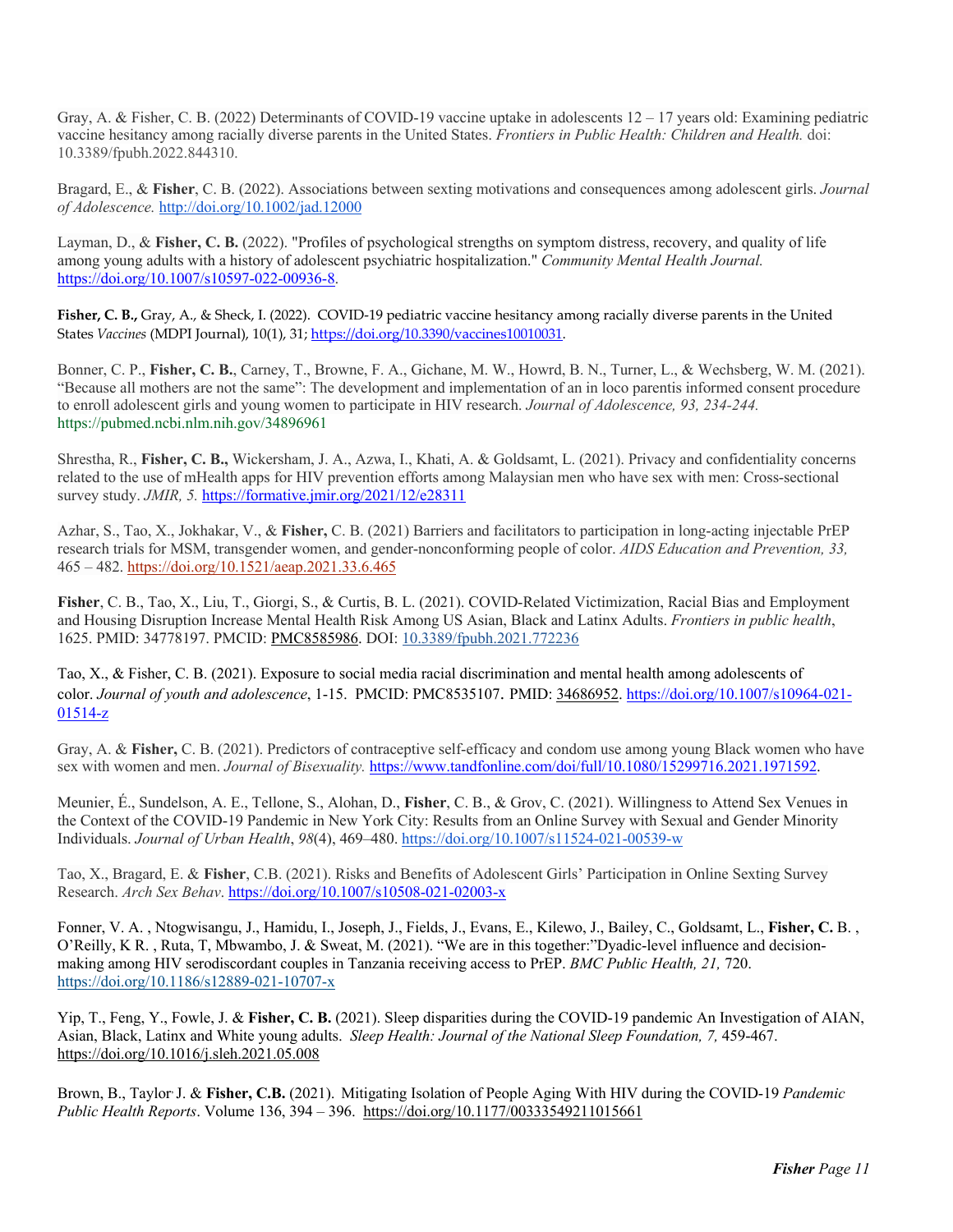Abadie, R., **Fisher, C. B.,** & Dombrowski, K. (2021). "He's under oath": Privacy and Confidentiality views among people who inject drugs enrolled in a study of social networks and Human Immunodeficiency Virus/Hepatitis C Virus risk. *Journal of empirical research on Human Research Ethics, 1 – 8.* sagepub.com/journals-permissions. DOI: 10.1177/15562646211004411.

**Fisher**, C. B., Puri, L. I., Macapagal, K., Feuerstahler, L., Ahn, J. R., & Mustanski, B. (2021). Competence to consent to oral and injectable PrEP trials among adolescent males who have sex with males. *AIDS & Behavior, 25*, 1606-1618. DOI 10.1007/s10461-020-03077-9. PMID: 33247336 http://link.springer.com/article/10.1007/s10461-020-03077-9

Sauceda, J. A., Dubé, K., Brown, B. Pérez, A. E., Rivas, C. E., Evans, D. & **Fisher, C. B.** (2021). Framing a consent form to improve knowledge and determine how this affects willingness to participate in HIV cure-related research: An experimental survey study. *Journal of Empirical Research on Human Research Ethics, 16, 78-8. PMCID: PMC8035136. NIHMSID:* NIHNSID16500088, PMID: 33307932. https://doi.org/10.1177/1556264620981205

Bragard, E. Macapagal, K., Mustanski, B. & **Fisher,** C. B. (2020). Association of CAI Vulnerability and Sexual Minority Victimization Distress Among Adolescent Men Who Have Sex With Men. Psychology of Sexual Orientation and Gender Diversity. https://doi.org/10.1037/sgd0000436

Pasipanodya, E., Kohli, M., **Fisher,** C. B. , Moore, D., Curtis, B. (2020). Perceived risks and amelioration of harm in research using mobile technology to support antiretroviral therapy adherence in the context of methamphetamine use: A focus group study among minorities living with HIV. *Harm Reduction Journal. 17*(1), 1-11. https://doi.org/10.1186/s12954-020-00384-1

**Fisher,** C. B., Bragard, E. & Bloom, R. (2020). Ethical considerations in HIV eHealth intervention research: Implications for informational risk on recruitment, data maintenance, and consent procedures. Curr HIV/AIDS Rep. 2020 May 2. PMID: 32358768 PMCID: PMC726331. https://doi: 10.1007/s11904-020-00489-z

Hubach, R.D., O'Neil, A.M., Stowe, M., Giano, Z., Curtis, B., & **Fisher**, C.B. (2020). "Out here the rainbow has mud on it": Perceived confidentiality risks of mobile-technology-based EMA to assess high risk behaviors among rural MSM. Archives of Sexual Behavior. https//doi.org/10.1007/s10508-019-01612-x

Nelson, K. M., Carey, M. P., & **Fisher**, C, B. (2019). Is guardian permission a barrier to online sexual health research among adolescent males interested in sex with males? *The Journal of Sex Research.* 56, 593-603. PMID: 29952665 PMCID: PMC6310663. https://doi: 10.1080/00224499.2018.1481920.

Bragard, E., Fisher, C.B., & Curtis, B. (2019). "They know what they are getting into:" Researchers confront the benefits and challenges of online recruitment for HIV research. Ethics & Behavior. 1-15. https://www.ncbi.nlm.nih.gov/pmc/articles/PMC7539627/.

**Fisher,** C. B. (2019). Providing puberty suppression treatment for transgender youth: What constitutes competence? *American Journal of Bioethics,* 19(7):68-. PMID: 31237500 PMCID: PMC67464166. https://doi: 10.1080/15265161.2019.1618949

Fletcher FE, Rice WS, Ingram LA, **Fisher**, C. B. (2019). Ethical Challenges Related to Conducting Qualitative Research with African American Women Living with HIV in the South: Lessons from the Field. *Journal of Health Care for the Poor and Underserved* Bioethics Supplement Issue (JHCPU 30.4 Suppl), 116 - 129. PMID: 31735725 PMCID: PMC7509837. https://doi: 10.1353/hpu.2019.0122

Pearson, C. R. Parker, M., Zhou, C., Donald, C., **Fisher**, C. B. (2019). A Culturally Tailored Research Ethics Training Curriculum for American Indian and Alaska Native Communities: A Randomized Comparison Trial. *Critical Public Health, 29,* 27-39. *Published online Feb, 2018.* DOI: 10.1080/09581596.2018.1434482 PMID: 30613127 PMCID: PMC6320230. https://doi.org/10.1080/09581596.2018.1434482

Gray, A., Macapagal, K., Mustanski, B., & **Fisher,** C. B. (2019). Surveillance Studies Involving HIV Testing Are Needed: Will At-Risk Youth Participate? *Health Psychology,* PMID: 31512922 PMCID: PMC6901740 https://doi: 10.1037/hea0000804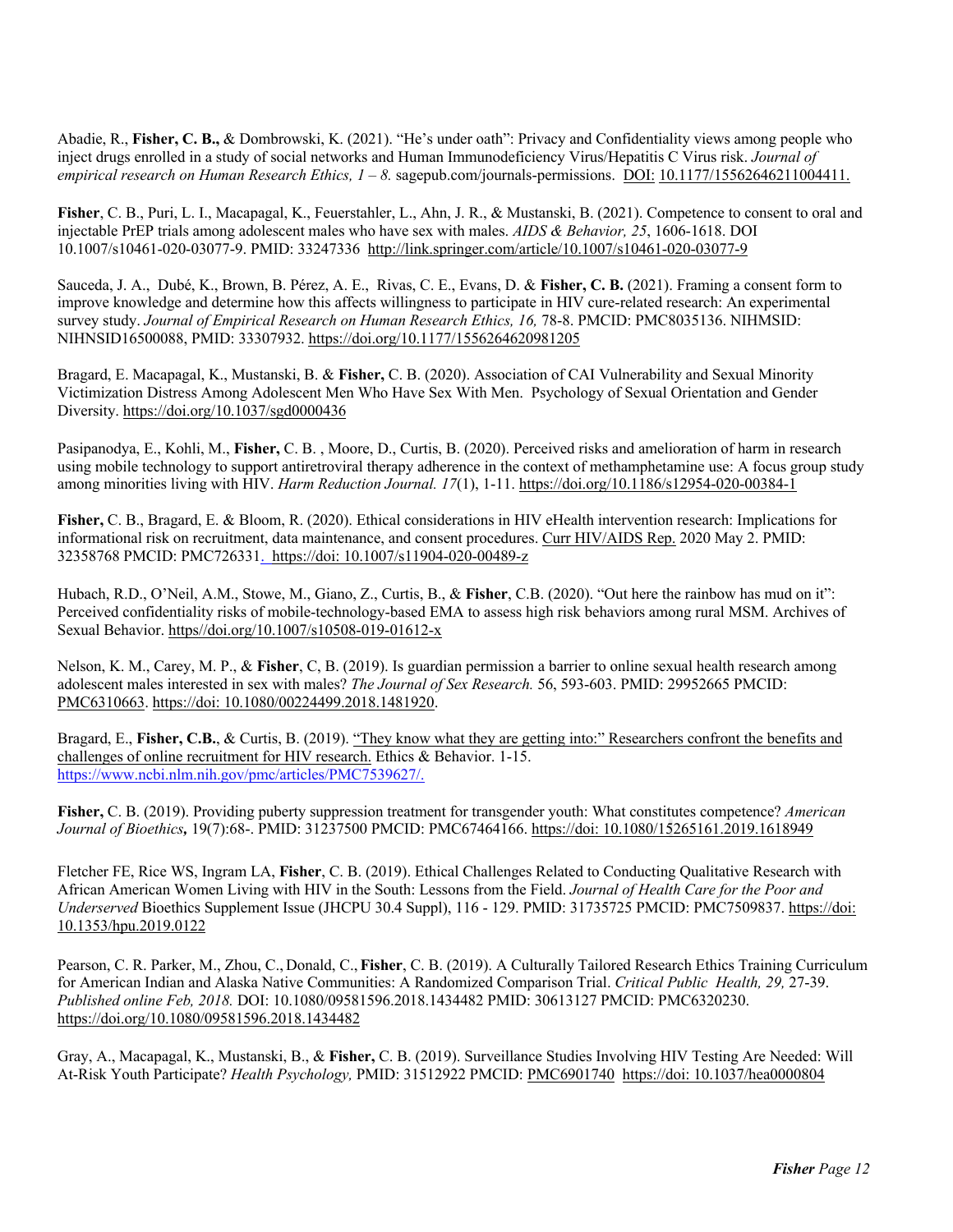Macapagal, K., Bettin, E., Matson, M., Kraus, A., **Fisher,** C. B. & Mustanski, B. (2019) Measuring discomfort in health research relative to everyday events and routine care: An application to sexual and gender minority youth. *Journal Adolescent Health*, 63, 1 – 8. PMID: 30612810 PMCID: PMC6478526. https://doi.org/10.1016/j.jadohealth.2018.10.293

Matson, M. Macapagal, K ,Kraus, A. Coventry, R. & Bettin, E. & Fisher, C.B. & Mustanski,B. (2019). Sexual and Gender Minority Youth's Perspectives on Sharing De-identified Data in Sexual Health and HIV Prevention Research. *Sexuality Research and Social Policy, 16,* 1 – 11. ISSN: 1868-9884 PMID: 31890053 PMCID: PMC6936765. https://doi: 10.1007/s13178-018-0372- 7

Parker, M., Pearson, C., Donald, C., & Fisher, C. B. (2019). Beyond the Belmont Principles: A community-based approach to developing an indigenous ethics model and curriculum for training health researchers working with American Indian and Alaska Native communities. *American Journal of Community Psychology. 64, 9 – 20.* online July 2019 0 PMID: 31355974 PMCID: PMC6750973. https://doi: 10.1002/ajcp.12360

Abadie, R., Brown, B., & Fisher, C. B. (2019). "Money helps": People who inject drugs and their perceptions of financial compensation and its ethical implications. *Ethics & Behavior, 29, 607-620.* PMID: 31579222 PMCID: PMC6774386. https://doi.org/10.1080/10508422.2018.1535976

# **2016-2018**

Abadie, R., Goldenberg, S., Welch-Lazoritz, M., **Fisher**, C. B. (2018). Establishing trust in HIV/HCV research among people who inject drugs (PWID): Insights from empirical research. *PLoS* ONE, 13 (12). e0208410. PMID: 30517202 PMCID: PMC6281254. https://doi.org/10.1371/journal.pone.0208410

Chen, D. Matson, M.; Macapagal, K; Johnson, E K., Rosoklija, I., Finlayson, C., **Fisher**, C. B. & Mustanski, B. (2018 online). Attitudes Toward Fertility and Reproductive Health among Transgender and Gender-nonconforming Adolescents. *Journal Adolescent Health.* PMID: 29503031PMCID: PMC6067953. https://doi.org/10.1016/j.jadohealth.2017.11.306

Clark, D. B., **Fisher,** C. B., Bookheimer, S., Brown, S. A., Evans, J. H., Hopfer, C., Hudziak, J., Montoya, I., Murray, M., Pfefferbaum, A., Yurgelun-Todd, D. (2018). Biomedical ethics and clinical oversight in multisite observational neuroimaging studies with children and adolescents: The ABCD experience. *Developmental Cognitive Neuroscience Aug;32:143-154,* PMID: 28716389; PMCID: PMC5745294; NIHMS893252. https://doi.org/10.1016/j.dcn.2017.06.005

**Fisher,** C.B., Fried, A. L., Desmond, M., Macapagal, K., & Mustanski, B. (2018). Perceived barriers to HIV prevention services for transgender youth. *LGBT Health.* Aug/Sep;5(6):350-358. PMCID: PMC6139078. NIHMSID: NIHMS953073. PMID: 29546468. https://doi.org/10.1089/lgbt.2017.0098

**Fisher**, C. B. & Layman, D. M. (2018). Genomics, big data, and broad consent: A new ethics frontier for prevention science. *Prevention Science, 19(7),* 871-879*,* https://doi.org/10.1007/s11121-018-0944-z. PMID: 30145751 PMCID: PMC6182378. Also included in Phillips, K. A., Yamamoto, D, P., & Racz, L. (eds.). *Total exposure health: An introduction.* CRC Press. https://doi.org/10.1201/9780429263286

**Fisher,** C. B., Fried, A. L., Puri, L. I., Macapagal, K. & Mustanski, B. (2018). Patient-provider communication barriers and facilitators to HIV and STI preventive services for adolescent MSM. *Aids & Behavior, 22*, 3417-3428. PMID: 29546468. https://doi.org/10.1007/s10461-018-2081-x

Fletcher, F. E., **Fisher,** C. B., Buchberg, M.K., Floyd, B., Hotton, A., Ejioba, A.,& Donenberg, G. R. (2018). "Where Did This [PrEP] Come From?" African American Mother/Daughter Attitudes Towards Adolescent Pre-Exposure Prophylaxis (PrEP) Utilization and Clinical Trial Participation. *Journal of Empirical Research on Research Ethics, 13(2),* 173-184. PMID: 29781706. https://doi.org/10.1177/1556264618755919

Macapagal, K., Moskowitz, D., Li, D. H., Carrion, A., Bettin, E., **Fisher**, C. B. & Mustanski, B. (2018). Hookup app use, sexual behavior, and sexual health among adolescent men who have sex with men in the United States. *Journal Adolescent Health, 62,*  708-715. PMCID: PMC5967650 NIHMSID: NIHMS934912 PMID: 29784114. https://doi.org/10.1016/j.jadohealth.2018.01.001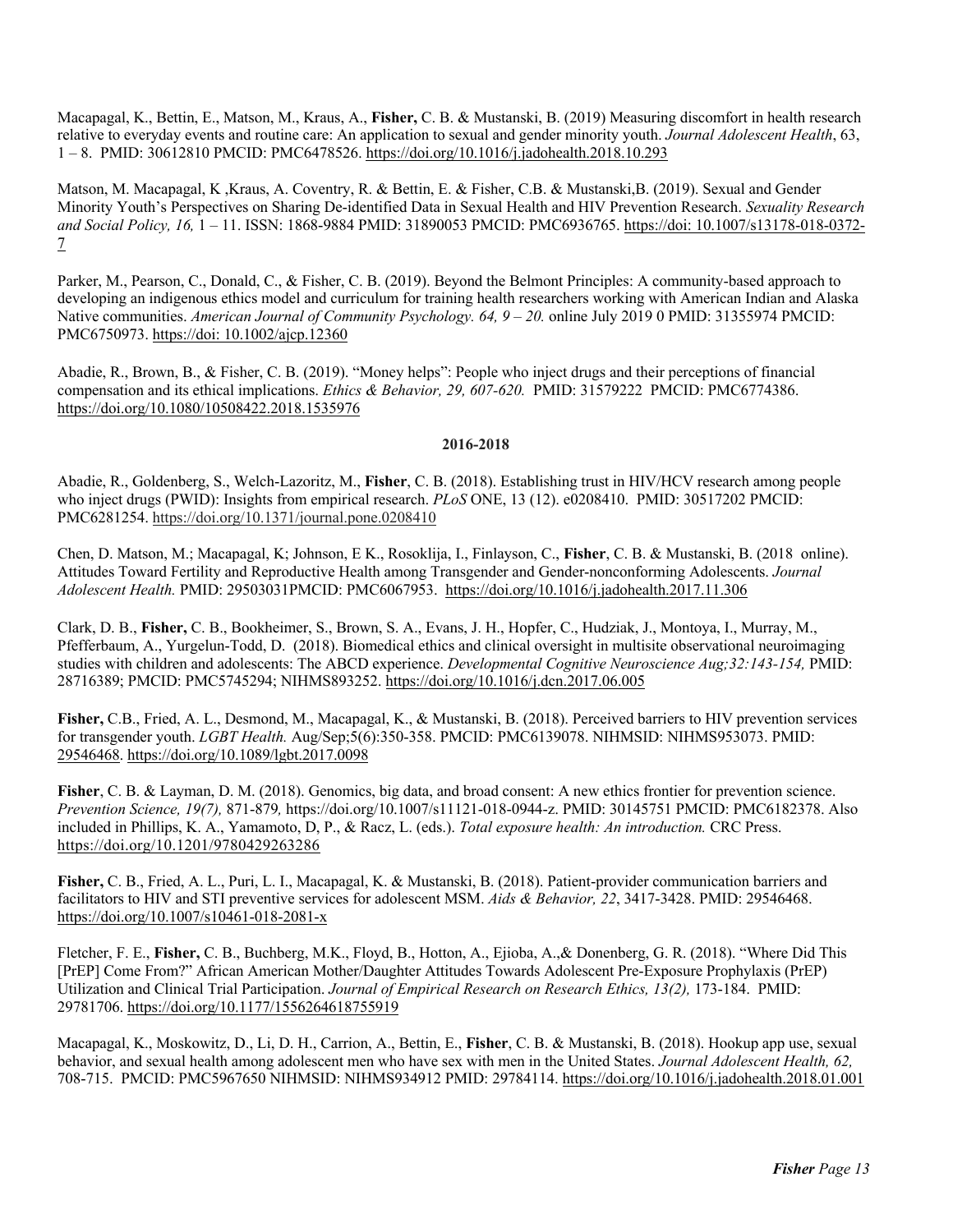Mustanski, B., Macapagal, K., Thomann, M., Feinstein, B. A., Newcomb, M. E., Motley, D. & **Fisher**, C. B. (2018). Parents' Perspectives about Adolescent Boys' Involvement in Biomedical HIV Prevention Research. *Archives of Sexual Behavior*. 46, 1 – 13. PubMed: 28875351. https://doi.org/10.1007/s10508-017-1035-0

Nelson, K. M., Carey, M.P. & **Fisher**, C. B. (2018). Is guardian permission a barrier to online sexual health research among adolescent males interested in sex with males. *The Journal of Sex Research.* PMID: 29952665. PMCID: PMC6310663. https://doi.org/10.1080/00224499.2018.1481920

Overstreet, N., Okuyan, M., & **Fisher**, C. B, (2018). Perceived Risks and Benefits in Intimate Partner Violence and HIV Research: Listening to the Voices of HIV-Positive African American Women. *Journal of Empirical Research on Research Ethics.* 13, 511-524. PMCID: PMC6231959 PMID: 30183457 NIHMSID: NIHMS1503425. https://doi.org/10.1177/1556264618797557

Tamir, H., Krupp, K., Stephens, D. P., Zohourian, T., Dorcius, P. M., Arun A., **Fisher,** C. B., & Madhivanan, P. (2018). Addressing Prevention among HIV-Negative Women in PMTCT Programs in South India. *Journal of the Association of Nurses in AIDS Care, 29,* 45-52. PMID: 29174348. PMCID: PMC5742296*.* https:// doi: 10.1016/j.jana.2017.10.006

**Fisher**, C. B., Fried, A. L., Desmond, M., Macapagal, K., & Mustanski, B. (2017). Facilitators and Barriers to Participation in PrEP HIV Prevention Trials Involving Adolescent and Emerging Adult Transgender Men and Women. *AIDS Education and Prevention, 29(3),* 205-217. PMC5768197 PMID 28650227. https://doi.org/10.1521/aeap.2017.29.3.205

Mustanski, B., Coventry, R., Macapagal, K., Arbeit, M., & **Fisher,** C. B. (2017). Adolescents' views on HIV research participation and parental permission: A mixed methods study. *Perspectives on Sexual and Reproductive Health*, 49, 111-121. PMC5768203. https://doi.org/10.1363/psrh.12027

Reed, E., **Fisher**, C. B. Blankenship, K. & Brook, S. W. Khoshnood, K. (2016). Why Female Sex Workers Participate in HIV Research: The Illusion of Voluntariness. *AIDS Care,* 29, 914-918. PMID: 28030960 PMCID: PMC5453832. https://doi.org/10.1080/09540121.2016.1271935

True, G., Alexander, L., & **Fisher**, C. B. (2017) Supporting the role of community members employed as research staff: Perspectives of community researchers working in addiction research. *Social Science & Medicine, 187,* 67-75. PMID: 2865482, PMCID: PMC5554448, NIHMSID: NIHMS888020. https://doi.org/10.1016/j.socscimed.2017.06.023

Arbeit, M. R., **Fisher**, C. B. Macapagal, K. & Mustanski, M. (2016) Bisexual invisibility and the sexual health needs of adolescent girls. *LGBT Health,* 3(5): 342-349. PMID: 27604053. PMC5073214. https://doi.org/10.1089/lgbt.2016.0035

**Fisher,** C. B., Arbeit, M. Dumont, M., Macapagal, & Mustanski, B. (2016). Self-consent for HIV prevention research involving sexual and gender minority youth: Reducing barriers through evidence-based ethics. *Journal of Research on Human Research Ethics. 11, 3-14. first published online 3.7.16.* PMID 26956988. PMCID PMC4842126. https://doi.org/10.1177/1556264616633963

Fried, A.L. & **Fisher**, C.B. (2016). Moral stress and job burnout among frontline staff conducting clinical research on affective and anxiety disorders. *Professional Psychology: Research and Practice, 47*, 171-180.PMID: 28484305 PMCID: PMC5419685. https://doi.org/10.1037/pro0000060

Lee, L.M., **Fisher,** C. B., & Jennings, B. (2016). Revising the American Public Health Association's Public Health Code of Ethics American Journal of Public Health. *American Journal of Public Health. 106*(7), 1198-1199. PMID: 27285257. https://doi.org/10.2105/AJPH.2016.303208

Macapagal, K., Coventry, R., Arbeit, M., **Fisher**, C. B. & Mustanski, B. (2016). "I won't out myself just to do a survey": Sexual and gender minority adolescent's perspectives on the risks and benefits of sex research. *Archives of Sexual Behavior. Online July 28, 2016*. PMID: 5274602. https://doi.org/10.1007/s10508-016-0784-5

Mustanski, B., **Fisher,** C. B. (2016). HIV rates are increasing in gay/bisexual teens: IRB barriers to research must be resolved to bend the curve. *American Journal of Preventive Medicine,* http://dx.doi.org/10.1016/j.amepre.2016.02.026. PMID: 27061893. PMCID: PMC4958583. https://doi.org/10.1016/j.amepre.2016.02.026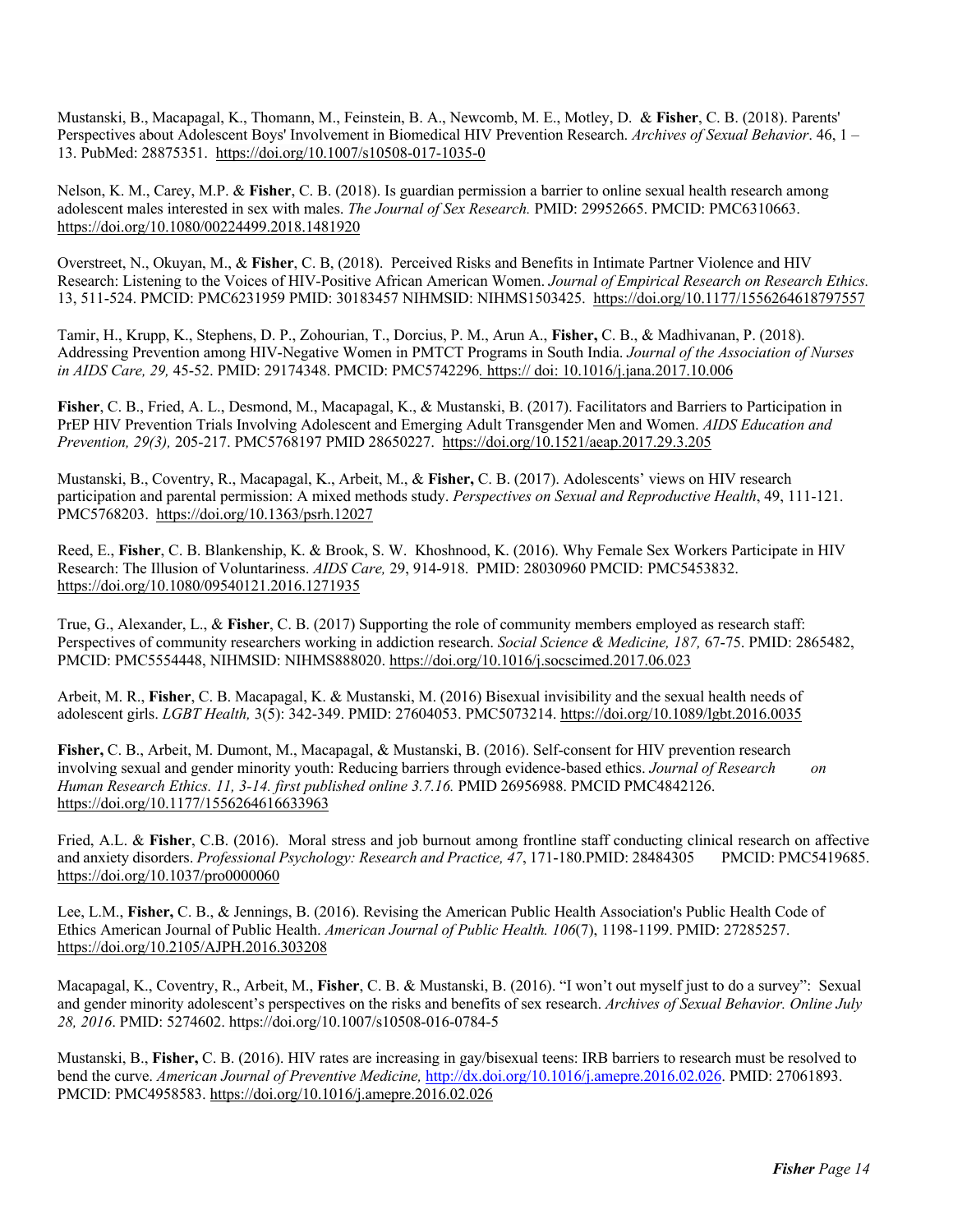#### **2011-2015**

Basta, T. B., Stambaugh, T. & **Fisher**, C. B. (2015). Efficacy of an educational intervention to increase consent for HIV testing in rural Appalachia*. Ethics &Behavior, 25 (2)*. MCID: PMC5079178. NIHMSID: NIHMS816143. https://doi.org/10.1080/10508422.2014.948958

Broaddus, M., Marsch, L. A., & **Fisher,** C. B. (2015). Risks and benefits of text-message-delivered and small-group-delivered sexual health interventions among African American women in the Midwestern United States. *Ethics & Behavior, 25 (2).* PMCID: PMC4349332. NIHMSID: NIHMS625641. https://doi.org/10.1080/10508422.2014.948957

Brown, B., Davtyan, M., & **Fisher**, C. B. (2015). Peruvian female sex workers' ethical perspectives on their participation in an HPV vaccine clinical trial. *Ethics & Behavior, 25*(2). PMCID: PMC5079211. NIHMSID: NIHMS816146. https://doi.org/10.1080/10508422.2014.950269

Chiu, C.J., Menacho, L., **Fisher,** C. B. & Young, S. (2015). Ethics issues in social media–based HIV prevention in low-and middle-income countries. *Cambridge Quarterly of Healthcare Ethics*, *24*(03), 303-310. PMCID: PMC6377792 NIHMSID: NIHMS1007884 PMID: 26059956. https://doi.org/10.1017/S0963180114000620

**Fisher,** C.B. (2015). Enhancing the responsible conduct of sexual health prevention research across global and local contexts: Training for evidence-based research ethics. *Ethics &Behavior, 25 (2).* https://doi.org/10.1080/10508422.2014.948956

**Fisher,** C. B., & Yuko, E. (2015). The HIV and Drug Abuse Prevention Research Ethics Training Institute: Training early-career scientists to conduct research on research ethics. *Journal of Empirical Research on Human Research Ethics* 10, 470-480. https://doi.org/10.1177/1556264615614937

Goldenberg, S., Rivera Mindt, M., Rocha Jimenez, T., Brouwer, K. C., Morales, M., & **Fisher**, C. B. (2015). Structural and interpersonal benefits and risks of participation in HIV research: perspectives of female sex workers in Guatemala. *Ethics & Behavior. 25* (2), 87 - 96. PMCID: PMC5104274. NIHMSID: NIHMS808097. https://doi.org/10.1080/10508422.2014.950270

**Fisher,** C. B. (2014). HIV prevention research ethics: an introduction to the special issue. *Journal of Empirical Research On Human Research Ethics*, *9*(1), 1-5. DOI: 10.1525/jer.2014.9.1.1. PMCID: 24572078. https://doi.org/10.1525/jer.2014.9.1.1

**Fisher**, C. B. & Mustanski, B. (2014). Reducing health disparities and enhancing the responsible conduct of research involving LGBT youth. *Hastings Center Report, 5,* 28-31. PMID 25231783. PMCID: PMC4617525. http://www.ncbi.nlm.nih.gov/pmc/articles/PMC4617525

Madhivanan, P., Krupp, K., Kulkarni, V., Kulkarni, S., Vaidya, N., Shaheen, R. Philpott, S. & **Fisher,** C. B. (2014). HIV testing among pregnant women living with HIV in India: are private healthcare providers routinely violating women**'**s human rights? *BMC International Health and Human Rights, 14*(7), https://doi.org/10.1186/1472-698X-14-7

Reed, E., Khoshnood, K., Blankenship, K. M., & **Fisher,** C. B. (2014). Confidentiality, privacy, and respect: Experiences of female sex workers participating in HIV research in Andhra Pradesh, India. *Journal of Empirical Research on Human Research Ethics, 9*(1), 19-28. PMCID: 24572080. https://doi.org/10.1525/jer.2014.9.1.19

Pearson, C. R., Parker, M., **Fisher,** C. B., & Moreno, C. (2014). Capacity building from the inside out: Development and evaluation of a CITI ethics certification training module for American Indian and Alaska Native community researchers. *Journal Of Empirical Research On Human Research Ethics, 9*(1), 46-57. PMID: 24572083. PMCID: PMC4004423. https://doi.org/10.1525/jer.2014.9.1.46

**Fisher,** C. B. (2013). Human rights and psychologists' involvement in assessments related to death penalty cases. *Ethics & Behavior, 23*(1), 58-61. https://doi.org/10.1080/10508422.2013.749761

**Fisher,** C. B., & McCarthy, E. L. (2013). Ethics in prevention science involving genetic testing [Special issue]. Prevention Science, *14*(3), 310-318. PMID: 23354905; PMCID: PMC3633706. https://doi.org/10.1007/s11121-012-0318-x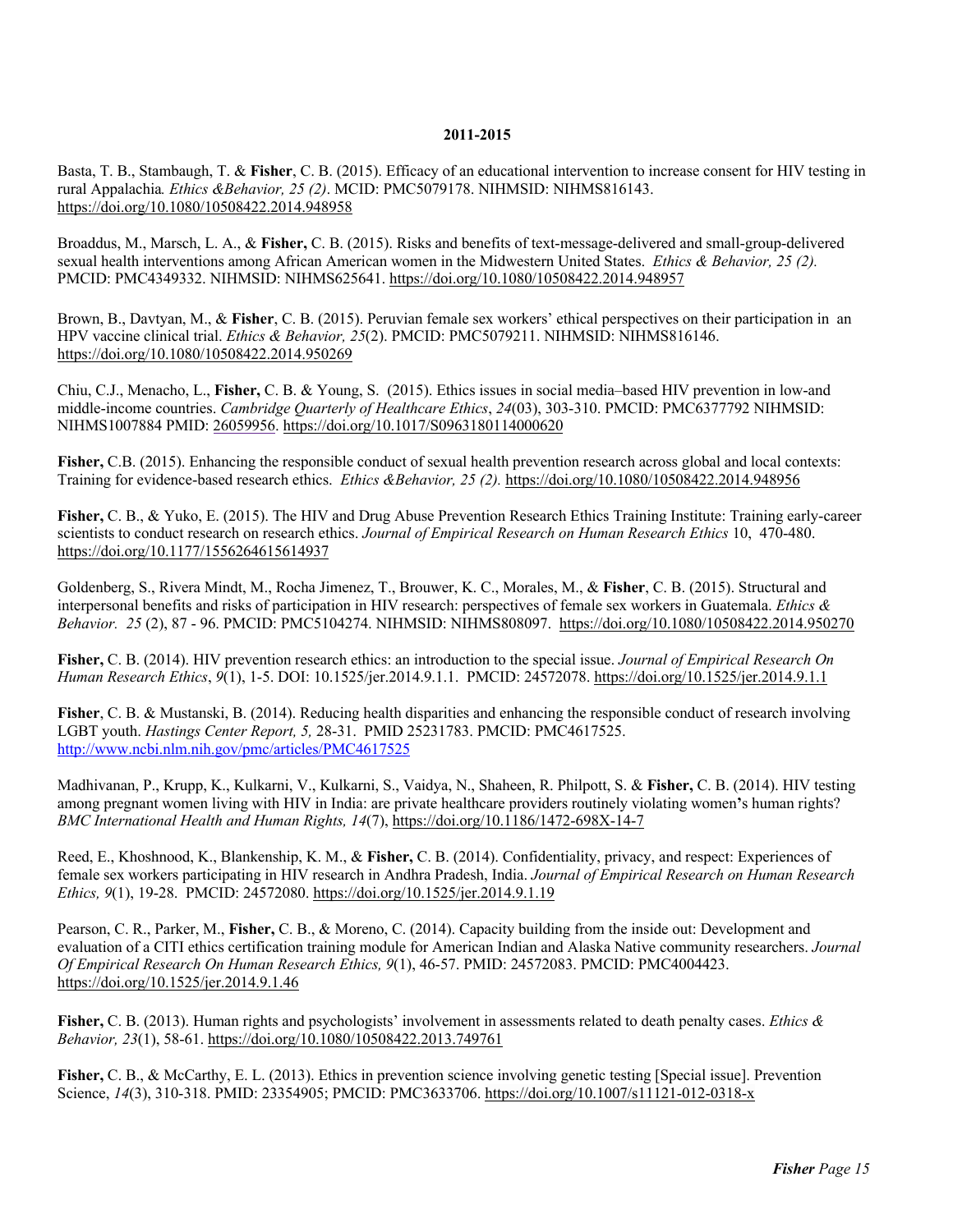**Fisher,** C. B. (2013). Confidentiality and disclosure in non-intervention adolescent risk research, *Applied Developmental Science. 17*(2)*,* 88-93. https://doi.org/10.1080/10888691.2013.775915

**Fisher,** C. B. Brunquell, D. J., Hughes, D. L., Liben, L. S., Maholmes, V., Plattner, S., Russell, S. T. & Sussman, E. J. (2013). Preserving and enhancing the responsible conduct of research involving children and youth: a response to proposed changes in federal regulations. *Social Policy Report, 27*(1), 1, 3-15. https://doi.org/10.1002/j.2379-3988.2013.tb00074.x

**Fisher,** C. B., True, G., Alexander, L. & Fried, A. L. (2013). Moral stress, moral practice and ethical climate in community -ased drug use research: views from the frontline*. American Journal of Bioethics: Primary Research. 4*(3), 27–38. PMID: 27795869. PMCID: PMC5082423. https://doi.org/10.1080/21507716.2013.806969

Lerner, R. L., & **Fisher,** C. B. (2013). Evolution, epigenetics, and application in developmental science*. Applied Developmental Science, 17,* 169-173. https://doi.org/10.1080/10888691.2013.848677

**Fisher, C. B. & Lerner, R. M. (2013). Promoting Positive development and social justice introduction to a new ongoing section** of *Applied Developmental Science. Applied Developmental Science, 17*(2)*,* 57-59. https://doi.org/10.1080/10888691.2013.779159

Anderson, E. E., Solomon, S., Heitman, E., DuBois, J. M., **Fisher**, C. B., Kost, R. G., Lawless, E., Ramsey, C., Jones, B., Ammerman, A., & Friedman Ross, L. (2012). Research ethics education for community-engaged research: A review and research agenda. *Journal of Empirical Research on Human Research Ethics, 7*, 3-19. PMID: 22565579; PMCID: PMC3483026. https://doi.org/10.1525/jer.2012.7.2.3

DuBois, J., Baily-Curch, B., Bustillos, D., Campbell, J., Cottler, L., **Fisher,** C. B., Hadley, W. B., Hoop, J. G., Roberts, L., Salter, E. K., Sieber, J. E., & Stevenson, R. D. (2011). Ethical issues in mental health research: the case for community engagement. *Current Opinion in Psychiatry*, *24*(3), 208–214. PMID: 21460643, PMCID: PMC3528105. https:// doi: 10.1097/YCO.0b013e3283459422

**Fisher**, C. B. (2011). Addiction research ethics and the Belmont principles: do drug users have a different moral voice? *Substance Use and Misuse. 46*(6), 728-741*.* PMID: 21073412; PMCID: PMC3638744. https://doi.org/10.3109/10826084.2010.528125

**Fisher,** C. B., Busch-Rossnagel, N.B., Jopp, D.S., & Brown, J.L. (2012). Applied developmental science, social justice and socio-political well-being. *Applied Developmental Science, 16*(1)*,* 54-64. https://doi.org/10.1080/10888691.2012.642786

#### **2006-2010**

**Fisher**, C. B. (2010). Enhancing HIV vaccine trial consent preparedness among street drug users. *Journal of Empirical Research on Human Research Ethics*, *5,* 65-80. PMID: 20569151, PMCID: PMC3133928. https://doi.org/10.1525/jer.2010.5.2.65

Mahadevan, M., & **Fisher**, C. B. (2010). Factors influencing the nutritional health and food choices of African American HIVpositive marginally housed and homeless female substance abusers. *Applied Developmental Science, 14 (2),* 72-88*.*  https://doi.org/10.1080/10888691003697945.

Young, J. L., & **Fisher**, C. B. (2010). Advancing the science of EPA guidelines for sponsor-financed topical insect repellent efficacy studies. *Regulatory Toxicology & Pharmacology*, *56*, 51–53*.* PMID: 19914325. https://doi.org/10.1016/j.yrtph.2009.11.002

**Fisher**, C. B., Fried, A. F., Goodman, S. J., & Germano, K. K. (2009). Measures of mentoring, department climate, and graduate student preparedness in the responsible conduct of psychological research. *Ethics & Behavior*, *19*, 227–252.. PMCID: PMC3634717. NIHMSID: NIHMS298914. https://doi.org/10.1080/10508420902886726

**Fisher,** C. B., Fried, A. F., & Feldman, L. (2009). Graduate socialization in the responsible conduct of research: A national survey on the research ethics training experiences of psychology doctoral students. *Ethics & Behavior*, *19*, 496–518. PMCID: PMC3639435. NIHMSID: NIHMS298915. https://doi.org/10.1080/10508420903275283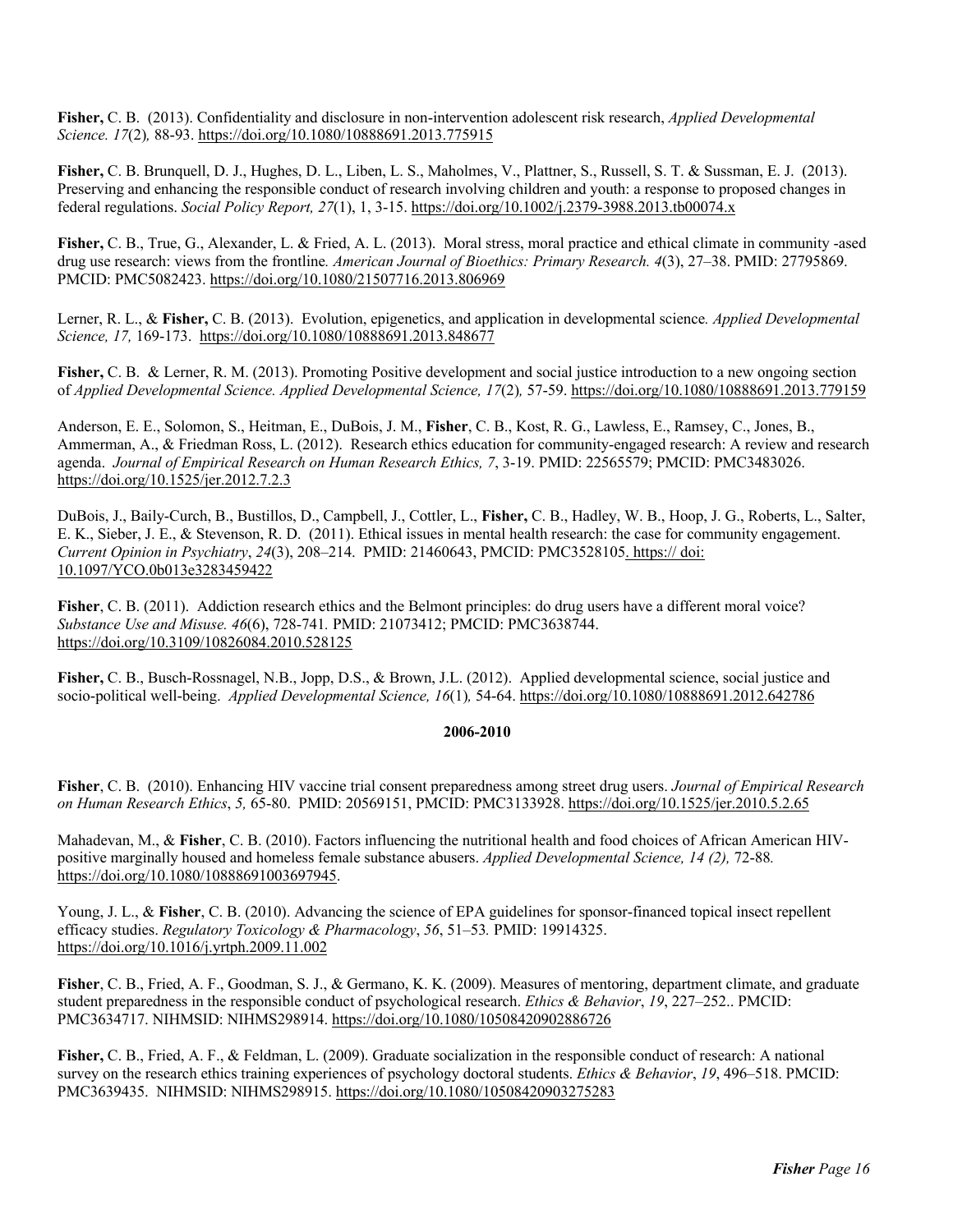Oransky, M., **Fisher**, C. B., Mahadevan, M., & Singer, M. (2009). Barriers and opportunities for recruitment for nonintervention studies on HIV risk: Perspectives of street drug users. *Substance Use & Misuse*, *44*, 1642–1659*.* PMID: 19938935; PMCID: PMC3638737. NIHMSID: NIHMS458113. https://doi.org/10.1080/10826080802543671

Oransky, M., & **Fisher**, C. B. (2009). The development and validation of the Meanings of Adolescent Masculinity Scale. *Psychology of Men & Masculinity*, *10*, 57–72*.* https://doi.org/10.1037/a0013612

Donnor, M., VandeCreek, L., Gonsiorek, J., & **Fisher,** C. B. (2008). Balancing confidentiality. *Professional Psychology: Research and Practice*, *39*, 369–376. https://doi.org/10.1037/0735-7028.39.3.369

**Fisher**, C. B., & Oransky, M. (2008). Informed consent to psychotherapy: protecting the dignity and respecting the autonomy of patients. *Journal of Clinical Psychology: In Session (Special Section on Ethics in Psychotherapy)*, *64*(5), 576–588.. PMID: 18381749. https://doi.org/10.1002/jclp.20472

**Fisher**, C. B., Oransky, M., Mahadevan, M., Singer, M., Mirhej, G., & Hodge, G. D. (2008). Marginalized populations and drug addiction research: Realism, mistrust, and misconception. *IRB: Ethics & Human Research*, *30*(3), 1–9. PMID: 18814439; PMCID: 18814439. NIHMSID: NIHMS163917.

Masty, J., & **Fisher,** C. B. (2008). A goodness of fit approach to parent permission and child assent pediatric intervention research. *Ethics & Behavior*, *13*, 139–160. https://doi.org/10.1080/10508420802063897

Singer, M., Mirhej, G., & Hodge, G. H., Saleheen, H., **Fisher**, C. B., & Mahadevan, M. (2008). Ethical issues in research with Hispanic drug users: Participant perspectives on risks and benefits. *Journal of Drug Issues*, *38*, 351–372. https://doi.org/10.1177/002204260803800115

**Fisher**, C. B., Fried, A. L., & Anushko, A. (2007). Development and validation of the College Drinking Influences Survey. *Journal of American College Health*, *56*, 217–230. PMID: 18089502. PMCID: PMC2536610. https://doi.org/10.3200/JACH.56.3.217-230

**Fisher**, C. B., Kornetsky, S. Z., & Prentice, E. D. (2007). Determining risk in pediatric research with no prospect of direct benefit: Time for a national consensus on the interpretation of federal regulations. *American Journal of Bioethics*, *7*, 5– 10. PMID: 17366219. https://doi.org/10.1080/15265160601171572

Wallace, S. A., & **Fisher**, C. B. (2007). Substance use attitudes among urban black adolescents: The role of parent, peer, and cultural factors. *Journal of Youth & Adolescence*, *36*, 441–451. https://doi.org/10.1007/s10964-006-9099-5

**Fisher,** C. B. (2006). Clinical trials results databases: Unanswered questions. *Science*, *311*, 180–181*.* PMID: 16410509. https://doi.org/10.1126/science.1119685

**Fisher**, C. B., Cea, C. D., Davidson, P. W., & Fried, A. L. (2006). Capacity of persons with mental retardation to consent to participation in randomized clinical trials. *American Journal of Psychiatry*, *163*, 1813–1820. PMID: 17012694. DOI: 10.1176/ajp.2006.163.10.1813

**Fisher**, C. B. (2006). Privacy and ethics in pediatric environmental health research—Part I: Genetic and prenatal testing. *Environmental Health Perspectives*, *114*, 1617–1621. PMID: 17035153. PMCID: PMC1626406. https://doi.org/10.1289/ehp.9003

**Fisher**, C. B. (2006). Privacy and ethics in pediatric environmental health research—Part II: Protecting families and communities. *Environmental Health Perspectives*, *114*, 1622–1625. PMID: 17035154. PMCID: PMC1626422. https://doi.org/10.1289/ehp.9004

#### **2001-2005**

**Fisher,** C. B., & Kornetsky, S. Z. (2005). SACHRP recommendations for review of children's research requiring DHHS Secretary's approval. *IRB: Ethics & Human Research*, *27*, 8–10. PMID: 16021795. https://doi.org/10.2307/3564073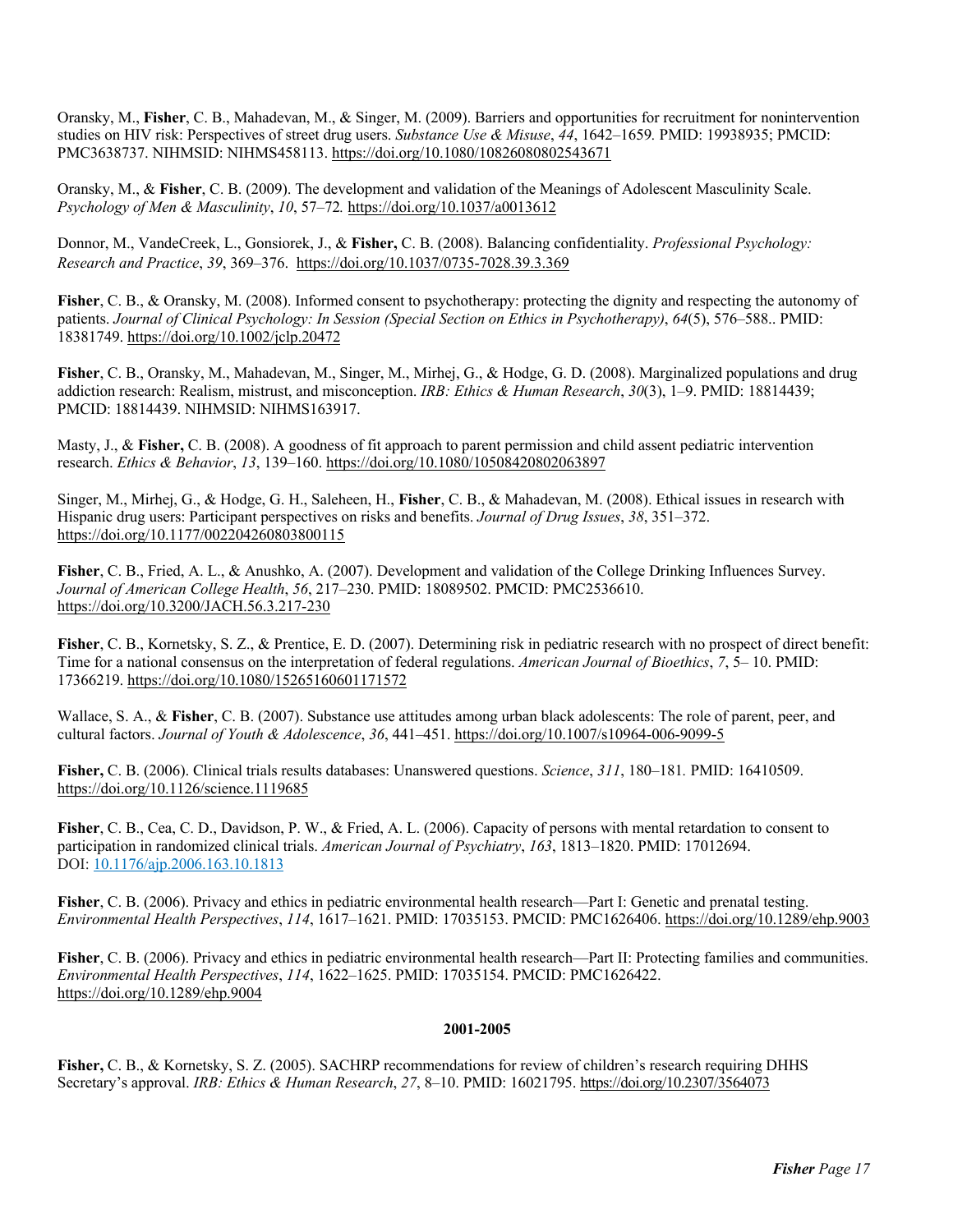**Fisher**, C. B. (2005). SES, ethnicity and goodness-of-fit in clinician-parent communication during pediatric cancer trials. *Journal of Pediatric Psychology*, *30*, 231–234. PMID: 15784919. https://doi.org/10.1093/jpepsy/jsi033

**Fisher**, C. B. (2004). Ethics in drug abuse and related HIV risk research. *Applied Developmental Science*, *8*(2), 90–102. https://doi.org/10.1207/s1532480xads0802\_3

**Fisher**, C. B. (2004). Informed consent and clinical research involving children and adolescents: Implications of the revised APA ethics code and HIPAA. *Journal of Clinical Child and Adolescent Psychology*, *33*, 832–839. PMID: 15498750. https://doi.org/10.1207/s15374424jccp3304\_18

Bruzzese, J. M., & **Fisher**, C. B. (2003). Assessing and enhancing the research consent capacity of children and youth. *Applied Developmental Science*, *7*, 13–26. https://doi.org/10.1207/S1532480XADS0701\_2

Cea, C., & **Fisher**, C. B. (2003). Health care decision-making by adults with mental retardation. *Mental Retardation*, *41*, 78– 87. PMID: 12622524. https://doi.org/10.1352/0047-6765(2003)041<0078:HCDMBA>2.0.CO;2

**Fisher**, C. B. (2003). A goodness-of-fit ethic for informed consent to research involving persons with mental retardation and developmental disabilities. *Mental Retardation and Developmental Disabilities Research Reviews*, *9*, 27–31. PMID: 12587135. https://doi.org/10.1002/mrdd.10052

**Fisher**, C. B. (2003). Adolescent and parent perspectives on ethical issues in youth drug use and suicide survey research. *Ethics & Behavior*, *13*(4), 303–332. PMID: 15000093. https://doi.org/10.1207/S15327019EB1304\_1

**Fisher**, C. B., & Fried, A. L. (2003). Internet-mediated psychological services and the APA ethics code. *Psychotherapy: Theory/Research/Practice/Training*, *40*, 103–11. https://doi.org/10.1037/0033-3204.40.1-2.103

Greenhill, L. L., Jensen, P., Abikoff, H., Blumer, J. M., DeVaugh-Geiss, J., **Fisher**, C. B., Hoagwood, K., Kratochvil, C. J., Lahey, B., Laughren, T., Leckman, J., Petti, T., Pope, K., Shaffer, D., Vitiello, B., & Zeanah, C. (2003). Developing strategies for psychopharmacological studies in preschool children. *Journal of the American Academy of Child & Adolescent Psychiatry*, *42*, 406–414. PMID: 12649627. https://doi.org/10.1097/01.CHI.0000046812.95464.FA

**Fisher**, C. B. (2003). A goodness-of-fit ethic for child assent to nonbeneficial research. *American Journal of Bioethics*, *3*, 27–28. PMID: 14744320. https://doi.org/10.1162/152651603322614490

**Fisher**, C. B. (2002). The Forum: Respecting and protecting mentally impaired persons in medical research. *Ethics & Behavior*, *12*(3), 279–283. PMID: 12656072. https://doi.org/10.1207/S15327019EB1203\_6

**Fisher**, C. B., Pearson, J. L., Kim, S., & Reynolds, C. F. (2002). Ethical issues in including suicidal individuals in clinical research. *IRB: Ethics & Human Research*, *24*, 9–14. PMID: 12737170. https://doi.org/10.2307/3563804

**Fisher**, C. B. (2002). A goodness-of-fit ethic of informed consent. *Fordham Urban Law Journal*, *30*, 159–171. PMID: 15868667. https://ir.lawnet.fordham.edu/ulj/vol30/iss1/9

**Fisher**, C. B., Hoagwood, K., Boyce, C., Duster, T., Frank, D. A., Grisso, T., Macklin, R., Levine, R. J., Spencer, M. B., Takanishi, R., Trimble, J. E., Zayas, L. H. (2002). Research ethics for mental health science involving ethnic minority children and youth. *American Psychologist*, *57*(12), 1024–1040. PMID: 12613155. Republished in Kazdin, A. E. (Ed.) 2016). *Methodological issues and strategies in clinical research,* 4<sup>th</sup> ed. Washington, DC: APA Press. PMID: 12613155. https:// doi:10.1037/0003-066x.57.12.1024

Pearson, J. L., Stanley, B., King, C., & **Fisher**, C. B. (2001). Intervention research for persons at high risk for suicidality: Safety and ethical considerations. *Journal of Clinical Psychiatry Supplement*, *62*, 17–26. PMID: 11765091.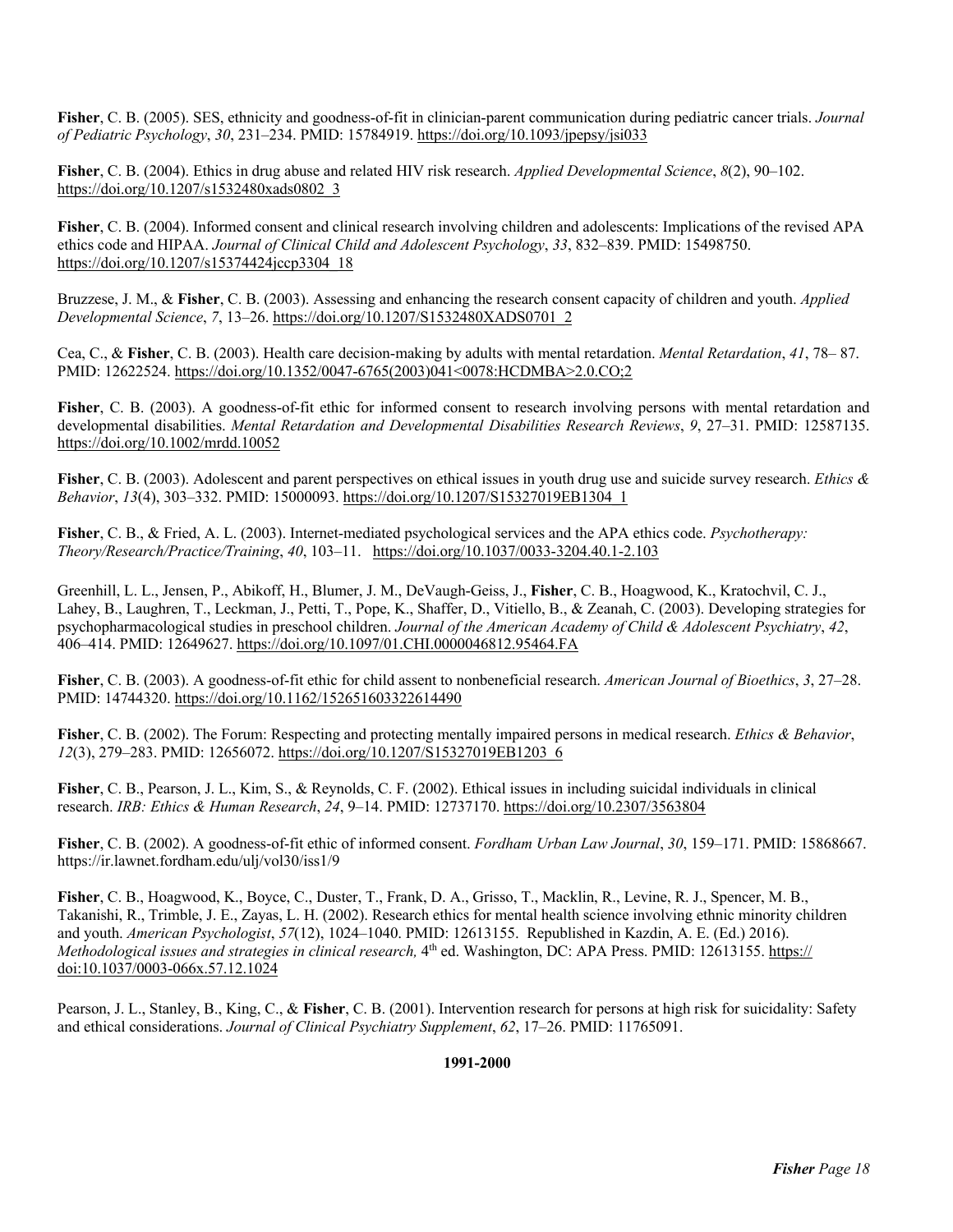**Fisher**, C. B., Wallace, S. A., & Fenton, R. E. (2000). Discrimination distress during adolescence*. Journal of Youth and Adolescence*, *29*, 679–695. https://doi.org/10.1023/A:1026455906512

**Fisher**, C. B., & Wallace, S. A. (2000). Through the community looking glass: Re-evaluating the ethical and policy implications of research on adolescent risk and psychopathology. *Ethics & Behavior*, *10*(2), 99–118. https://doi.org/10.1207/S15327019EB1002\_01

Lerner, R. M., **Fisher**, C. B., & Weinberg, R. A. (2000). Applying developmental science in the twenty-first century: International scholarship for our times. *International Journal of Behavioral Development*, *24*, 24–29. https://doi.org/10.1080/016502500383430

Lerner, R. M., **Fisher**, C. B., & Weinberg, R. A. (2000). Towards a science for and of the people: Promoting civil society through the application of developmental science. *Child Development*, *71*, 11–20. PMID: 10836553. https://doi.org/10.1111/1467- 8624.00113

Kuther, T., & **Fisher**, C. B. (1998). Victimization by community violence in young adolescents from a suburban city. *Journal of Early Adolescence*, *18*, 53–76. https://doi.org/10.1177/0272431698018001003

Brennan, M., Welsh, M. C., & **Fisher**, C. B. (1997). Aging and executive function skills: An examination of a community dwelling older adult population. *Perceptual and Motor Skills*, *84*, 1187–1197. PMID: 9229435. https://doi.org/10.2466/pms.1997.84.3c.1187

**Fisher**, C. B., & Osofsky, J. D. (1997). Training the applied developmental scientist for prevention and practice: Two current examples. *SRCD Social Policy Report*, *9*, 1–19. https://srcd.onlinelibrary.wiley.com/doi/pdf/10.1002/j.2379-3988.1997.tb00005.x

**Fisher**, C. B., & Kuther, T. (1997). Integrating research ethics into the introductory psychology course curriculum. *Teaching of Psychology*, *24*(3), 171–175. (Excerpted in *Teaching of Psychology* (2nd ed.), 1999, Mahwah, NJ: Lawrence Erlbaum, Assoc.) https://doi.org/10.1207/s15328023top2403\_4

**Fisher**, C. B. (1997). A relational perspective on ethics-in-science decision making for research with vulnerable populations. *IRB: Review of Human Subjects Research*, *19*, 1–4. PMID: 11655184. (Reprinted in *Research Ethics: Text and Readings*, by D. R. Barnbaum & M. B. Kent, Eds., 2001, New York: Prentice-Hall.). PMID: 11655184.

**Fisher**, C. B., & Younggren, J. (1997). The value and utility of the 1992 ethics code. *Professional Psychology: Research & Practice*, *28*, 582–592. PMID: 11656718. (Excerpted in *Ethical conflicts in psychology*, by D. N. Bersoff, 1999, Washington, DC: APA Books; Reprinted in *Methodological Issues and Strategies in Clinical Research* (3rd ed.), by A. E. Kazdin, Ed., 2002, Washington, DC: APA Books. PMID: 11656718. https://doi.org/10.1037/0735-7028.28.6.582

O'Sullivan, C., & **Fisher**, C. B. (1997). The effect of confidentiality and reporting procedures on parent-child agreement to participate in adolescent risk research*. Applied Developmental Science*, *1*, 185–197. https://doi.org/10.2307/3564120

**Fisher**, C. B., Higgins-D'Allesandro, A., Rau, J. M. B., Kuther, T., & Belanger, S. (1996). Referring and reporting research participants at risk: Views from urban adolescents. *Child Development*, *67*, 2086–2099. PMID: 9022231 (Reprinted in *Annual progress in child psychiatry and child development*, by M. E. Hertzig & E. A. Farber, Eds., 1998, Briston, PA: Brunner/Mazel, Inc.). https://doi.org/10.2307/1131611

**Fisher**, C. B. (1995). The American Psychological Association's Ethic's Code and the validation of sexual abuse in day care settings. *Psychology, Public Policy, and Law*, *1*, 461–478. https://doi.org/10.1037/1076-8971.1.2.461

Szlyk, J. P., Rock, I., & **Fisher**, C. B. (1995). Levels of processing in the perception of symmetrical forms viewed from different angles. *Spatial Vision*, *9*, 139–150. PMID: 7626544. https://doi:10.1163/156856895x00151

**Fisher**, C. B., & Fyrberg, D. (1994). Participant partners: College students weigh the costs and benefits of deceptive research. *American Psychologist*, *49*, 417–427. (Excerpted in: *Ethical conflicts in psychology*, by D. N. Bersoff, 1995, 1999, Washington, DC: APA Publications; *Contemporary industrial/organizational psychology*, by L. N. Jewell, 1997, Pacific Grove, CA: Brooks/Cole Publishing; and *Health and psychosocial instruments database*, 1997.). https://doi.org/10.1037/0003-066X.49.5.417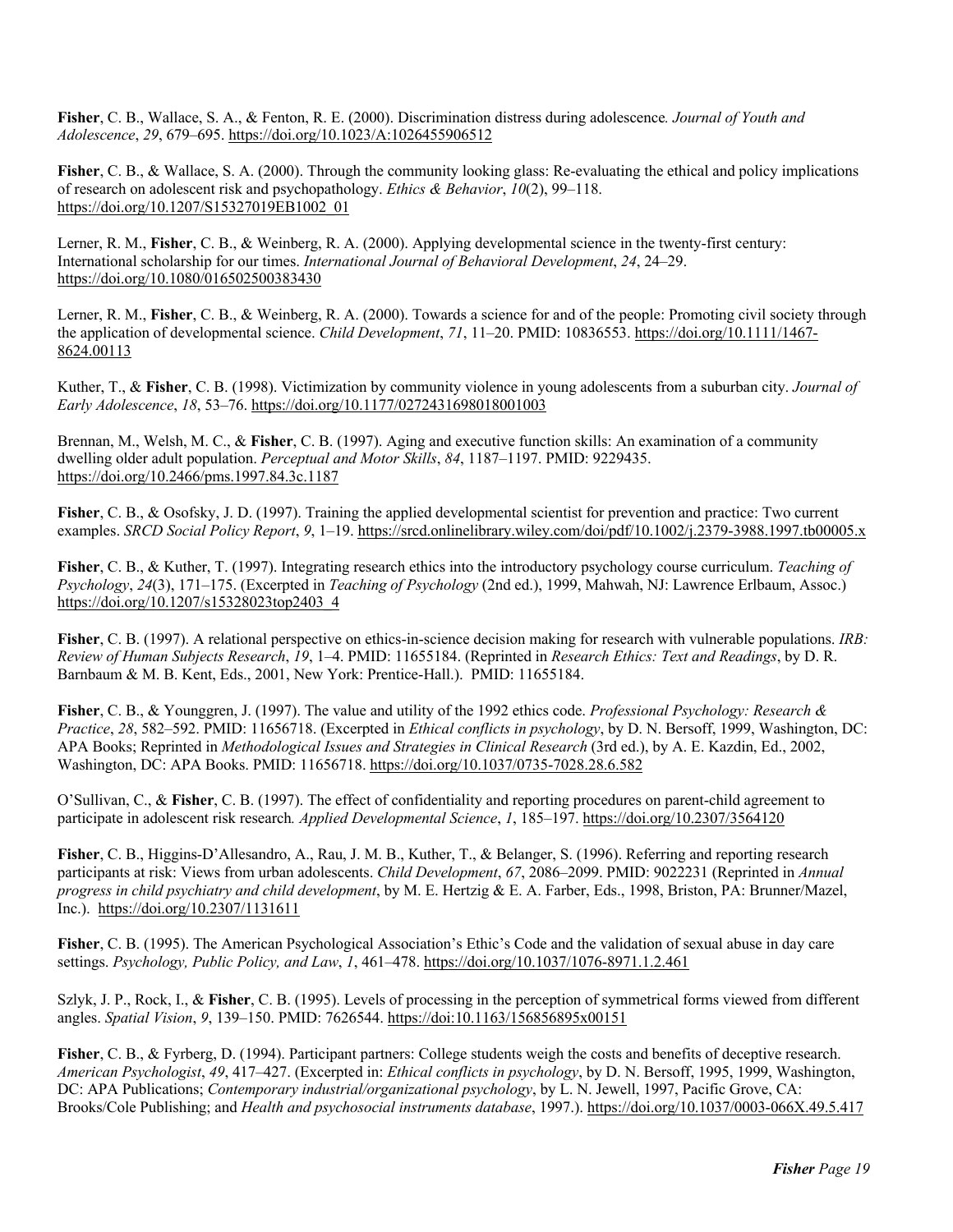**Fisher**, C. B. (1994). Reporting and referring research participants: Ethical challenges for investigators studying children and youth. *Ethics & Behavior*, *4*, 87–95. PMID: 11654930. https://doi.org/10.1207/s15327019eb0402\_2

Fracasso, M., Busch-Rossnagal, N. A., & **Fisher**, C. B. (1994). The relationship of maternal behaviors and acculturation to the quality of attachment in Puerto Rican and Dominican infants. *Hispanic Journal of Behavioral Sciences*, *16*, 143–154. https://doi.org/10.1177/07399863940162004

**Fisher**, C. B. (1994). Guest editorial for special issues: Reporting and referring child and adolescent research participants. *Ethics & Behavior*, *4*, 85. https://doi.org/10.1207/s15327019eb0402\_2

**Fisher**, C. B., Murray, J. P., Dill, J. R., Hagen, J. W., Hogan, M. J., Lerner, R. M., Rebok, G. W., Sigel, I., Sostek, A. M., Smyer, M. A., Spencer, M. B., & Wilcox, B. (1993). The national conference on graduate education in the applications of developmental science across the life span. *Journal of Applied Developmental Psychology*, *14*, 1–10. https://doi.org/10.1016/0193- 3973(93)90020-V

**Fisher**, C. B., Rau, J. M., & Colapietro, E. (1993). Models of graduate education in applied developmental science: The Fordham University Doctoral Specialization in Applied Developmental Psychology. *Journal of Applied Developmental Psychology*, *14*, 289–301.

**Fisher**, C. B. (1993). Joining science and application: Ethical challenges for researchers and practitioners. *Professional Psychology: Research and Practice*, *24*, 378–381. PMID: 11652332. https://doi.org/10.1037/0735-7028.24.3.378

**Fisher**, C. B. (1993). Integrating science and ethics in research with high-risk children & youth. *SRCD Public Policy Report*, *7*, 1–27. PMID: 11659850.

Traecy, E., & **Fisher**, C. B. (1993). A parent education program for foster parents of sexually abused children. *Journal of Child Sexual Abuse*, *2*, 47–63.

**Fisher**, C. B. (1991). Ethical considerations for research on psycho-social intervention for high risk infants and children. *Register Report*, *17*, 9–12. (Reprinted in *Psychological Practice: Marketing, Legal, Ethical & Current Professional Issues*, pp. 92–94, Washington, DC: National Register.).\*

#### **1975-1990**

**Fisher**, C. B., & Johnson, B. L. (1990). Getting mad at mom and dad: Children's changing views of family conflict. *International Journal of Behavioral Development*, *13*, 31–48. https://doi.org/10.1177/016502549001300103

**Fisher**, C. B., & Koocher, G. (1990). To be or not to be? Accreditation and credentialing in applied developmental psychology. *Journal of Applied Developmental Psychology*, *11*, 381–394. https://doi.org/10.1016/0193-3973(90)90016-D

Reinhardt, J. H., & **Fisher**, C. B. (1989). Kinship versus friendship: Social adaptation in married and widowed elderly women. *Women and Health*, *14*, 19–21. PMID: 3247751. https://doi.org/10.1300/J013v14n03\_12

**Fisher**, C. B., Reid, J., & Melendez, M. (1989). Conflict in families and friendships of later life*. Family Relations*, *38*, 83– 89. https://doi.org/10.2307/583615

Braine, L. G., & **Fisher**, C. B. (1988). The "context effect" in left-right shape discrimination. *Developmental Psychology*, *24*, 183–189. https://doi.org/10.1037/0012-1649.24.2.183

Brone, R. J., & **Fisher**, C. B. (1988). Determinants of adolescent obesity: A comparison with anorexia nervosa. *Adolescence*, *23*, 155–168. PMID: 3289309

**Fisher**, C. B., & Tryon, W. W. (1988). Ethical issues in applied developmental psychology. *Journal of Applied Developmental Psychology*, *9*, 27–39. https://doi.org/10.1016/0193-3973(88)90003-2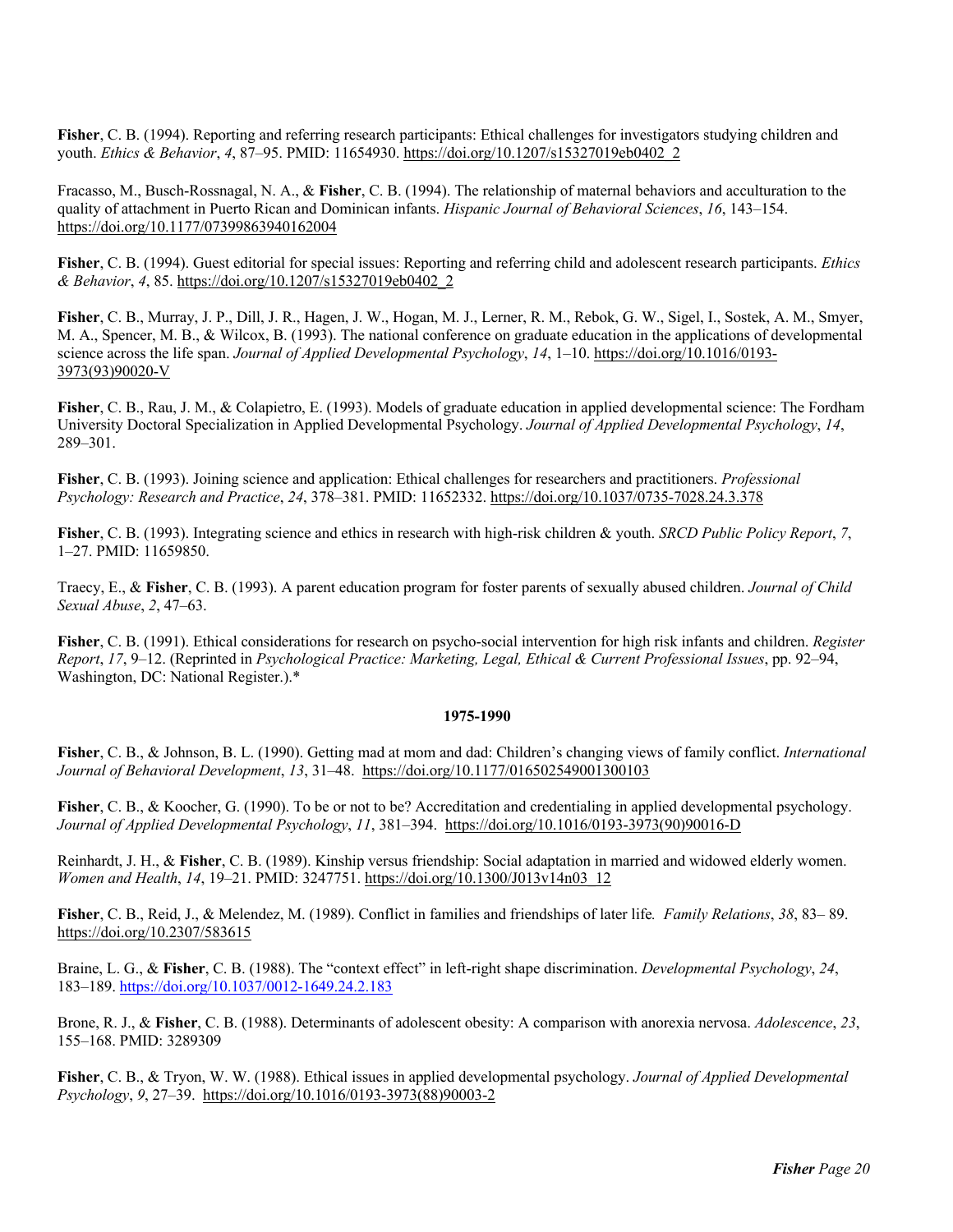**Fisher**, C. B., & Camenzuli, C. A. (1987). The influence of head rotation on left-right coding: a challenge to bilateral symmetry theory. *Developmental Psychology*, *23*, 187–189. https://doi.org/10.1037/0012-1649.23.2.187

**Fisher**, C. B., & Fracasso, M. (1987). The Goldmeier effect in adults and children: Environmental, retinal, and phenomenal influences on judgments of visual symmetry. *Perception*, *16*, 29–39. https://doi.org/10.1068/p160029

**Fisher**, C. B., Glenwick, D., & Blumenthal, R. (1986). Subliminal Oedipal stimuli and competitive performance: An investigation of between-groups effects and mediating subject variables*. Journal of Abnormal Psychology*, *95*, 292–294. PMID: 3745652. https://doi.org/10.1037/0021-843X.95.3.292

**Fisher**, C. B., Bornstein, M. H., & Gross, C. H. (1985). Left-right coding and skills related to beginning reading. *Developmental & Behavioral Pediatrics*, *6*, 279–283. PMID: 4066963. https://doi.org/10.1097/00004703-198510000-00009

Camenzuli, C. A., & **Fisher**, C. B. (1984). Frames of reference in preschoolers' perception of motion*. Perception & Psychophysics*, *34*, 321–330. PMID: 6493968. https://doi.org/10.3758/BF03206357

**Fisher**, C. B., & Braine, L. G. (1982). Left-right coding in children: Implications for adult performance. *Bulletin of the Psychonomic Society*, *20*, 305–307. https://doi.org/10.3758/BF03330109

**Fisher,** C. B., & Bornstein, M. H. (1982). Identification of symmetry: Effects of stimulus orientation and head position. *Perception & Psychophysics, 32,* 443–448. PMID: 7162945. https://doi.org/10.3758/BF03202774

**Fisher**, C. B. (1982). The role of stimulus alignment in children's memory for orientation. *Child Development*, *53*, 1070– 1074. PMID: 7128255. https://doi.org/10.2307/1129148

**Fisher,** C. B., & Heincke, S. (1982). Children's memory for oblique orientation: A matter of degree? *Child Development, 53,*  225–238. PMID: 7060425. https://doi.org/10.2307/1129657

**Fisher**, C. B., & Braine, L. G. (1981). Children's left-right concepts: Generalization across feature and location. *Child Development*, *52*, 451–456*.* https://doi.org/10.2307/1129161

**Fisher**, C. B., Ferdinandsen, K., & Bornstein, M. H. (1981)*.* The role of symmetry in infant form discrimination. *Child Development*, *52*, 457–462*.* PMID: 7249820. https://doi.org/10.2307/1129162

**Fisher**, C. B. (1980). Children's memory for line orientation: A reexamination of the "oblique effect." *Journal of Experimental Child Psychology*, *29*, 446–459. PMID: 7373214. https://doi.org/10.1016/0022-0965(80)90106-X

**Fisher**, C. B. (1979). Children's memory for orientation in the absence of external cues. *Child Development*, *50*, 1088–1092. PMID: 53543. PMID: 535432. https://doi.org/10.2307/1129335

Mack, A., **Fisher**, C. B., & Fendrich, R. (1975). A reexamination of two-point induced movement. *Perception & Psychophysics*, *3*, 273–276. https://doi.org/10.3758/BF03203211

Mack, A., Fendrich, R., & **Fisher**, C. B. (1975). A new illusion of movement dependent on eye movement during head rotation. *Perception*, *3*, 53–62. PMID: 4444921. https://doi.org/10.1068/p030053

## **BOOK CHAPTERS**

#### **2011-2020**

Cea, C. D., **Fisher,** C. B., McKnight, A., & Davidson, P.W. (2020). Legal, ethical and due process issues. In V. P. Prasher, P. W. Davidson, & F. J. Santos, (eds) *Mental health, intellectual and developmental disabilities and the aging process* (Chapter 13). Springer Nature https://doi.org/10.1007/978-3-030-56934-1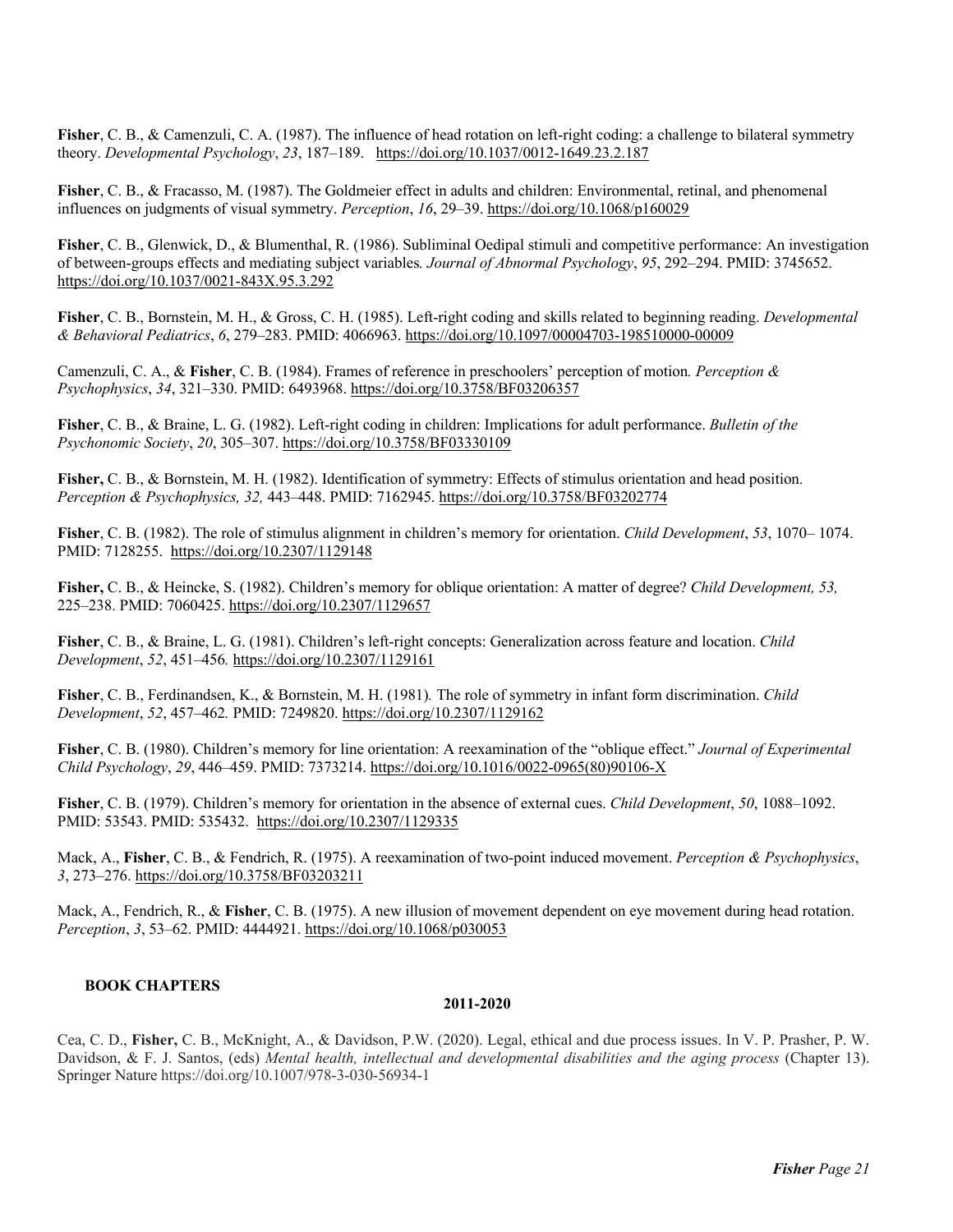**Fisher**, C. B. & Jaber, R. (2019). Ethical issues in substance use prevention research. In Z. Sloboda, H. Petras, R. Hingson & E. Robertson (eds). *Prevention of substance use*. New York: Kluewer Academic/Plenum Publishers. (pp 281-299).

Fried, A. L. & **Fisher**, C. B. (2019) Emerging ethical and legal issues in clinical child and adolescent psychology,. In T. H. Ollendick, S. W. White, & B. A. White (eds). *The oxford handbook of clinical child and adolescent psychology.* Online Publication

**Fisher**, C. B. & Zantay, C. (2019). Ethics in pediatric environmental health research. In Nriagu, J. (Ed.). *Encylopedia of environmental health., Vol. 2, pp. 750-755.* https://dx.doi.org/10.1016/B978-0-12-409548-9.11226-6 ISBN: 9780444639516

**Fisher,** C. B, (2017). Ethical risks and remedies in social behavioral research involving genetic testing. In: S. Bouregy, E.L.Grigorenko, S.R Latham & M. Tan (eds). *Current Perspectives in Psychology: Education, Ethics, and Genetics*, (pp. 263- 283). New York: Cambridge University Press.

Fried, A.L., & **Fisher**, C.B. (2017). Ethical issues in child and adolescent psychotherapy research. In J.R. Weisz and A.E. Kazdin (eds.) *Evidence-based Psychotherapies for Children and Adolescents, Third Edition* (pp 449-465). New York, NY: Guilford.

**Fisher**, C.B. & Yuko, E. (2016). Mental Health: Therapies. In H. ten Have (ed). *Encyclopedia of Global Bioethics,* New York: Springer.

**Fisher**, C. B., Arbeit, M. R., Chenneville, T. (2016). Goodness-of-fit ethics for practice and research involving children and adolescents with HIV. In T. Chenneville (Ed.) A Clinical Guide to Pediatric HIV: Bridging the Gaps between Research and Practice (pp 229 – 258). New York, NY: Springer.

Yuko, E**.** & **Fisher,** C.B. (2015). Research Ethics: Research. In J. Wright (ed.): *International Encyclopedia of Social and Behavioral Sciences* (2nd ed.) (Vol 20) (pp 514 – 522). Philadelphia: Elsevier Ltd.

Fried, A.L., & **Fisher,** C.B. (2014). Ethical considerations in mental health treatment and interventions with school-age children and adolescents. In C.A. Alfano and D.C. Beidel (eds), *Comprehensive Evidence-based Interventions for Children and Adolescents* (pp. 15-30). Hoboken, NJ: Wiley.

**Fisher**, C. B. (2014). Multicultural Ethics in Professional Psychology Practice, Consulting, and Training. In Frederick T.L. Leong (Ed.), *APA Handbook of Multicultural Psychology*. *Vol. 2*. (pp. 35-57). Washington, D.C.: APA Books.

**Fisher,** C. B., Busch, N. A., Brown, J. L., & Jopp, D. S. (2012). Applied developmental science: Contributions and challenges for the 21st century. . In I. B. Weiner (Series Ed.), R. M. Lerner, M. A. Easterbrooks & J. Mistry (Vol. Eds.), *Handbook of*  Psychology: Vol. 6. Developmental Psychology, 2nd ed. (pp. 517-546). New York: John Wiley & Sons. **Fisher,** C. B., & Feldman, L. (2011). Ethics in pediatric environmental health research. In J.O. Nriagu (ed.) *Encyclopedia of Environmental Health, Vol. 2* (pp. 609-614). Burlington: Elsevier.

**Fisher**, C. B., & Vacanti-Shova, K. (2011). The responsible conduct of psychological research: An overview of ethical principles, APA Ethics Code standards, and federal regulations. In M. Gottlieb, M. Handelsman, L. VandeCreek, & S. Knapp (Eds.), *Handbook of Ethics in Psychology, Vol. 2* (pp. 335-370). Washington, DC: APA Publications.

### **2001-2010**

**Fisher**, C. B., & Fried, A. L. (2010). Ethical issues and challenges in applied developmental research. In V. Maholmes and C. Lomonaco (Eds.), *Applied research in child and adolescent development: A practical guide* (pp. 131–154). New York: Taylor & Francis.

**Fisher**, C. B., & Goodman, S. J. (2009). Goodness-of-fit ethics for non-intervention research involving dangerous and illegal behaviors. In D. Buchanan, C. B. **Fisher**, & L. Gable (Eds.), *Research with high-risk populations: Balancing science, ethics, and law* (pp. 25–46). Washington, DC: APA Books.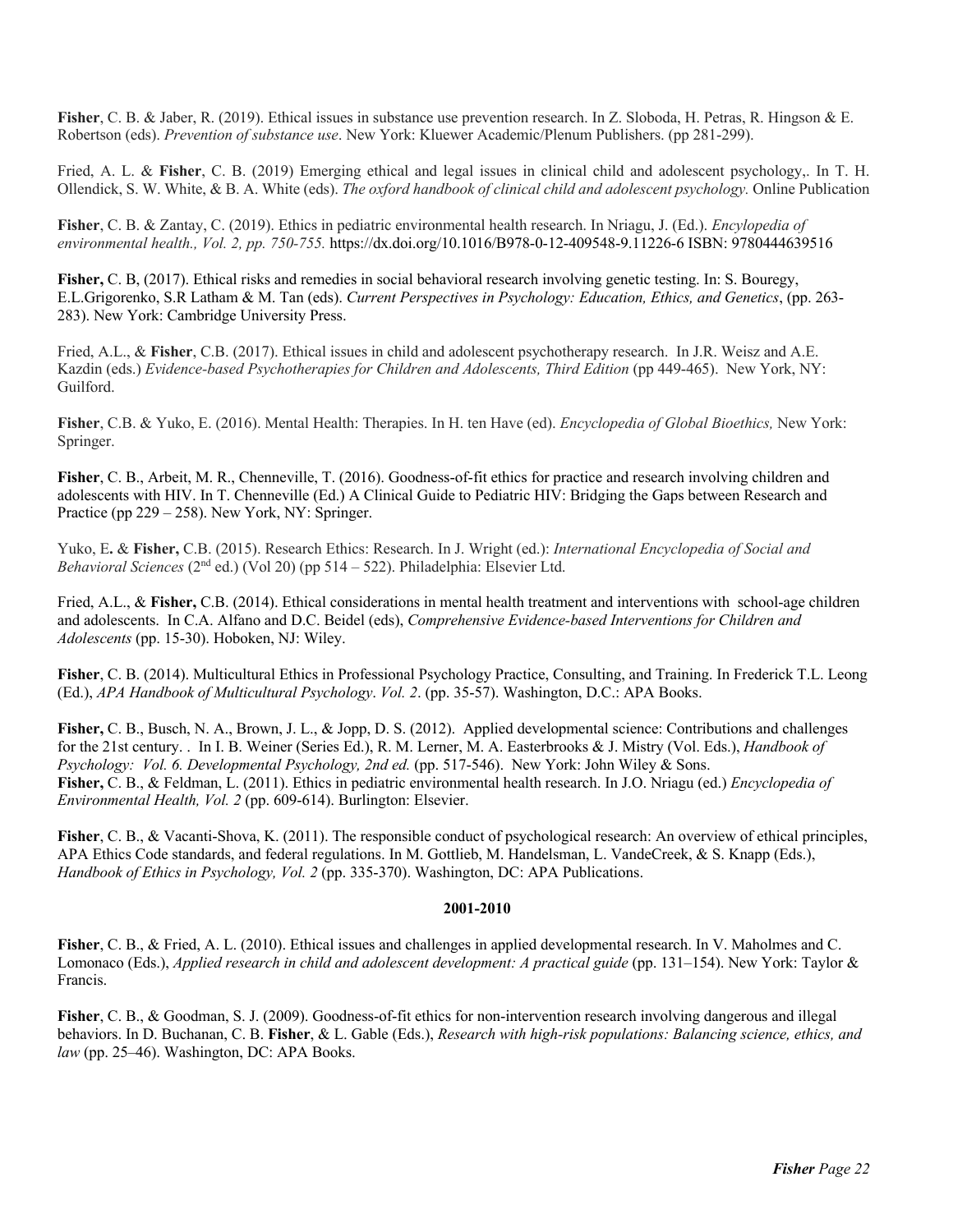Buchanan, D., Gable, L., & **Fisher**, C. B. (2009). Best practices for responding to threats of violence in research ethically and legally. In Buchanan, D., **Fisher**, C.D. & L. Gable (Eds.), *Research with high-risk populations: Balancing science, ethics, and law* (pp. 233–252). Washington, DC: APA Books.

**Fisher,** C. B., Oransky, M., Mahadevan, M., Singer, M., Mirhej, G., & Hodge, G. D. (2009) Do drug abuse researchers have a duty to protect third parties from HIV transmission? Moral perspectives of street drug users. In D. Buchanan, C. B. **Fisher**, & L. Gable (Eds.), *Research with high-risk populations: Balancing science, ethics, and law* (pp. 189–206). Washington, DC: APA Books.

**Fisher**, C. B., Wertz, F. J., & Goodman, S. (2009). Graduate training in the responsible conduct of research: The role of mentors and departmental climate. In D. Mertens & P. Ginsberg (Eds.), *Handbook of social research ethics* (pp. 550– 565)*.* Thousand Oaks, CA: Sage.

Buchanan, D., Gable, L., & **Fisher**, C. B. (2009). Introduction. In D. Buchanan, C. B. **Fisher**, & L. Gable (Eds.), *Research with high-risk populations: Balancing science, ethics, and law (pp. 3–21). Washington, DC: APA Books.* 

Singer, M., **Fisher**, C. B., Hodge, G. D., Saleheen, H. N., & Mahadevan, M. (2009). Ethical issues in conducting research with Latino drug users. In F. A. Villarruel, G. Carlo, J. M. Grau, M. Azmitia, N. J. Cabrera, & T. J. Chahin (Eds.), *Handbook of U.S.*  Latino psychology: Developmental and community-based perspectives (pp. 63–80). Thousand Oaks, CA: Sage.

Fried, A. L., & **Fisher,** C. B. (2008). The ethics of informed consent for research in clinical and abnormal psychology. In. D. McKay (Ed.), Handbook of research methods in abnormal and clinical psychology (pp. 5–22). Thousand Oaks, CA: Sage.

**Fisher,** C. B., & Anushko, A. (2008). Research ethics in social science. In P. Alasuutari, L. Bickman, & J. Brannen (Eds.), *The Sage handbook of social research methods* (pp. 95–110). Thousand Oaks, CA: Sage.

Cea, C. D., & **Fisher**, C. B. (2006). Ethical and legal issues. In N. N. Cain, G. Holt, N. Bouras, & P. Davidson (Eds.), *Training handbook of mental disorders in individuals with intellectual disability* (pp. 177–185). Kingston, NY: NADD Press.

**Fisher,** C. B., & Ragsdale, K. (2006). A goodness-of-fit ethics for multicultural research. In J. Trimble and C. B. **Fisher** (Eds.), *The handbook of ethical research with ethnocultural populations and communities* (pp. 3–26). Thousand Oaks, CA: Sage.

**Fisher**, C. B., & Masty, J. K. (2006). Community perspectives on the ethics of adolescent risk research. In B. Leadbeater, T. Reicken, C. Benoit, M. Jansson, & A. Marshall (Eds.), *Research ethics in community-based and participatory action research with youth* (pp. 22–41). Toronto: University of Toronto Press.

**Fisher**, C. B., & Masty, J. K. (2006). A goodness-of-fit ethic for informed consent to pediatric cancer research. In R. T. Brown (Ed.), *Comprehensive handbook of childhood cancer and sickle cell disease* (pp. 205–217). New York: Oxford University Press.

**Fisher,** C. B., Fried, A., & Masty, J. K. (2006). Critical thinking and ethics in psychology. In R. J. Sternberg, H. Roediger, III, & D. Halpern (Eds.), *Critical thinking in psychology* (pp, 271–288). New York: Cambridge University Press.

Sood, J. R., **Fisher**, C. B., & Sulmasy, D. (2006). Religious coping and mental health outcomes in family members making DNR decisions. In R. L. Piedmont (Ed.) *Research in the Social & Scientific Study of Religion*, *Volume 16,* (pp. 221– 243)*.* Leiden, The Netherlands: Brill Academic Publishers.

Trimble, J., & **Fisher**, C. B. (2006). Our shared journey: Lessons from the past to protect the future. In J. Trimble & C. B. **Fisher** (Eds.), *The handbook of ethical research with ethnocultural populations and communities* (pp. xv–xxix). Thousand Oaks, CA: Sage.

**Fisher**, C. B., & Brokowski, C. (2005). Cancer patients, adolescent: Involvement in clinical trials decision-making. In C. B. **Fisher** & R. M. Lerner (Eds.), *Applied developmental science: An encyclopedia of research, policies, and programs* (pp.199– 202). Thousand Oaks, CA: Sage.

Sherrod, L. R., Busch-Rossnagel, N., & **Fisher**, C. B. (2004). Applying developmental science: Methods, visions, and values. In R. M. Lerner & L. Steinberg (Eds.), *Handbook of adolescent psychology* (pp.747–780). New York: Wiley.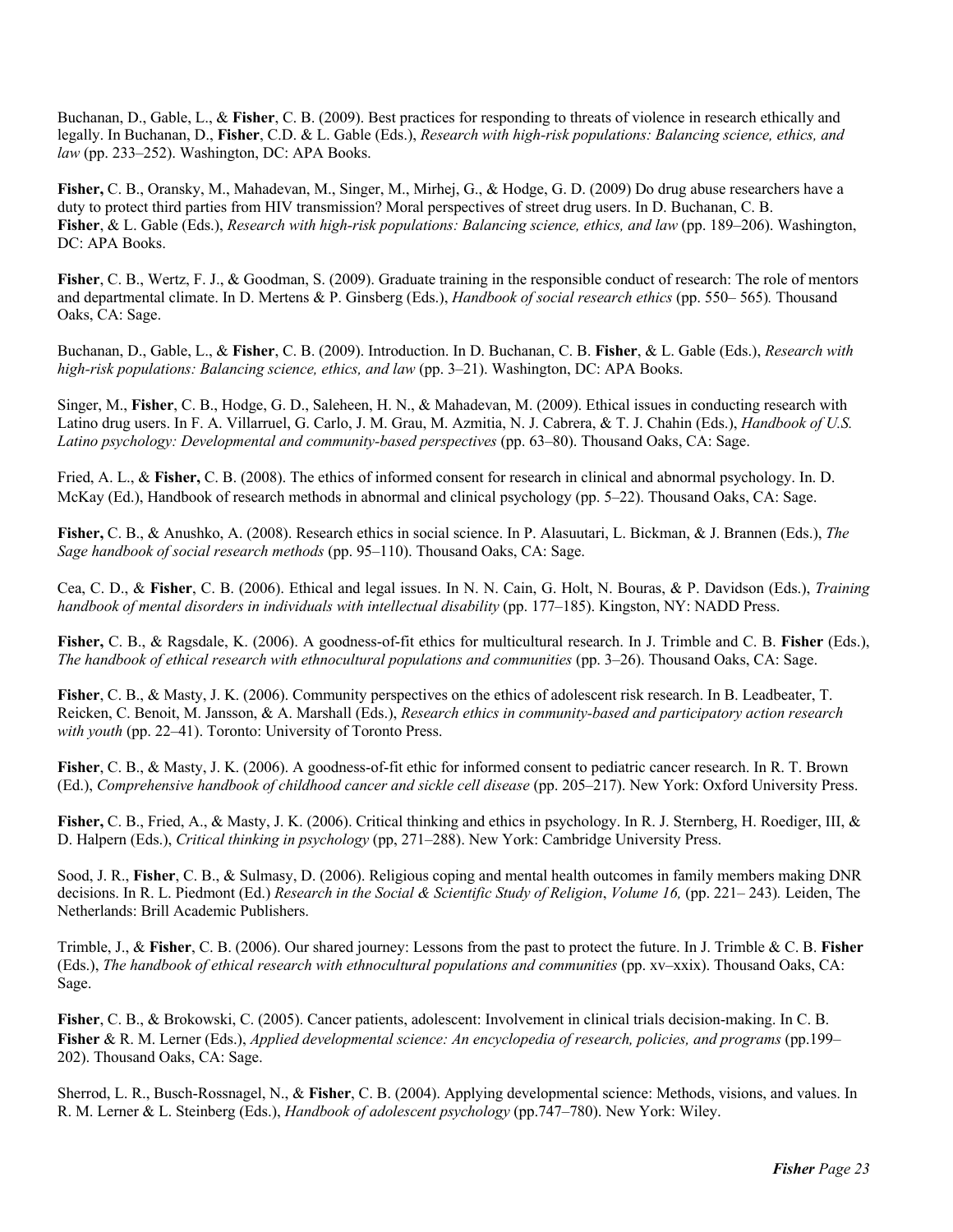Cea, C. D., & **Fisher**, C. B. (2003). Mental retardation. In J. R. Miller, R. M. Lerner, & L. B. Schiamberg (Eds.), *Human ecology: An encyclopedia of children, families, communities, and environments* (pp. 491–494). Santa Barbara, CA: ABC-Clio.

**Fisher**, C. B. (2002). Participant consultation: Ethical insights into parental permission and confidentiality procedures for policy relevant research with youth. In R. M. Lerner, F. Jacobs, & D. Wertlieb (Eds.), *Handbook of applied developmental science* (Vol. 4, pp. 371–396). Thousand Oaks, CA: Sage. Also in R. M. Lerner, F. Jacobs, & D. Wertlieb (Eds.) (2005), *Applied developmental science: An advanced textbook* (pp. 113–138). Thousand Oaks, CA: Sage.

Jensen, P. S., Hoagwood, K., & **Fisher**, C. B. (2001). Ethical issues in research with children and adolescents with disruptive behavior disorders. In H. C. Quay & A. E. Hogan (Eds.), *Handbook of disruptive behaviors* (pp. 579–592)*.* New York: Plenum Publishing.

Bruzzese, J. M., & **Fisher**, C. B. (2001). Teenagers' rights in research. In R. M. Lerner & J. Lerner (Eds.), *Today's teenager: Adolescence in America*. Denver, CO: ABC-CLIO.

Wallace, S. A., & **Fisher**, C. B. (2001). Racial discrimination and adolescent well-being. In R. M. Lerner & J. Lerner (Eds.), *Today's teenager: Adolescence in America*. Denver, CO: ABC-CLIO.

Sullivan, P., & **Fisher**, C. B. (2001). Child sexual abuse. In L. Balter (Ed.), *Parenthood in America: An encyclopedia* (pp. 559– 561). Santa Barbara, CA: ABC-CLIO.

Sullivan, P., & **Fisher**, C. B. (2001). Preventing child sexual abuse. In L. Balter (Ed.), *Parenthood in America: An encyclopedia* (pp. 561–563). Santa Barbara, CA: ABC-CLIO.

**Fisher**, C. B. (2000). Relational ethics in psychological research: One feminist's journey. In M. Brabeck (Ed*.*), *Practicing feminist ethics in psychology* (pp. 125–142). Washington, DC: American Psychological Association

#### **1990-2000**

**Fisher**, C. B., Hatashita-Wong, M. & Isman, L. (1999). Ethical and legal issues in clinical child psychology. In W. K. Silverman & T. H. Ollendick (Eds.), *Developmental issues in the clinical treatment of children and adolescents* (pp. 470–486)*.*  Boston**:** Allyn Bacon.

Jensen, P. S., **Fisher**, C. B., & Hoagwood, K. (1999). Special issues in mental health/illness research with children and adolescents. In H. A. Pincus, J. A. Lieberman, & S. Ferris (Eds.), *Ethics in psychiatric research* (pp. 159–175). Washington, DC: American Psychiatric Association.

**Fisher**, C. B. (1999). The practicum as the crucible of doctoral training in applied developmental psychology. Appeared as part of Hagen, J., Horowitz, F. D., Lenzer, G., Coates, D., & **Fisher**, C. B. Changes in college and university training models for students. In *Children and families in an era of rapid change: Creating a shared agenda for researchers, practitioners, and policy makers* (pp, 411-424). Head Start's 4th National Research Conference Summary of Conference Proceedings. New York: J. L. Mailman School of Public Health in collaboration with DHHS and SRCD.

Higgins-D'Alessandro, A., & **Fisher**, C. B. (1999). Field training in applied developmental psychology: Fordham University's expanding community partnerships. In T. R. Chibucos & R. M. Lerner (Eds.), *Serving children and families through community-university partnerships: Success stories* (pp. 261–268). Norwood, MA: Kluwer Academic Publishers.

Wallace, S., Jankowski, K., & **Fisher**, C. B. (1999). Discriminatory distress among ethnic minority client populations: Approaches to assessment and treatment. (pp.85-94) *Directions in Clinical & Counseling Psychology*, *9*. Higgins-D'Allesandro, A., Hamilton, M., & **Fisher**, C,. B. (1998). Educating the applied developmental psychologist for community partnerships: The Fordham model. In R. M. Lerner & L. A. K. Simon (Eds.), *University-community collaborations for the twenty-first century: Outreach scholarship for youth and families* (pp. 157–184). New York: Garland Publishing.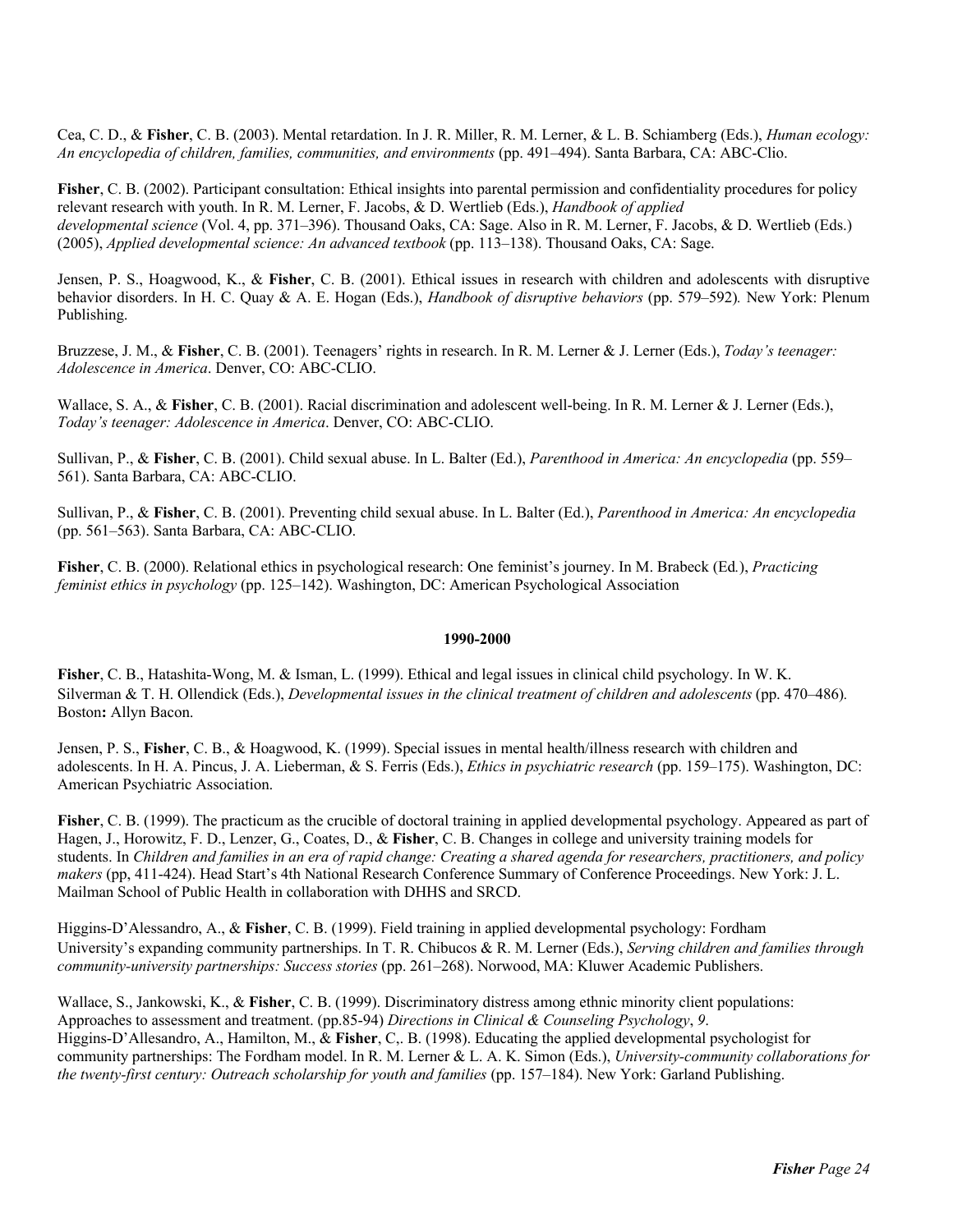**Fisher**, C. B., Nelson, R., & Wallace, S. (1998). Psychological assessment techniques to diagnose sexual abuse: Risks and ethical liabilities. *Directions in Clinical & Counseling Psychology*, *8*, 1–9.

**Fisher**, C. B., & Whiting, K. (1998). How valid are child sexual abuse validations? In S. J. Ceci & H. Hembrooke. (Eds*.*), *What can (and should) an expert tell the court?* Washington, DC: American Psychological Association.

**Fisher**, C. B., Jackson, J., & Villarruel, F. (1997). The study of African American and Latin American children and youth. In William Damon (Series Ed.) & R. M. Lerner (Vol. Ed.), *Handbook of Child Psychology: Vol. 1. Theoretical models of human development* (5th ed., pp. 1145–1207). New York: Wiley.

**Fisher**, C. B., Hoagwood, K., & Jensen, P. (1996). Casebook on ethical issues in research with children and adolescents with mental disorders. In K. Hoagwood, P. Jensen, & C. B. **Fisher** (Eds.), *Ethical issues in mental health research with children and adolescents* (pp. 135–238). Hillsdale, NJ: Erlbaum.

Hoagwood, K., Jensen, P. S., & **Fisher**, C. B. (1996). Towards a science of scientific ethics in research on child and adolescent mental disorders. In K. Hoagwood, P. Jensen, & C. B. **Fisher** (Eds*.*), *Ethical issues in mental health research with children and adolescents* (pp. 3–14). Hillsdale, NJ: Erlbaum.

Jensen, P. S., Hoagwood, K., **Fisher**, C. B. (1996). Bridging scientific and ethical perspectives: Towards synthesis. In K. Hoagwood, P. Jensen, & C. B. **Fisher** (Eds.), *Ethical issues in mental health research with children and adolescents* (pp. 287– 298). Hillsdale, NJ: Erlbaum.

**Fisher**, C. B., & Murray, J. P. (1996). Applied developmental science comes of age. In C. B. **Fisher**, J. P. Murray, & I. E. Sigel (Eds.), *Graduate training in applied developmental science for diverse disciplines and educational settings* (pp. 1– 22)*.* Norwood, NJ: Ablex Publishing Corporation.

Szlyk, J. P., Rock, I., & **Fisher**, C. B. (1996). Level of processing in the perception of symmetrical forms viewed from different angles. In C. W. Tyler (Ed.), *Human symmetry perception and its computational analysis.* The Netherlands: VSP.

**Fisher**, C. B., & Hennessey, J. (1994). Ethical issues. In J. L. Ronch & W. Van Ornum (Eds.), *The counseling sourcebook* (pp. 178–188). New York: Crossroad/Continuum.

**Fisher**, C. B., & Lerner, R.M. (1994). Foundations of applied developmental psychology. In C. B. **Fisher** & R. M. Lerner (Eds.), *Applied developmental psychology* (pp. 3–20). New York: McGraw-Hill.

Lerner, R. M., & **Fisher**, C. B. (1994). From applied developmental psychology to applied developmental science: Community coalitions and collaborative careers. In C. B. **Fisher** & R. M. Lerner (Eds.), *Applied developmental psychology* (pp. 503–522). New York: McGraw-Hill Publishing.

Crispi, E. L., & **Fisher**, C. B. (1994). Development in adulthood. In J. Ronch & W. Van Ornum (Eds.), *Developmental psychology and phases of the life cycle* (pp. 347–361). New York: Crossroads/Continuum.

Benn, D., & **Fisher**, C. B. (1993). Developmental psychologists: Studying and promoting development across the lifespan. *Career advisor series* (pp. 47–51). Detroit, MI: Gail Research, Inc.

Procidano, M. E., & **Fisher**, C. B. (1992). Today's students: Toward a family perspective. In M. E. Procidano & C. B. **Fisher** (Eds*.*), *Contemporary families: A handbook for school professionals* (pp. 1–14). New York: Teachers College Press.

Trudel, T., & **Fisher**, C. B. (1992). Dual-worker families. In M. E. Procidano & C. B. **Fisher** (Eds.), *Contemporary families: A handbook for school professional*s (pp. 17–35). New York: Teachers College Press.

**Fisher**, C. B., & Brennan, M. (1992). Applications and ethics in developmental psychology. In D. Featherman, R. M. Lerner, & M. Perlmutter (Eds.), *Life-span development and behavior* (Vol. 11, pp. 189–219). Hillsdale, NJ: Lawrence Erlbaum.

**Fisher**, C. B., & Brone, R. (1991). Eating disorders in adolescence. In R. M. Lerner, A. C. Petersen, & J. Brooks-Gunn (Eds.), *The encyclopedia of adolescence* (pp. 272–277). New York: Garland Publishing.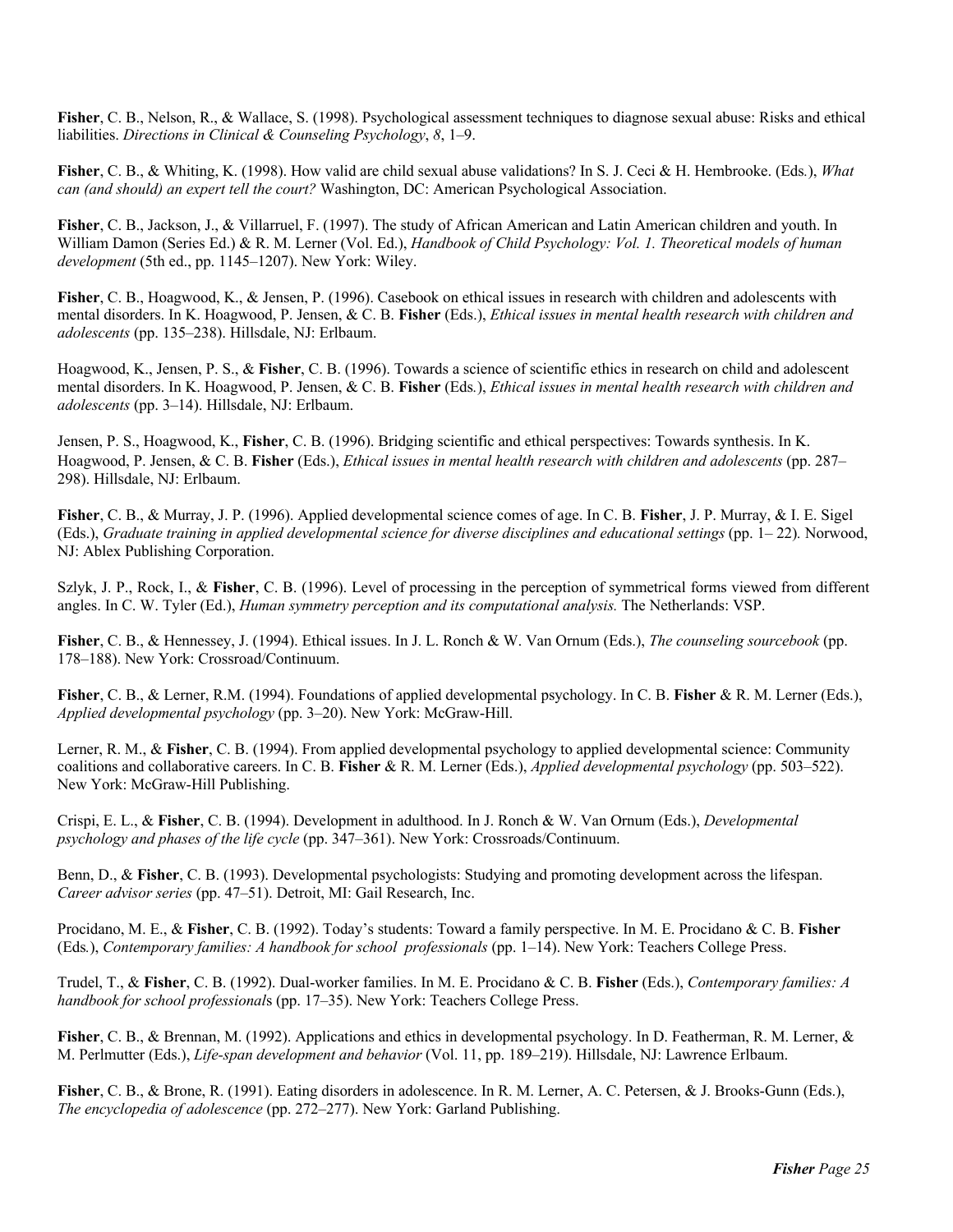**Fisher**, C. B., & Rosendahl, S. A. (1990). Risks and remedies of research participation. In C. B. **Fisher** & W. W. Tryon (Eds.), *Ethics in applied developmental psychology: Emerging issues in an emerging field* (pp. 43–59). Norwood, NJ: Ablex Publishing.

**Fisher**, C. B., & Tryon, W. W. (1990). Emerging ethical issues in an emerging field. In C. B. **Fisher** & W. W. Tryon (Eds.), *Ethics in applied developmental psychology: Emerging issues in an emerging field* (pp. 1–14). Norwood, NJ: Ablex Publishing.

**Fisher**, C. B. (1990). Children's perception of orientation: Development and determinants. In R. Vasta (Ed.), *Annals of child development* (Vol. 7, pp. 43–71)*.* Greenwich, CT: JAI Press, Inc.

# **COMMISSIONED PAPERS**

Mahadevan, M., & **Fisher**, C. B. (2006). *Policy on HIV education, counseling, testing, and treatment for research subjects*. Washington, DC: National Institute on Drug Abuse.

Pearson, J. L., Stanley, B., King, C., & **Fisher**, C. B. (2001)*. Issues to consider in intervention research with persons at high risk for suicidality.* Retrieved October 26, 2009, from the National Institute of Mental Health Suicide Research Consortium Web site: http://www.nimh.nih.gov/health/topics/suicide-prevention/issues-to-consider-in-interventionresearch-with-persons-at-high-riskfor-suicidality.shtml.

**Fisher**, C. B. (1999). *Relational ethics and research with vulnerable populations*. In *Reports on research involving persons with mental disorders that may affect decision-making capacity* (Vol. 2, pp. 29–49)*.* Commissioned Papers by the National Bioethics Advisory Commission. Rockville, MD: National Bioethics Advisory Commission. Retrieved October 26, 2009, from http://www.bioethics.gov/reports/past\_commissions/nbac\_mental2.pdf.

**Fisher**, C. B., & Hall, J. E. (1990). *Development and validation of an essay licensure examination: The NYS Board for Psychology complementary examination project*. Report to the NYS Education Department, Office of the Professions.

# **MANUALS AND ONLINE MATERIALS**

**Fisher**, C. B. (1996). *Integrating ethics into the introductory psychology course curriculum: Instructor's manual.*

**Fisher**, C. B. (1996). *Integrating ethics into the introductory psychology course curriculum: Student workbook.* 

**Fisher**, C. B. (1996). *Ethical issues in the conduct of classic studies in psychology.* Retrieved from: http://onlineethics.org/CMS/2963/rescases/psychology.aspx.

**Fisher**, C. B., & Hall, J. E. (1990). *Development and validation of complementary licensure of certification examinations: A manual for psychology boards.* Montgomery, AL: American Association of State Psychology Boards.

# **COMMENTARY, EDITORIALS, REVIEWS**

Trimble, J., Trickett, E., **Fisher,** C. B., & Goodyear, L. (2012). A conversation on multicultural competence in evaluation. *American Journal of Evaluation, 33*(1)*,* 112-123. https://doi.org/10.1177/1098214011430377

Lerner, R. M., & Fisher, C. B. (2012). A tribute to Peter L. Benson and his contributions to Applied Developmental Science: Editors' introduction. *Applied Developmental Science, 16*(1)*,* 1-2. https://doi.org/10.1080/10888691.2012.642768

Lerner, R. M., & **Fisher,** C. B. (2012). Methods and measures: A new section to appear in Applied Developmental Science. *Applied Developmental Science*, *16*(4), 208-209. https://doi.org/10.1080/10888691.2012.722880

**Fisher**, C. B. (2004). Challenges in constructing a cross-national ethics code for psychologists [Commentary on the book *Professional ethics across national boundaries*]*. European Psychologist*, *9*(4), 275-277. DOI: 10.1027/1016-9040.9.4.275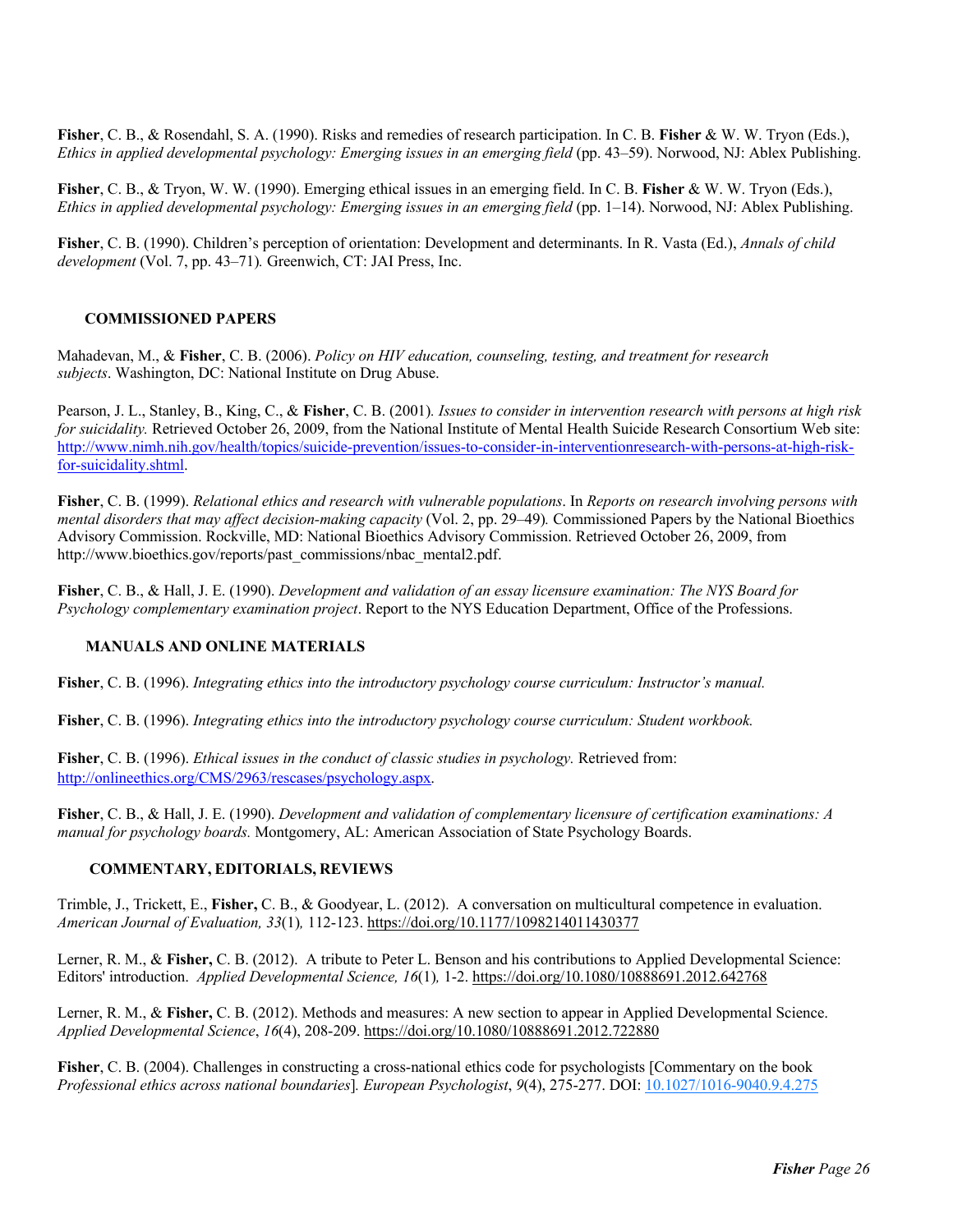**Fisher**, C. B. (2003). Release of test data and the new APA ethics code: What psychologists need to know. *National Psychologist*, *12.* Retrieved November 3, 2009. http://nationalpsychologist.com/archives/index\_v12n1.htm.\*

**Fisher**, C. B. (2003). Release of test data and the new APA ethics code. *American Psychology Law Society News*, *23*, 6–7.\*

**Fisher**, C. B. (2003). The Fordham University Center for Ethics Education. *Connections*.\*

**Fisher**, C. B. (2003). Questioning scientific conceptions of the good in research involving ethnic minority populations. *ISPS Journal*, *4*, 49–54.\*

**Fisher**, C. B. (2003). Multiple relationships and the new APA ethics code. *Independent Psychologist*, *23*. Retrieved October 27, 2009. http://www.division42.org/MembersArea/IPfiles/IPFall03/prof\_practice/multiple.html.\*

**Fisher**, C. B. (2003). Developing a code of ethics for academics: Commentary on "Ethics for all: Differences across scientific society codes" (Bullock and Panicker). *Science & Engineering Ethics*, *9*, 171–179. PMID: 12774649.\*

**Fisher**, C. B. (2001). Ask NHSA Dialog. *NHSA Dialog*, *4*, 501–502.\*

**Fisher**, C. B. (2000). Preparing successful proposals for institutional review boards. *Psychological Science Agenda*, *13*, 12-13. (Reprinted in *The Researchers' Toolbox*, Newsletter of the National Cancer Institute, September 2000.).\*

**Fisher**, C. B. (1999). Preparing successful proposals for institutional review boards: Challenges and prospects for developmental scientists. *SRCD Newsletter*, *42*, 7–9.\*

**Fisher**, C. B., & Whiting, K. A. (1996). The (mis)use of posttraumatic stress disorder to validate child sexual abuse. *Register Report*, *22*, 8–10.\*

**Fisher**, C. B., O'Sullivan, C., & Martens, Y. (1996). The battleground of genetic determinism [Review of the book *Challenging racism and sexism: Alternatives to genetic explanations*]. *Contemporary Psychology*, *41*, 39–40.\*

**Fisher**, C. B. (1995). Postpositivist depression [Review of the book *The role of values in psychology and human development*]. *Contemporary Psychology*.\*

**Fisher**, C. B. (1995). Ethical issues in the use of placebo control groups*.* In *Proceedings of the PRIM&R Conference on Ethical and Policy issues in Research with Children and Adolescents*.\*

**Fisher**, C. B. (1991). Ethical considerations for research on psycho-social intervention for high risk infants and children. *Register Report*, *17*, 9–12. (Reprinted in *Psychological Practice: Marketing, Legal, Ethical & Current Professional Issues*, pp. 92–94, Washington, DC: National Register.).\*

Hall, J. E., & **Fisher**, C. B. (1990). Model for developing an essay examination in professional psychology. *PES News*, *11*, 5–6.\*

Scholnick, E. K., **Fisher**, C. B., Brown, A. C., & Sigel, I. (1988, Spring). Report on applied developmental psychology. *APA Division 7 Newsletter*, 6–10.\*

#### **BOOK AND JOURNAL REVIEW ACTIVITIES**

*AIDS Education and Prevention American Psychologist Child Development Perspectives Child Development CITI Ethics Certification Training Module* 

*Clinical Trials: Journal of the Society for Clinical Trials Cognitive Development Developmental Psychology* 

*Harvard Review of Psychiatry*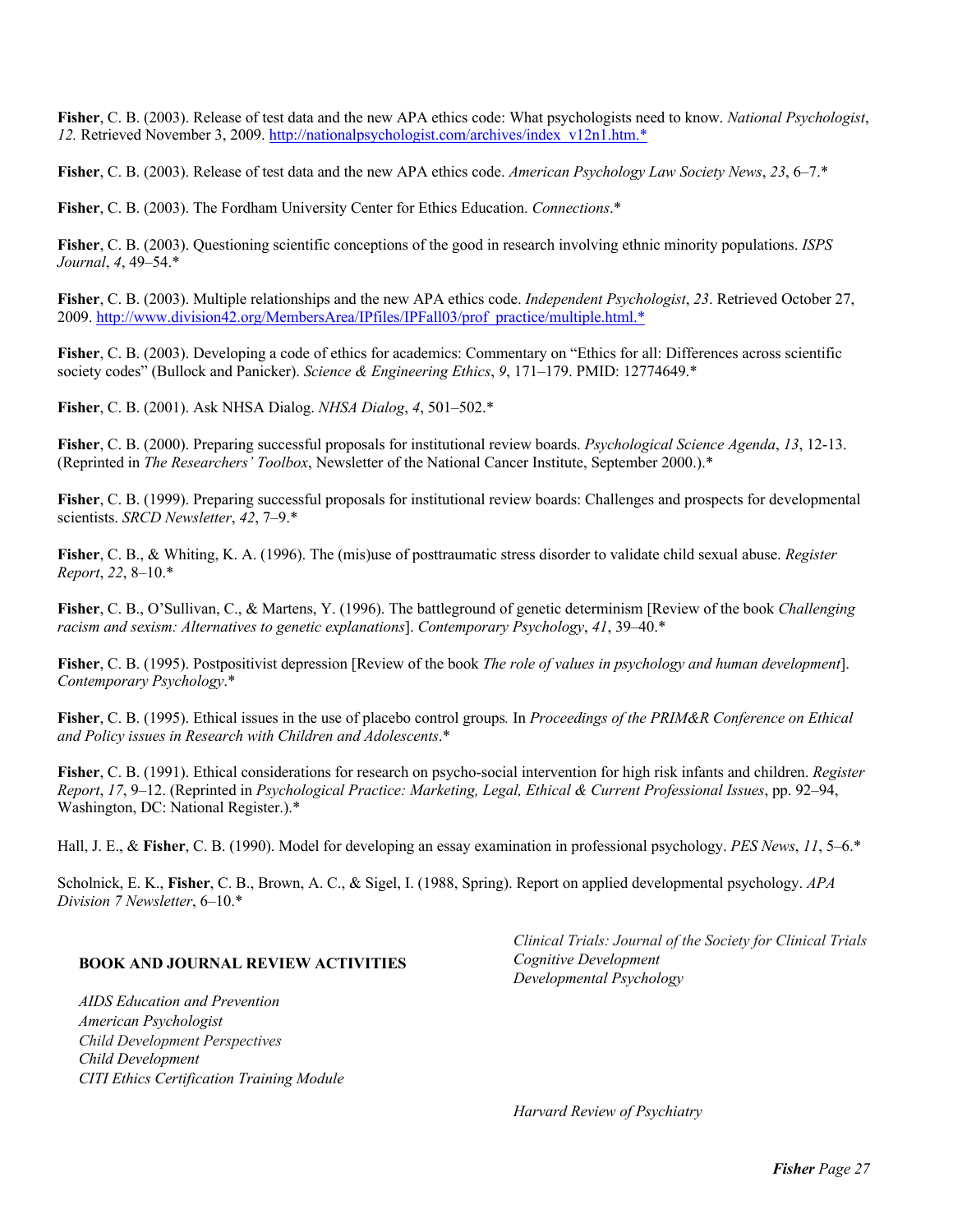*International Journal of Social Research Methodology Journal of Adolescence Journal of Adolescent Health Journal of Applied Developmental Psychology Journal of Experimental Child Psychology* 

*Journal of Law, Medicine & Ethics Journal of Experimental Psychology: Perception and Performance Journal of Medical Ethics LGBT Health Professional Psychology: Research and Practice*

#### **CONSULTATION**

#### CONSULTATION: ETHICS, POLICY, GRADUATE TRAINING AND PROGRAM EVALUATION

- 2017 Consultant for ethical issues in screening tool evaluation. National Council of Juvenile and Family Court Judges. Reviewer, Case Studies on the Social and Behavioral Sciences for the Online Ethics Center Website, Center for Engineering, Ethics and Society (CEES)
- 2014 Expert Panel Member "Improving Identification of Social Harm among Substance Abusers in HIV Trials." R21DA036407 PI David Festinger Division of Law and Ethics Treatment Research Institute, Philadelphia, October 8
- 2013 Theater of the Oppressed, NYC program evaluation
- 2006-2007 Principal consultant, HIV Testing and Counseling in the African-American Community, National Institute on Drug Abuse
- 2000–2005 Child and Adolescent Services Research Center, San Diego, California Principal consultant, Revision of Policy on HIV Testing and Counseling, National Institute on Drug Abuse
- 1999 Graduate Research Ethics Education Workshops (NSF SBR 9421897), Association for Practical and Professional Ethics, Indiana University
- 1996–1998 Psycho-Legal Studies Program, Northwestern University

1992 Developing Training Programs in Applied Development Science, Michigan State University

#### CONSULTATION: FORENSIC

- 1996 *Multiple Sexual Abuse Claimants v. Zurich-American insurance Co.:* Human Resources Administration Westchester Tremont Cases
- 1994 *In the Court of Queens Bench Judicial Centre of Saskatoon: Her Majesty the Queen and Ronald Sterling, Linda Sterling, and Travis Sterling*
- 1994 *Doe v. Petaluma City School District, et al:* U.S. District Court, Northern District of California, Case No C-93 0123 CW
- 1993 *The People of the State of California vs. Dale Anthony Akiki*, No. CR 129395

#### **PRINT/WEB MEDIA**

NIMHS Insights Online (2022, March 31). The COVID-19 Pandemic Has Amplified the Effects of Racism on Mental Health.

Physicians Weekly Online (2022, January 21). Assessing COVID-19 Pediatric Vaccine Hesitancy Among Racially Diverse Parents

The Brian Lehrer Show (2022, January 11). Why Parents Resist COVID Vaccines

*Child & Family Blog (2020, June 12).* Breaking the cycles of bias and violence starts at home by talking to children about racism

rather than well-meaning adults avoiding the subject. https://www.childandfamilyblog.com/childdevelopment/talking-to-children-

about-racism/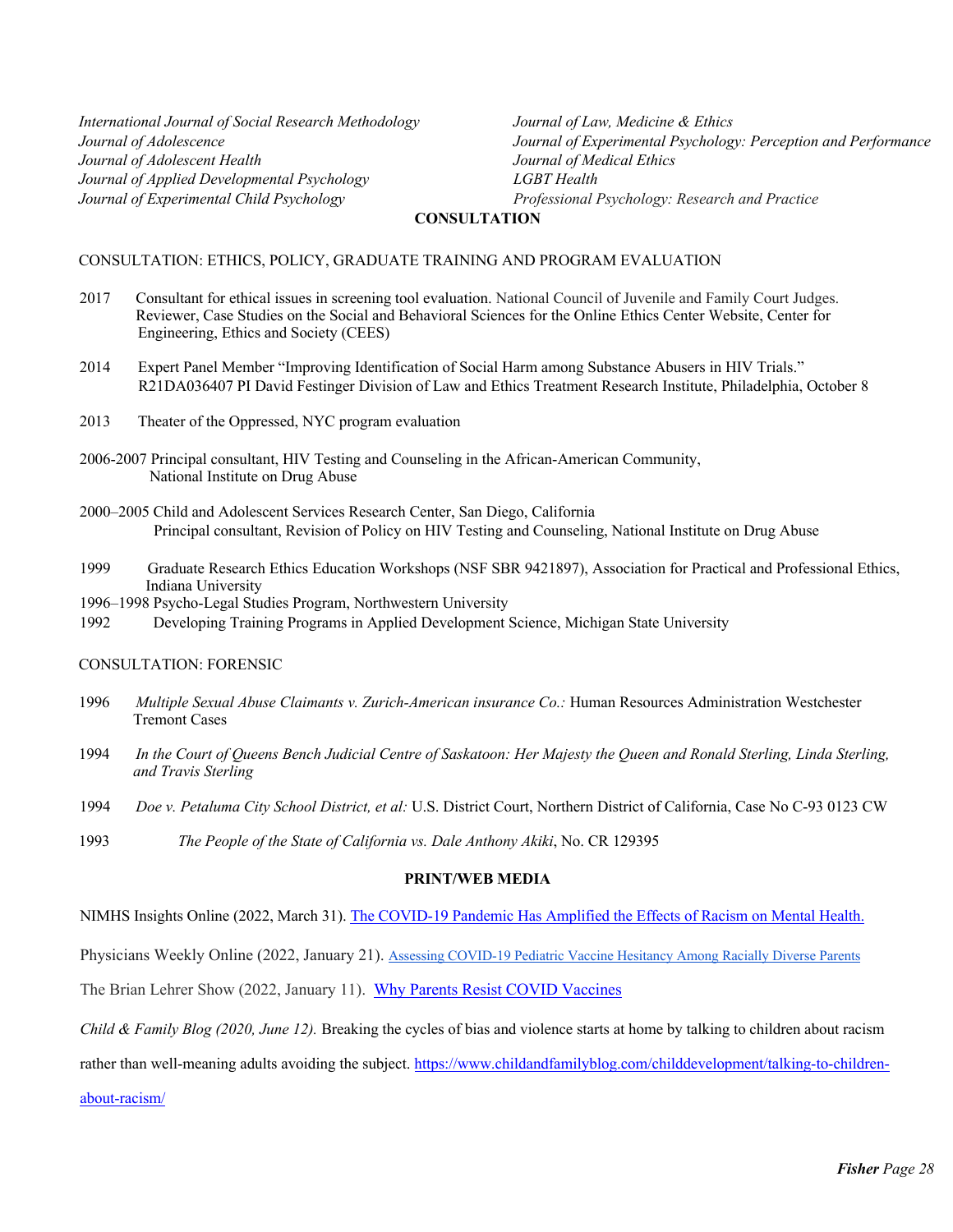*Healthline (2018, April 19)* What's the Best Way to Talk to a Teen About Sexual Identity?

*Medical Health Advisor (October 2017)* Revised Common Rule Is Changing Informed Consent.

*Ethics & Society (2017, July 26) Dr. Celia Fisher on reversal of Goldwater rule.*

*Fordham News (2017, July 25) Ethics expert calls reversal on Goldwater rule a mistake.*

*Undark (2017, July 18) Purdue University Mounted a Child Nutrition Study. It Went Very, Very Wrong*

*Huffington Post (2017, February 15) Diagnosis at a distance continues to undermine public's ability to evaluate Trump policies Reposted on Sheknows (2017, July 26)* 

*Ethics & Society* (2016, August 30). Will Research on 10,000 New Yorkers Fuel Future Racial Health Inequality?

*Huffington Post* (2016, July 29). New WHO diagnostic labels perpetuate transgender stigma.

*Advocate.* (2016, July 29) Categorizing trans identity is no easy feat

*CauseHub* (2016, July 30). New diagnostic labels perpetuate transgender stigma

*Altosky* (2016, July 30). New diagnostic labels perpetuate transgender stigma

*Ethics & Society* (2016, June 21). It's not just mental health studies: doctors rarely ask adolescent patients about their sexual orientation & LGBT youth are afraid of bias.

*Ethics & Society* (2016, June 17). Best intentions worst outcomes: ethical and legal challenges for international research involving sex workers.

*Ethics & Society* (2016, June 13). APHA ethics section interview with Dr. Celia B. Fisher on conversion therapy report.

*Ethics & Society* (2016, May 2). Legislation to End Conversion Therapy Introduced in Senate.

*Ethics & Society* (2016, April 22). Dr. Celia B. Fisher Examines Whether IRBs Hinder HIV Research with LGBT Youth.

*Reuters* (2016, April 20). Do ethicists hinder HIV prevention research?

*Ethics & Society* (2016, April 7). Fisher describes innovative approach to research involving vulnerable adolescents at OHRP conference.

*Huffington Post* (2016, April 5). #BioethicsSoWhite.

*Ethics & Society* (2016, April 4). #BioethicsSoWhite.

*Ethics & Society* (2016, March 30). Fordham Panel to Address Questions About Human Rights in Age of Fear, Violence and Scarce Resources.

*Huffington Post* (2016, March 9). Psychologists are not immune to prohibition on diagnosing famous figures.

*Ethics & Society* (2016, March 7). Psychologists are not immune to prohibition on diagnosing famous figures.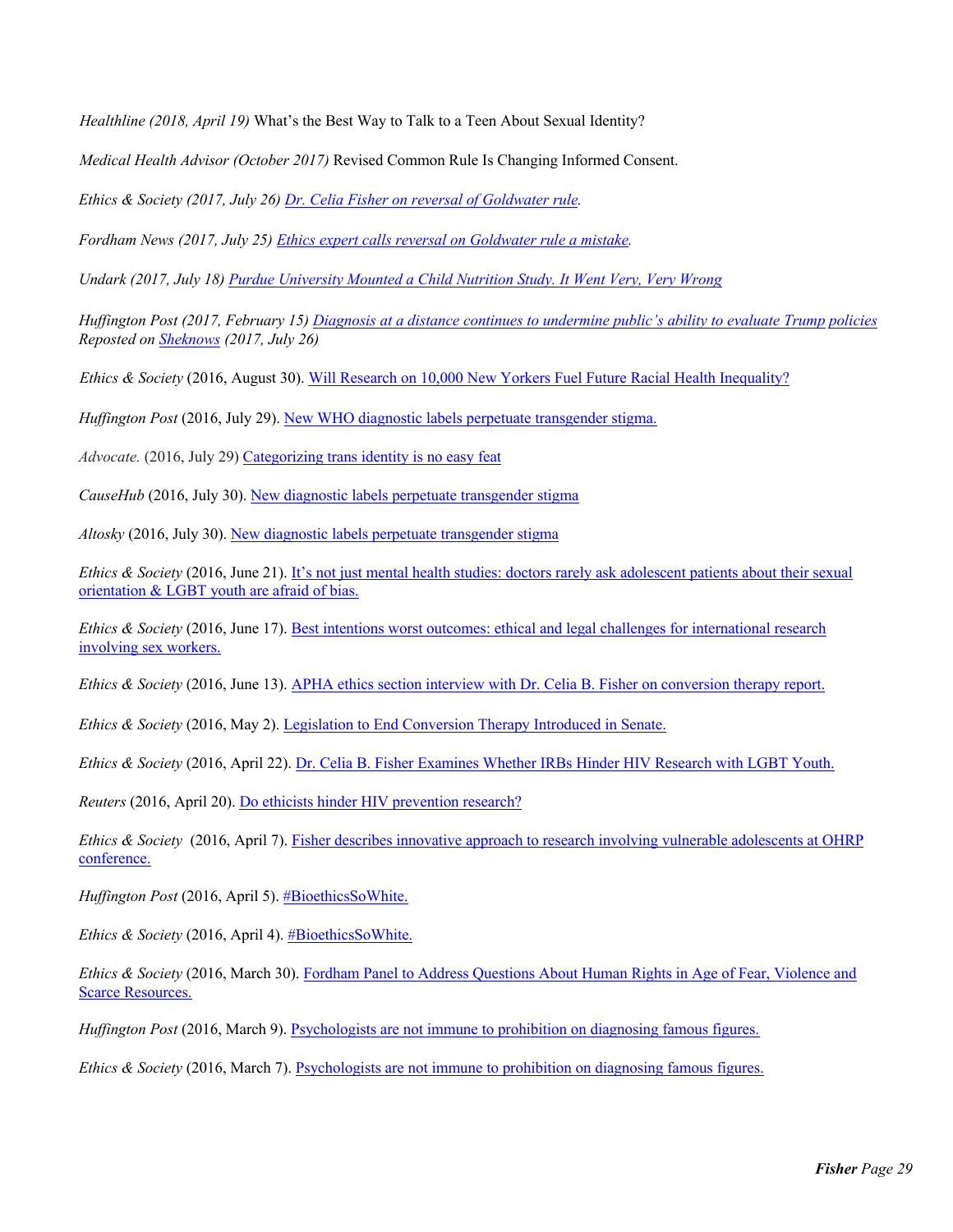*Ethics & Society* (2016, March 2). 10 years after Vioxx scandal, pharmaceutical companies caught again misleading patients using false claims.

*Svenska Dagbladet*. (2016, January 15). Social Justice and Hyper-masculinity.

*Ethics & Society* (2016, January 9). Dr. Celia B. Fisher Contributes to National Discussion on Ethical Review & Oversight Issues in Standard of Care Research.

*Ethics & Society* (2016, January 7). Ethics & Society 2015 Year in Review.

*The Washington Post* (2015, November 23). Charlie Sheen put a spotlight on HIV and sex workers. But here's what's missing from the conversation.

*Ampersand* (2015, October 29). Unpacking the NPRM: expanding exemptions.

*Ethics & Society* (2015, October 19). NIH's new definition of 'children' finally gets it right: a welcome change for children's health equity (written by Dr. Celia B. Fisher.).

*New York City Today* (2015, October 16). Federal Government Report Calls for End to Conversion Therapy.

*The Huffington Post* (2015, October 16). Stop Conversion Therapy – It's Based on Pseudo-Science.

*The Advocate* (2015, October 15). Feds: 'Harmful' Conversion Therapy Must Be Stopped.

*Ethics & Society* (2015, September 3). Minimal risk and minimal experience: can researchers competently navigate OHRP's new risk categories? (written by Dr. Celia B. Fisher).

*Ethics & Society* (2015, June 15). When are researchers accomplices to a crime? Navigating moral boundaries (written by Dr. Celia B. Fisher).

*Associated Foreign Press* (2015, May 5). TV star Vergara speaks out over embryo custody battle.

*Clinical Leader.* (2015, March 13). Paying Clinical Trial Participants: Best or Worst Practice?

*Psych Central* (2014, December 1). Ethical Parenting: Parent-Child Conflict.

*Ampersand* (2014, August 19). Discovering research ethics scales and measures (written by Dr. Celia B. Fisher & Dr. Elizabeth Yuko).

*SciDevNet* (2014, February 18). View on Disability: Trials Exclude Vulnerable People.

*Ethics & Society* (2013, August 19). Advance directives for research involving adults with advancing dementia (written by Dr. Celia B. Fisher).

*Vox.com* (2013, August 13). Was it ethical for missionaries to be treated for Ebola before the Liberians they were serving?

*The Jewish Channel* (2013, April 24). Investigation Reveals Additional Questionable Identity with Connections to Broyde's Scholarship.

*The Root* (2013, September 18). Can a Racist Grandpa Raise a Biracial Kid?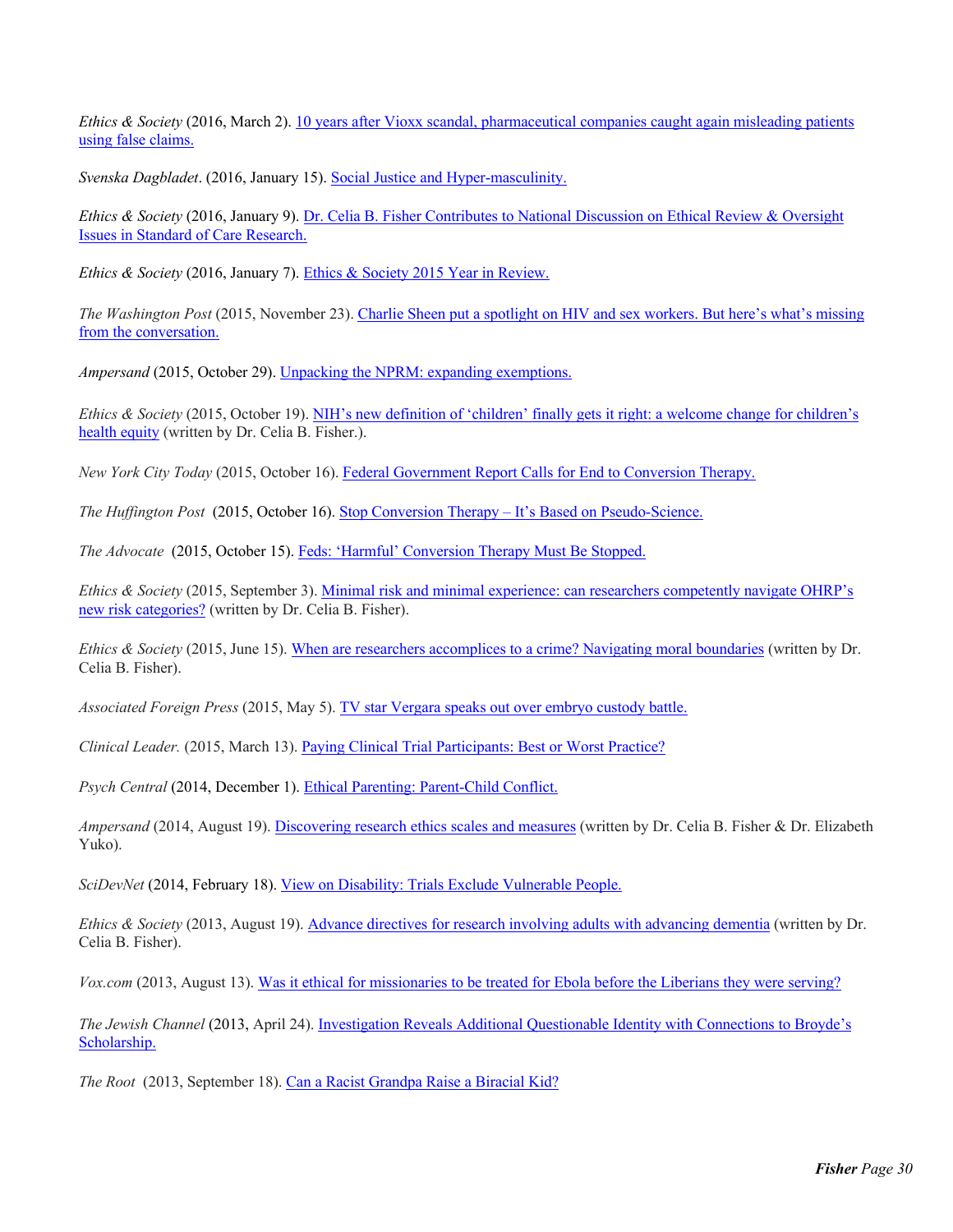*Ethics & Society* (2013, May 17). Are psychologists violating their Ethics Code by conducting death penalty evaluations for defendants with mental disabilities? (written by Dr. Celia B. Fisher).

*Society for Research in Adolescence President's* (2013, March 11). IRB Anxiety: Changes are coming in the U.S.

*The New York Post* (2012, December 2). Experts split on getting involved.

*Pittsburgh Tribune Review* (2011, October 12). Gateway superintendent's e-mail scrutinized.

*AHC Media* (2011, July 1). Ethics mentoring – lead by policy & example.

*The Carnegie Council* (2007, December 17). Interview with Celia B. Fisher, Director, Center for Ethics Education.

*gradPSYCH* (2007, September). Balancing risk and research.

*The Associated Press* (2007, July 22). School conducts anti-phishing research.

*Science Magazine* (2006, May 12). A cure for the common trial.

*Fox News* (2006, March 24). Extreme health care? Reality TV show features cutting edge medicine.

*New York Daily News* (2005, September 20). Gender test gives mom the news at 5 weeks.

*Health Day* (2005, August 5). Dog cloning could lead to insights into human disease.

*New York Daily News* (2005, July 22). Shari's kin renew plea for liver.

*WebProNews* (2005, June 25). FDA approves heart failure drug for black patients.

*Health Day* (2005, June 24). Heart drug approved for Blacks raises race issue.

*USA Today* (2003, May 5). Teen alcohol study coming under fire from ethicists.

AHC Media (2003, February 1). Experts say Clonaid isn't likely to have cloned baby.

*Philippine Daily Inquirer* (2003, January 4). Creating humanoids by cloning unethical and deplorable.

*The New York Times* (2002, June 30). N.J. & CO.; Making a Match.

*New York Daily News* (2001, August 8). Doc vows he'll clone 200 soon.

*Christian Science Monitor* (2001, August 6). In codes of privacy, new cracks.

Philadelphia Inquirer (1999, August 16). Keeping therapists and patients apart, American Psychological Association may tighten rules on sexual involvement.

# **TELEVISION AND RADIO MEDIA**

*NPR Radio* (2022, January 10). *"*COVID-19 - Pediatric Vaccine Hesitancy among Racially Diverse Parents in the United States". Brian Lehrer Show.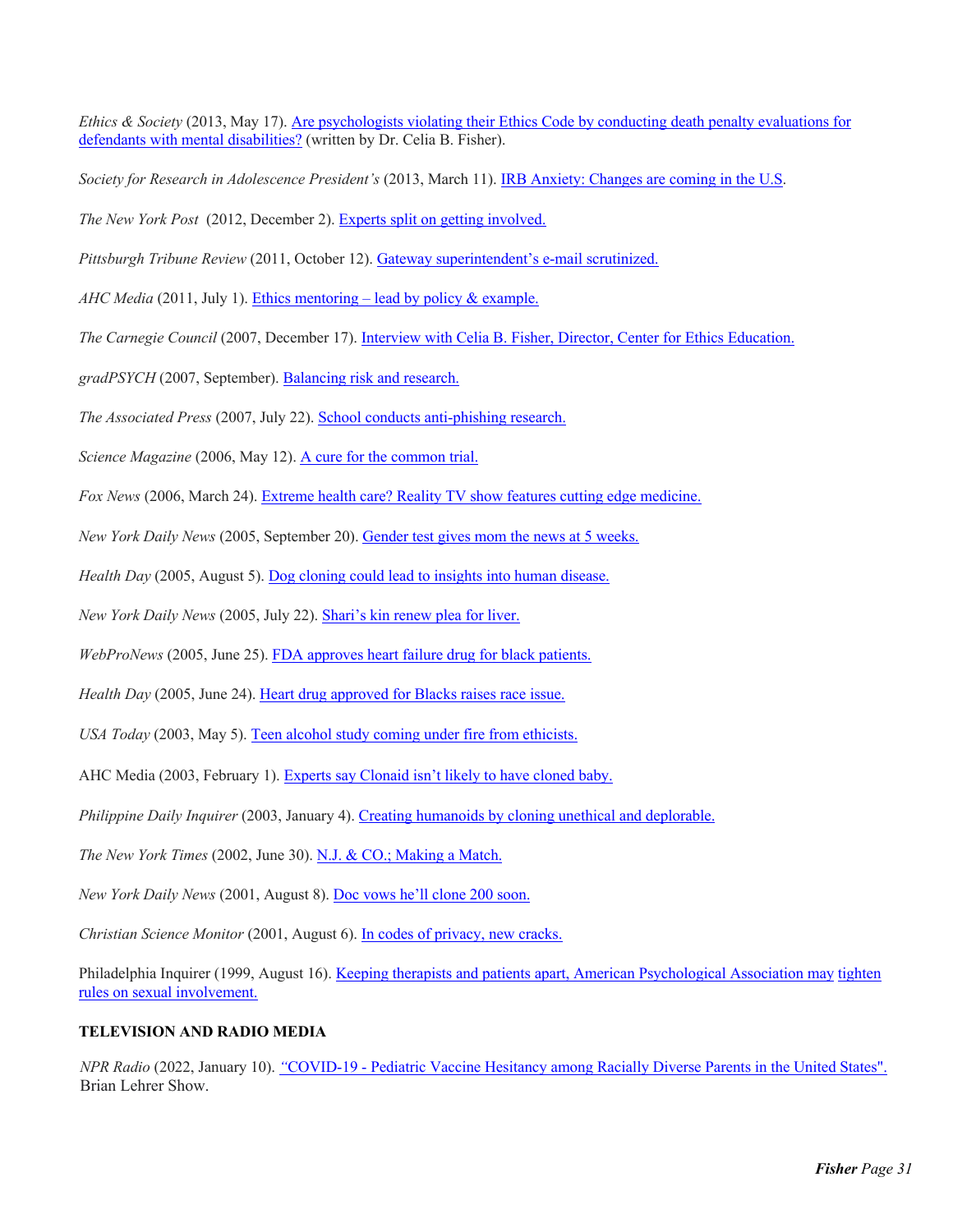*WFUV* (2017, October 1*).* The Troubles with Transgender Healthcare. http://www.wfuv.org/content/troublestransgenderhealthcare. *Robin Shannon*.

*ABC 7* (2015, April 30). Fordham's Celia Fisher on ABC-NY on the Ethics of the Sofia Vergara Embryo Suit [video file]. *Eyewitness News, New York*.

*MSNBC (*2014, October 18). Discrimination 'mounting' on West African Immigrants [video file]. [Transcript] *Melissa HarrisPerry*.

*Al Jazeera America* (2013, November 4). Collect it all: America's surveillance state [video file]. *Faultline*.

*Fox News* (2005, June 9). Gene imaging: miracle or menace? *Your World with Neil Cavuto.* 

#### **MEMBERSHIPS**

American Psychological Association Division 3 (Experimental Psychology) Division 7 (Developmental Psychology; fellow in 1995) Division 9 (Society for the Psychological Study of Social Issues) Division 20 (Adult Development & Aging) Division 35 (Psychology of Women) Division 37 (Child, Youth & Family Services; fellow in 1994) Division 44 (Society for the Psychological Study of Division 45 (Society for the Psychological Study of Ethnic Minority Issues; fellow in 2006)

| Lesbian Gay, Bisexual and Transgender Issues         |
|------------------------------------------------------|
| Association for Practical & Professional Ethics      |
| Hastings Center                                      |
| Society for Research in Child Development            |
| Association for Psychological Science                |
| Society for Prevention Research                      |
| American Association for the Advancement of Science  |
| Society for the Psychological Study of Social Issues |
| American Public Health Association                   |
| Public Responsibility in Medicine and Research       |
| Association for Psychological Science                |

#### **TEACHING EXPERIENCE**

#### UNDERGRADUATE

Applied Developmental Psychology Child Psychology Experimental Psychology: Perception History & Ethics in Psychology Introductory Psychology Research Tutorial Standards in Mental Health Research & Practice (Values course) Ethical Dimensions of Contemporary Social Issues Bioethics: Issues in Mental and Physical Health Care (Yale University) Biomedical and Behavioral Science Research (Yale University)

#### GRADUATE

Applied Developmental Psychology Applied Gerontology (open to advanced undergraduates) Infants and Toddlers (open to advanced undergraduates) Historical & Ethical Perspectives in Psychology Ethics in Research, Teaching, and Scholarship Perception and Perceptual Development Research Seminars 1 & 2 Independent Research Tutorial, Bioethics (Yale University) Theories & Applications in Contemporary Ethics Health Disparities and Social Inequalities Ethics in Psychology

# **MENTORED DISSERTATIONS**

Tobi Abramson, Dolores Benn, Mark Brennan, Cheryl Camenzuli, Christine Cea, Maria Fracasso, Denise Fyrberg, Charlotte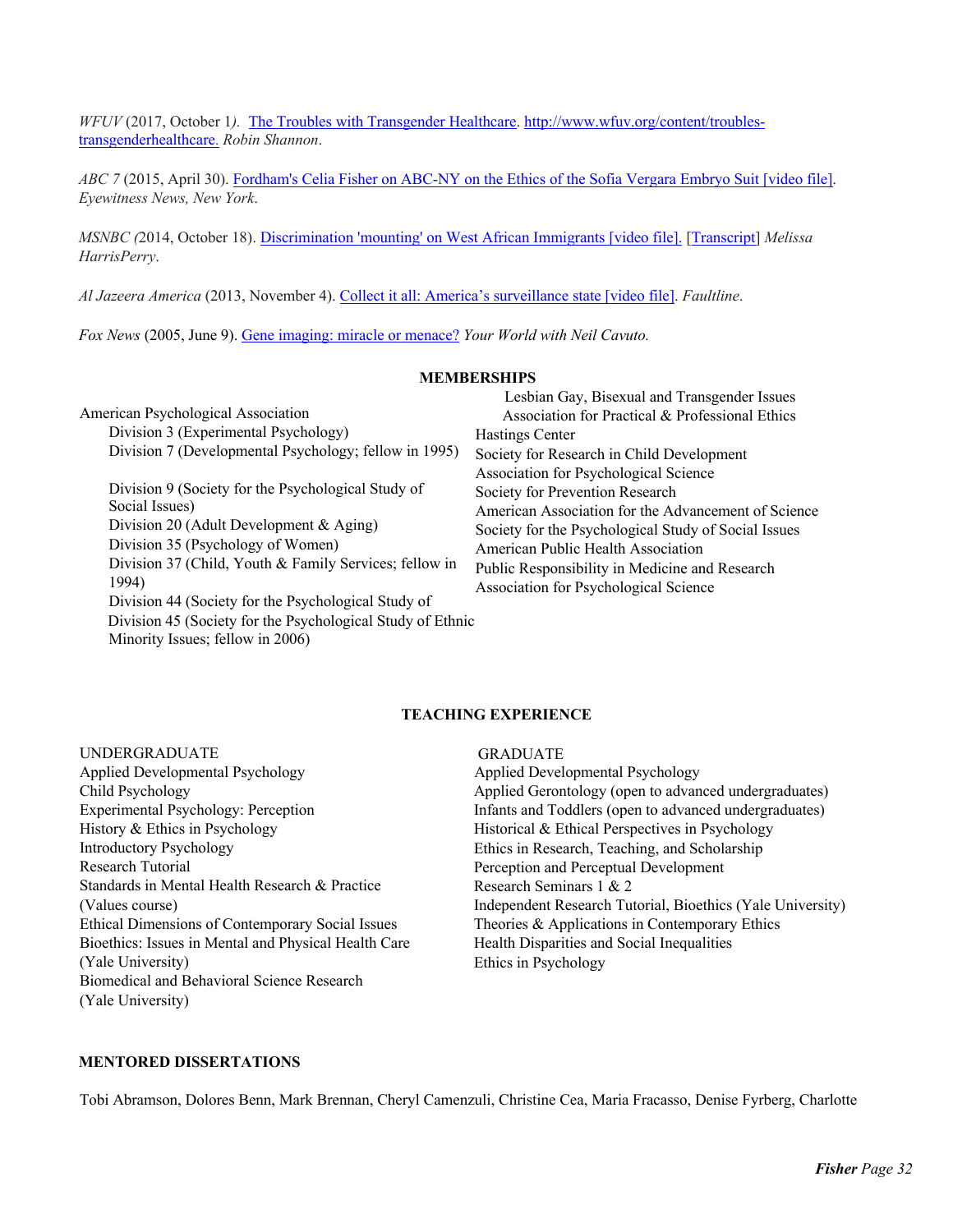Gallagher, Robyn Glover, Aaliyah Gray, Barbara Lisa Johnson, Deborah Layman, Crystall Matthews Carol Olsen, Matthew Oransky, Colleen O'Sullivan, Roberta Paley, Jean Marie Rau, James Reid, Joann Reinhardt, Rosie Sood, Yvette Martens Stowkowski, Patricia Sullivan, Janet Szlyk, Eileen Treacy, Scyatta Wallace

# **MENTORED PRE-DOCTORAL RESEARCH**

Sue Belanger, Dolores Benn, Rachel Bloom, Elise Bragard, Mark Brennan, Donna Caro, Melissa Dumont, Lindsay Feldman, Maria Fracasso, Denise Fyrberg, Kay Kubo Germano, Aaliyah Gray, Mary Guarino, Susanne Heincke, Mona Khalil, Tara Kuther, Barbara Lisa Johnson, Deborah Layman, Emily Lichvar, Yvette Martens, Jessica Masty, Rose Nelson, Matthew Oransky, Colleen O'Sullivan, Jean Marie Rau, Robert Schmaltz, Patricia Sullivan, Eileen Treacy, Scyatta Wallace

## **MENTORED UNDERGRADUATE TUTORIAL**

Emily Fronke (2016) Senior Honors: Frances Bucarro (2006)

## **MENTORED HIGH SCHOOL WESTINGHOUSE** PROJECTS & SENIOR HONORS THESIS

Westinghouse: Cyriac George (1998–1999), Catherine Kwan (1998), Babita Paul (1997–1998) project received the New York Science Talent Search Award.

## **PROFESSIONAL CONFERENCE LEADERSHIP AND INVITED PRESENTATIONS: SCIENTIFIC AND PROFESSIONAL ETHICS**

#### **2021 – 2024**

Bragard, E., Gray, A., & **Fisher, C.B.** (2022). Sexting frequencies and motivations among bisexual girls. IASR Conference, Reykjavik, July 7.

**Fisher, C. B.** (2022) (Invited). Research on research ethics: A Gateway to reducing stigma barriers to research. *NIH Stigma Scientific Interest Groups*, March 16, virtual.

Fisher, C. B. (2022). Mental health and racial justice in the tine of COVID-19. *COVID-19 and the widening health equity gap*. Center for Ethics Education Webinar Series, February 8, online.

Gray, A., **Fisher, C. B.** & Sheck, I. (2022). COVID-19 vaccine hesitancy among racially-diverse parents of young children ages 5 – 10. *Annual Meeting American Psychological Association,* Minneapolis, MI, August 4 – 6.

Tao, X & **Fisher, C. B.** (2022). Psychometric properties of the coronavirus racial bias scale among youth of color. *Annual Meeting American Psychological Association,* Minneapolis, MI, August 4 – 6.

**Fisher, C. B.** (2022). (Invited) Mental health and racial justice in the time of COVID-19. *Advancing health & social justice webinar series,* Fordham University, February 8.

Tao, X., & **Fisher, C. B.** (2022). Social media use, social media racial/ethnic discrimination, and mental health among BIPOC adolescents during the COVID 19 pandemic. *Society for Adolescent Health Medicine,* March 9 – 12, San Diego.

Bloom, R., & **Fisher, C. B.** (2021). Relationship quality predicts advance care planning engagement in families experiencing cognitive decline: A cross-sectional study of adult children. *Gerontological Society of America,* November 2021 virtual

**Fisher, C.B.** (2021). (invited) *The new SRCD Ethical Principles and Standards for Developmental Scientists*. Society for Research in Child Development Annual Meeting March virtual.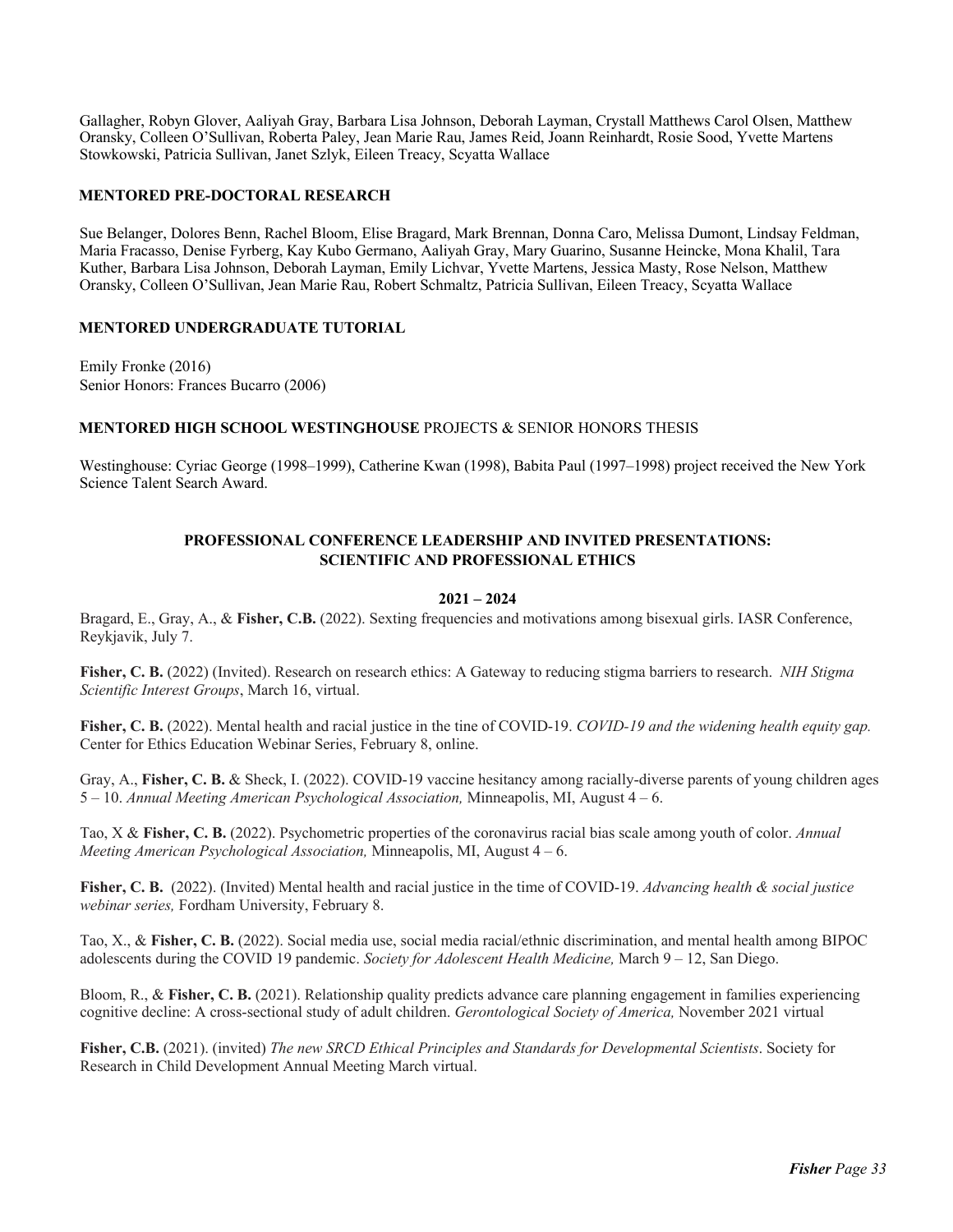**Fisher, C. B.** (2021). (invited). Informed consent facilitators and barriers to participation in PrEP prevention trials for adolescent males who have sex with males. Invited presentation. Prevention and Treatment through a Comprehensive Care Continuum for HIV-affected Adolescents in Resource Constrained Settings (PATC3H). Online, November 4.

Gray A., & **Fisher, C. B.** (2021). Exploring the Intersections of Racial and Heterosexist Medical Mistrust among Black Women who Have Sex with Women and Men. *Harvard Women in Psychology Trends in Psychology Summit*. Online. Online, November, 12.

Gray, A., & **Fisher, C. B**. (2021). The intersectionality of racial and heterosexist medical mistrust among Black women who have sex with women and men. *25th Congress of the World Association for Sexual Health,* virtual, September 9 – 12.

Gray, A., & **Fisher, C. B.** (2021). Predictors of contraceptive self-efficacy and condom use among young Black women who have sex with women and men. *47th Annual International Academy of Sex Research Conference,* virtual, July 26 – 29.

Gray, A., & **Fisher, C. B.** (2021). Predictors of contraceptive self-efficacy and condom use among young Black women who have sex with women and men. 47th Annual International Academy of Sex Research Conference, virtual July 26.

Gray, A., & **Fisher, C. B.** (2021). Psychosocial factors influencing contraceptive efficacy among Black bisexual women. APA Division 45 Research Conference, virtual July 8.

Tao, X. Yip, T., & **Fisher, C. B.** (2021) Substance use among Black and non-Hispanic white adults during pandemic. APA Division 45 Research Conference, virtual July 8.

Azhar, S., Tao, X., & **Fisher, C.** (2021). "Facilitators and Barriers to Long-Acting Injectable PrEP Utilization for MSM and Transgender Women of Color in the US." Society for Social Work and Research Conference, San Francisco, CA. January 19-22, 2021.

**Fisher, C.B**. (2021). Invited. *Ethics of Supervision.* Association of Ethics in Academia Yalova Universitesi, Turkey. September 10.

#### **2016-2020**

Azhar, S., Tao, X., & **Fisher, C. B.** (2020). "Injectable PrEP for MSM and Transgender Women of Color in the US." Sexuality & Social Work Conference, Mumbai, India. (Held virtually, November 2020)

**Fisher, C. B.** Tao, X., & Yip, T. (2020). *Mental health and social justice in the time of COVID-19*. Virtual COVID-19 Research and Resources Webinar, Fordham University, November 11.

**Fisher, C.B.** (2020). Invited panel presentation. *Inclusion of sexual minority adolescents in HIV PrEP. Trial.* NIHInclusion across the lifespan-II Workshop, September 2<sup>nd</sup>. Virtual

Bragard, E., & **Fisher, C. B.** (2020). *Sexual subjectivity, peer influences, and sexting motivations on sexting consequences among adolescent girls.* 2020 Global Sex Research Virtual Conference. November, 19 – 20.

Hubach, R.D., O'Neil, A., Stowe, M, Giano, Z, **Fisher, C.B.,** Curtis, B. (2020, October). Perceived risks of mobiletechnologybased EMA to assess risk behaviors among rural MSM: Implications for the development of just-intime adaptive interventions. 2020 Annual Meeting of the American Public Health Association. Virtual

**Fisher, C. B.** Tao, X., & Yip, T. (2020). *Mental health and social justice in the time of COVID-19,* Virtual Meeting of the American Society for Bioethics and the Humanities. October 16, 2020.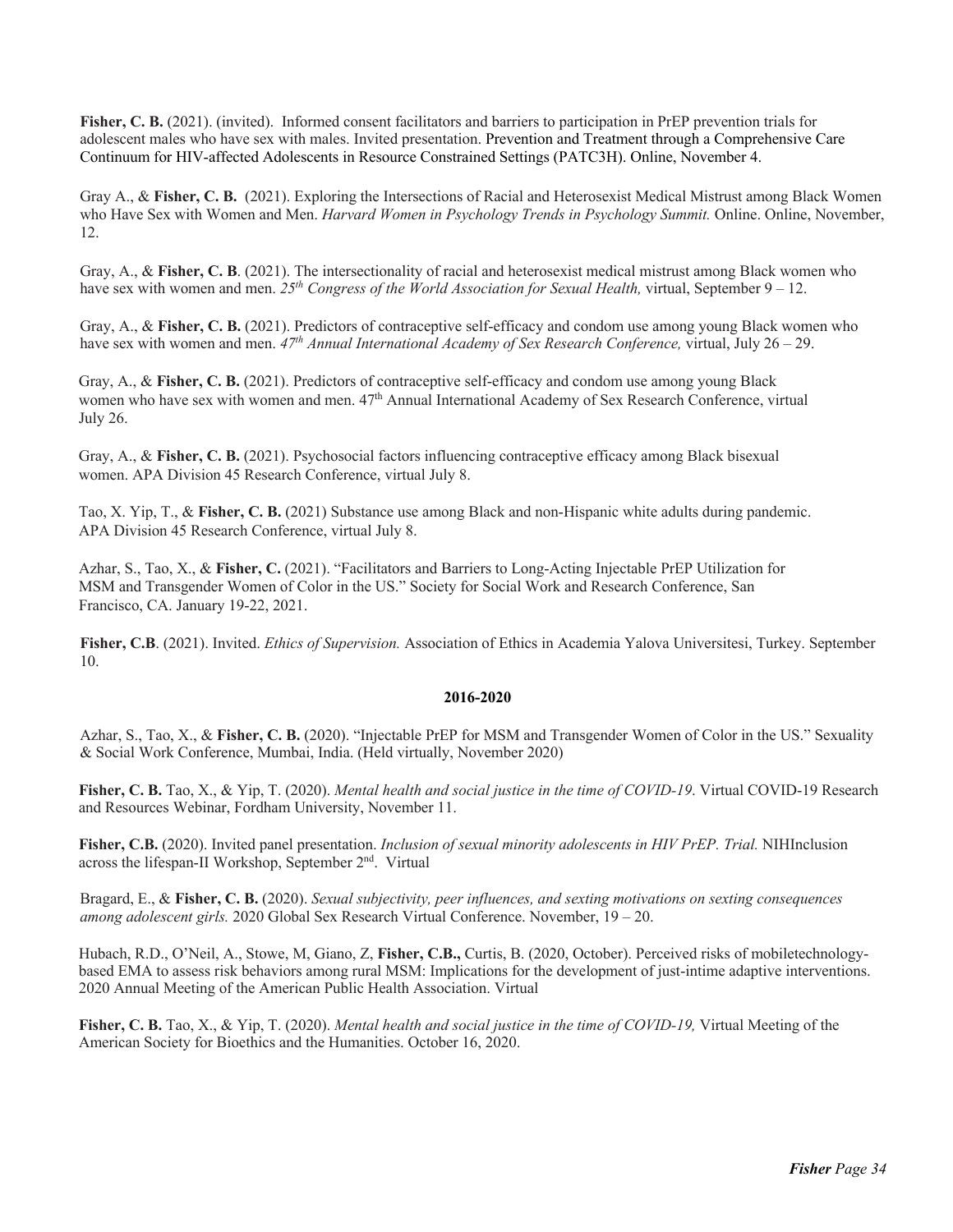Bragard, E. & **Fisher**, C.B. (2020, August 6-9). *Sexual agency and peer influences on perceived sexting consequences among adolescent girls* [Conference session]. APA Convention, Washington, DC, United States. https://convention.apa.org/ (Conference online)

Bragard, E. & **Fisher**, C.B. (2020, August 6-9). *Association of condomless sex compliance and sexual minority victimization distress among AMSM* [Conference session]. APA Convention, Washington, DC, United States. https://convention.apa.org/ (Conference online)

Layman, D., & **Fisher**, C. B. (2020). Determinants of quality of life in adults with a history of adolescent psychiatric hospitalization. APA Convention, Washington, DC, United States. https://convention.apa.org/ (Conference online)

**Fisher**, C. B. (2020). *Why context matters: Towards a place-based prevention scientist.* Society for Prevention Research. Washington, DC, May 26 – 29 (Conference cancelled).

Fletcher, F. E., Ingram, L. A. & **Fisher**, C. B. (2019). *Centering the Voices of African American Women Living with HIV in the South: Stigma, Resilience, and Ethical Research Engagement*. Paper presented at the Tuskegee Second Conference on Bioethics Issues in Minority Health and Health Disparities Research Birmingham, AL. January 23 –25.

**Fisher,** C. B., Puri, L. I., Macapagal, K., & Mustanski, B. (2019). *Because with this I can have spur of the moment sex: Protecting the rights and welfare of adolescent MSM in PrEP Trials.* National HIV Prevention Conference, Atlanta, GA, March 18 – 21.

Gray, A., Macapagal, K., Mustanski, B., & **Fisher**, C. B. (2019). *Surveillance studies involving HIV testing are needed: Will sexual minority adolescent males participate?* Society for Research in Child Development Biennial Meeting, March 21 – 23, Baltimore, MD

Bragard, E., Fisher, C. B., & Curtis, B. (2019). *Whose Responsibility? Investigators Deliberate the Benefits & Challenges of HIV/AIDs Online Research.* Annual Meeting Society for Prevention Research, San Francisco, May 28, 2019.

Gray, A., Macapagal, K., Mustanski, B., & **Fisher**, C. B. (2019). *Facilitators and barriers to recruitment of sexual minority male adolescents into surveillance research involving HIV testing.* Society for Prevention Research, San Francisco, May 29.

**Fisher,** C. B. & Layman, D. (2019). *Genomics, Big Data, and Broad Consent: A New Frontier for Developmental Science*. Society for Research in Child Development Biennial Meeting, March 21 – 23, Baltimore, MD

Gray, A., Macapagal, K., Mustanski, B., & **Fisher**, C. B. (2019). *Motivation to participate in HIV testing research among adolescent males who have sex with males.* American Psychological Association Annual Meeting Chicago, IL. August 8 – 11.

Bragard, E., **Fisher,** C. B., & Curtis, B. (2019). *Whose Responsibility? Investigators Deliberate the Benefits & Challenges of HIV/AIDs Online Research.* American Psychological Association,Annual Meeting Chicago, IL, August 8 – 11.

Gray, A., & **Fisher**, C. B. (2019). *Sexual minority identity and sexual health among lesbian and bisexual Black women who have sex with men.* Gay and Lesbian Medical Association annual meeting, New Orleans, September 10 – 12. Poster and oral presentation.

Fletcher FE, Rice WS, Ingram LA, **Fisher** C. B. (2019). *Ethical Challenges Related to Conducting Qualitative Research with African American Women Living with HIV in the South: Lessons from the Field*. Inter-CFAR HIV in Women Symposium October 221 – 22, Chicago.

Fisher, C. B. (2019). Rethinking Individual and Group Harms in the Age of Genomics and Big Data. National Institute for Minority Health and Health Disparities, April 4, Bethesda MD

Fisher C. B. (2019). *Return of results and broad consent: New ethics frontiers for prevention science*. Roundtable on Ethics in Prevention Science: New Frontiers, Establishing Ethical Guidelines and Advancing the Training of Prevention Scientists. Meeting of Society for Prevention Science, San Francisco, May 39, 2019.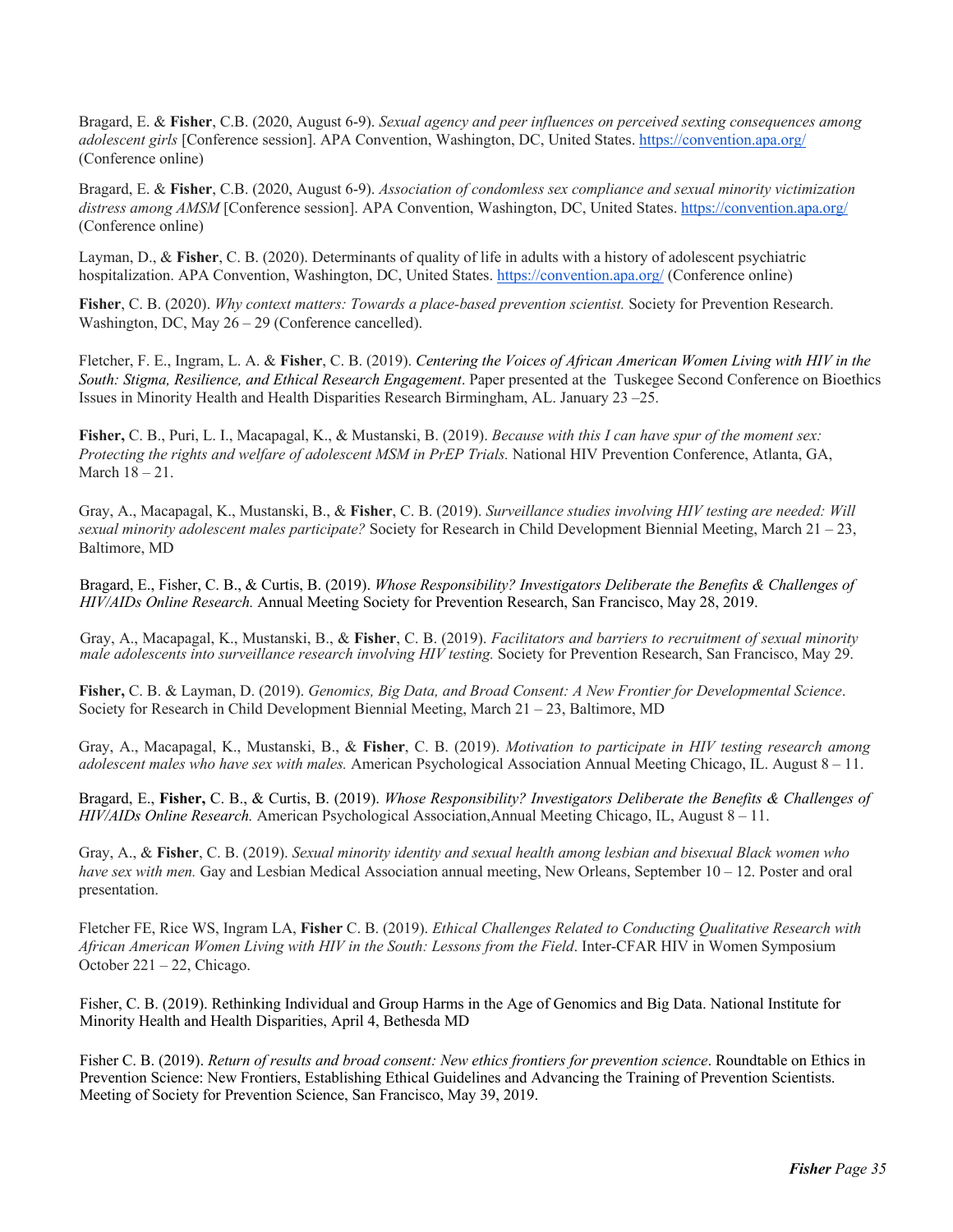Dellucci, T. V., Bettin, E., Macapagal, K., Fisher, C. B., & Mustanski, B. (2018, April). Associations with affirming healthcare experiences and sexual minority youth's perspective on family formation. Abstract under consideration for the Society for Behavioral Medicine annual meeting, New Orleans, LA.

Alexander, L., True, G., & **Fisher**, C.B. (April, 2018). Perspectives of community researchers on moral and ethical dilemmas in their participation in addiction research. Symposium Paper for the Society for Applied Anthropology Conference, Philadelphia, PA.

Nelson, K.M., Carey, M.P, & **Fisher, C.B**. (2018). Is guardian permission a barrier to sexual health research among adolescent males interested in sex with males (AMSM)? Oral presentation at *The 39th Annual Meeting of the Society of Behavioral Medicine.*

**Fisher**, C. B., Puri, L.I., Fried, A.L., Macapagal, K., & Mustanski, B. (2018) Free testing and PrEP without outing myself to parents:" barriers and facilitators for oral and injectable PrEP clinical trial participation among adolescent men who have sex with men",  $22<sup>nd</sup>$  International Aids Conference. Amsterdam July 25, 2018

**Fisher**, C. B. (2018). *Key information for research involving vulnerable populations.* To participate or not participate that is the question. PRIM&R 2018 Advancing Ethical Research Conference, San Diego, November 14 – 16.

**Fisher,** C. B. (2018). *Ethical issues within minority health and health disparities.* National Institute on Minority Health and Health Disparities. Bethesda MD, March 1.

**Fisher,** C. B. & Abraham, M. (2018). *Ethical risks and remedies in social behavioral research involving genetic testing.* OHRP Research Community Forum Symposium. Informed consent: Content, communications and new technologies. Boston, May, 2.

**Fisher,** C.B. (2018). *Psychology and Ethics: Strengthening Diverse Relationships Across Psychology [*PowerPoint slides]. Webinar sponsored by the Society of Clinical Child and Adolescent Psychology, Division 53 of the American Psychological Association. September 13, 2018 Retrieved from https://www.fordham.edu/downloads/file/11475/fisher\_psychology\_and\_ethics

**Fisher,** C. B. (2018). *The psychology of clergy sexual abuse: Victims, clergy, and congregants.* What happened? Why? What now? Clergy Sexual Abuse n the Catholic Church. Fordham University, October 28.

Fisher, C.B. (2018). Invited Workshop and Discussant Panel 2. *Reducing the incidence of HIV (Prevention, Retention in Care).*  NIDA HIV/AIDS Strategic Priorities Polanning Workshop-Clinical, Translational and Epidemiology. November, 14, Rockville, MD.

Fisher, C. B. (2018). *Fitting key information to vulnerable populations*. Invited panel presentation. *PRIM&R. Advancing Ethical Research Conference,* November 16, San Diego.

**Fisher, C. B.** (2017). *The ethics of data access: Use and sharing for human subjects research.* PRIM&R Public Policy Committee Invited Workshop, Boston, MA March 1.

**Fisher, C.** B. (2017) *Ethical risks and remedies in social behavioral research involving genetic testing*. OHRP Research Community Forum Symposium, Informed Consent: Content, Communications and Emerging Technologies. Boston, MA, May 2.

**Fisher,** C. B. (2017) Invited Presentation: *Big Data and the Potential for Group Harm,* The Ethics of Data Access, Use and Sharing for Human Subjects Research, PRIM&R, Boston, March 1, 2017

**Fisher, C.B.** (2017) Invited panel member. Research Ethics---How, What and Now. APA Annual Meeting, Washington, DC, August 4.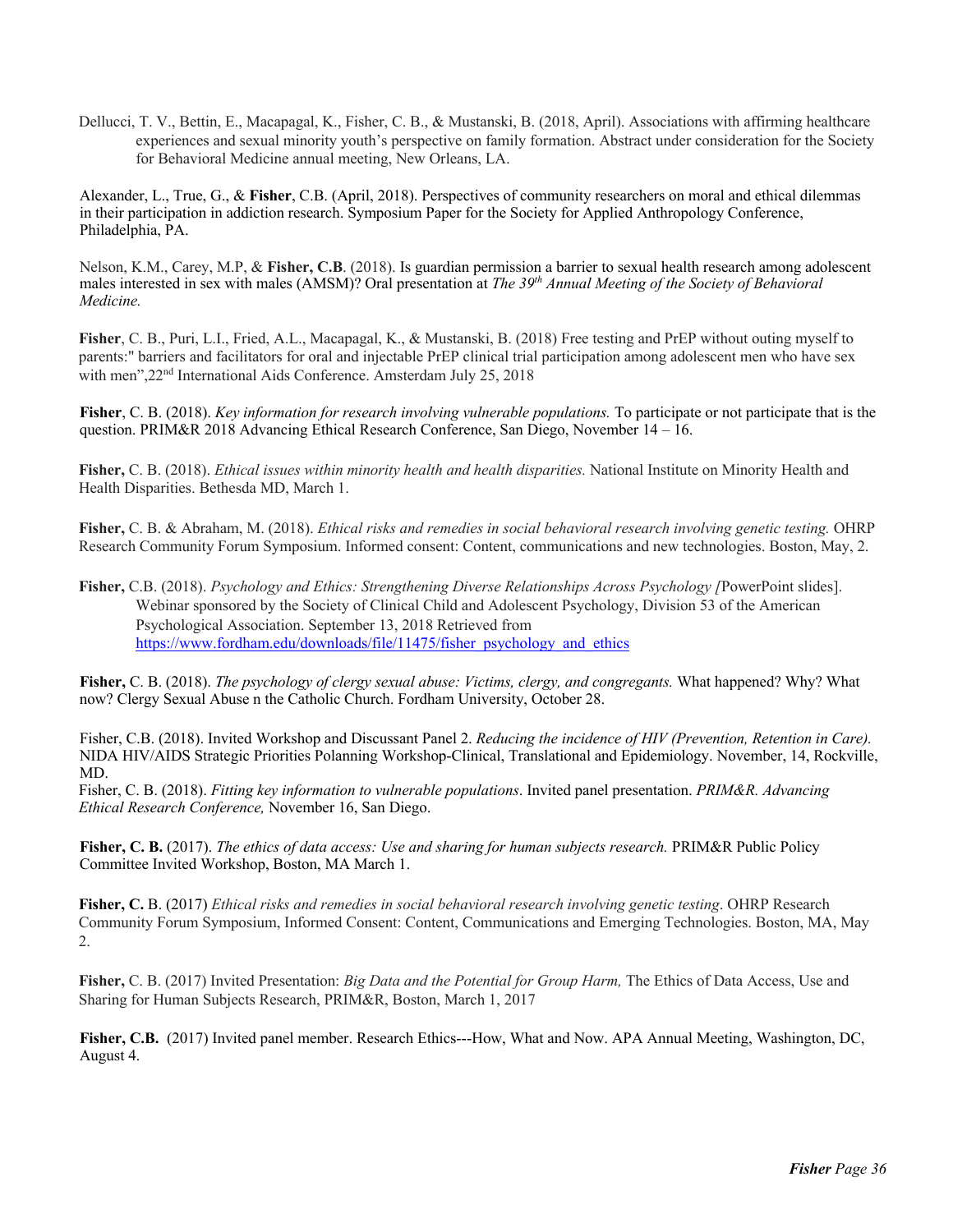**Fisher, C.B. (2017)** Webinar: *Ethical Implications of Developing and Piloting a Victimization Screening Tool for Children and Youth*, National Council of Juvenile and Family Court Judges, March 23, 2017

**Fisher, C.B.** (2017). *Human rights and psychiatrists' involvement in death penalty cases.* Northwestern University's 20162017 Virginia Tarlow, M.D., Grand Rounds Series. Northwestern University's 2016-2017 Virginia Tarlow, M.D., Grand Rounds Series. Chicago, May 24.

**Fisher, C.** B. (2017). Invited Speaker.*De-Implementation Scientific Challenges and Prospects: To Have, To Hold, or To Let Go.* The Center for Translation Research and Implementation Science (CTRIS), National Heart, Lung, and Blood Institute (NHLBI), National Institutes of Health. Washington DC, September 18-19.

Fisher, C. B. (2017). *Rethinking individual and group harms in the age of genomics and big data*. Icahn School of Medicine, New York, October 27.

Fisher, C. B. (2017). Invited presentation. *Barriers to HIV and sexual health care among transgender and gender nonconforming youth.* Ethical Issues in Transgender Medical Care. Icahn School of Medicine at Mount Sinai, November 17<sup>th</sup>, NYC.

Macapagal, K., Carrion, A., Matson, M., **Fisher**, C. B., & Mustanski, B. (2017, July). Sexual minority adolescents' perspectives on family formation. Presented at the International Academy of Sex Research meeting, Charleston, SC.

Mustanski, B., Macapagal, K.**,** Moskowitz, D., Li, D. H., Carrion, A., Fried, A., & **Fisher**, C. B. (2017, July). Hookup app use among adolescent men who have sex with men. Presented at the International Academy of Sex Research meeting, Charleston, SC.

Fisher, C. B. (2017). Return of results in pediatric behavioral prevention research involving predictive genetic testing. International Bioethics Retreat, Paris, June 26 – 28.

Fisher, C. B., Fried, A., Desmond, M., Macapagal, K., Mustanski, B. (2017). Barriers to HIV prevention services for transgender and gender non-conforming youth. International Bioethics Retreat, Paris, June 26 – 28.

A. L. Fried & C. B. Fisher (2017). Moral Stress and Job Burnout among Frontline Mental Health Research Staff. International Bioethics Retreat, Paris, June 26 – 28.

Fisher, C. B., Fried, A. L., Desmond, M., Macapagal, K., & Mustanski, B. (2017). Facilitators and Barriers to Participation in PrEP HIV Prevention Trials Involving Adolescent and Emerging Adult Transgender Men and Women. *35th GLMA Annual Conference on LGBT Health,* Philadelphia, September 14 - 16

Fisher, C. B., Fried, A. L., Desmond, M., Macapagal, K., & Mustanski, B. (2017). Patient-Provider Communication Barriers and Facilitators to HIV and STI Preventive Services for Adolescent MSM. *35th GLMA Annual Conference on LGBT Health,*  Philadelphia, September 14 - 16

Fletcher, F. E., Fisher, C. B., & Donenberg, G. R. (2017). "Where Did This [PrEP] Come From?" African American Mother/Daughter Attitudes Towards Adolescent Pre-Exposure Prophylaxis (PrEP) Utilization and Clinical Trial Participation. *APHA, Atlanta, November 4 – 8.* 

Dellucci, T. V., Bettin, E., Macapagal, K., Fisher, C. B., & Mustanski, B. (2017, November). Sexual minority adolescents' perspectives on fertility and family formation: Associations with affirming healthcare experiences. To be presented at the Association for Cognitive and Behavioral Therapies annual meeting, New York, NY.

Fisher, C. B., Fried, A. L., Desmond, M., Macapagal, K., & Mustanski, B. (2017). *Barriers and Facilitators to Sexual Health Care and Research Among Transgender Youth and Emerging Adults*. Invited Panel on Social, behavioral and biomedical transgender research: Needs and Challenges. Annual meeting of Public Responsibility in Medicine and Research, San Antonio, TX, November 6 - 8.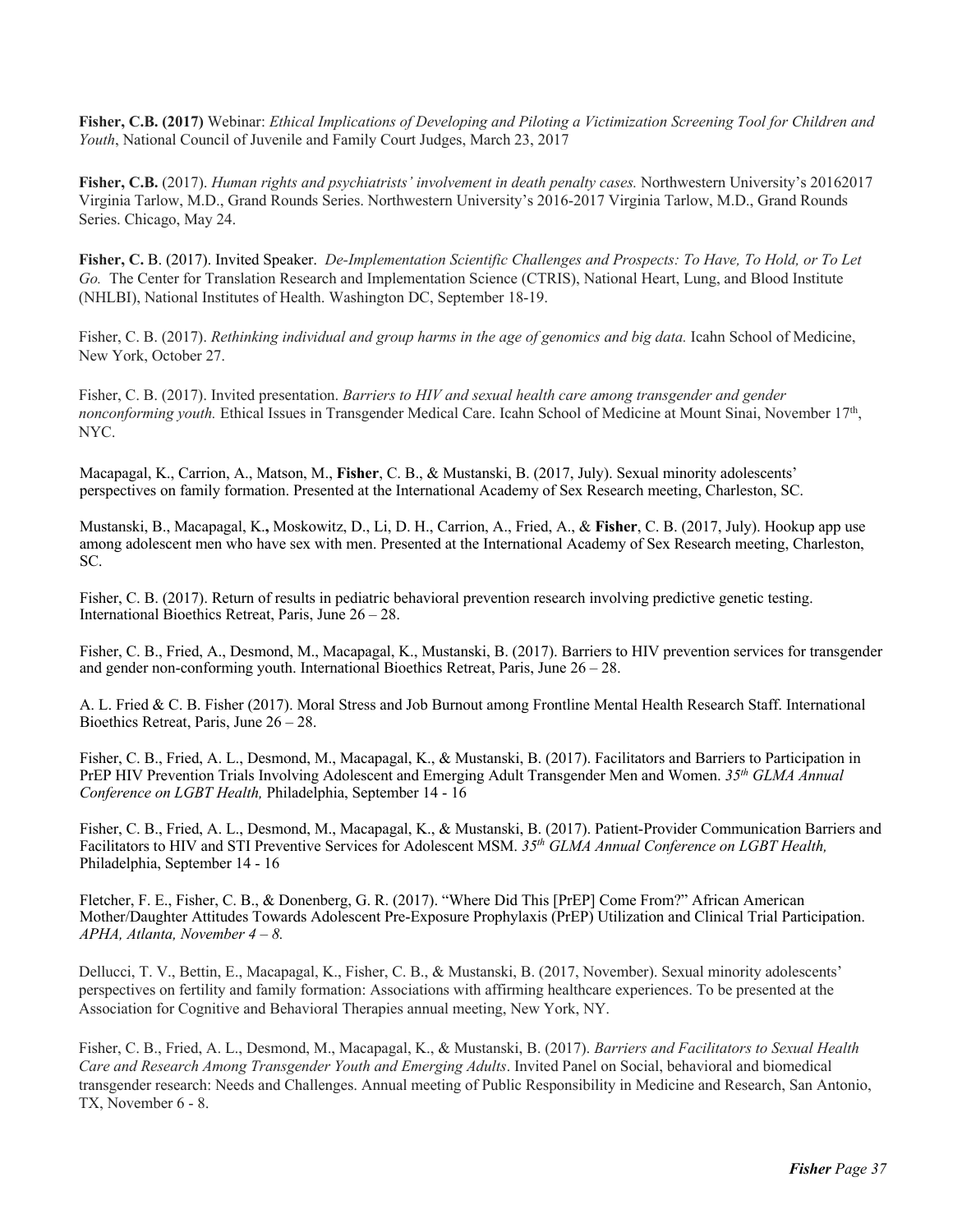Fisher, C. B., Fried, A. L., Desmond, M., Macapagal, K., & Mustanski, B. (2017). *The experience of seeking care*. Invited talk Ethical issues in transgender medical care, 27th NY Regional Conference on Medical Ethics, Icahn School of Medicine, Mt. Sinai, NY, November 17.

Talukdar, A. Fisher, C. B., Goldsamt L., Ghosh P. and Roy K. (2016). *Assessment of the voluntariness of consent for HIV clinical trials among women in India*. APHA 2016 Annual Meeting & Expo Oct. 29 - Nov. 2 Denver.

Talukdar, A. Fisher, C. B., Goldsamt L., & Ghosh P. (2016). *Adaptation and validation of voluntariness to consent for research tool in Bengali Language. Denver,* APHA 2016 Annual Meeting & Expo Oct. 29 - Nov. 2, Denver

Fried., A. & **Fisher**, C. B. *"'I Was Frustrated That We Did Not Do More to Help This Individual': A Qualitative Analysis of Stressful Incidents Reported by Frontline Mental Health Research Workers"* (353306). Denver, APHA 2016 Annual Meeting & Expo Oct. 29 - Nov. 2

**Fisher**, C.B. (2016). *Keynote Address: Vulnerable, Marginalized and At-Risk Participants in Research.* Office of Human Research Protections Research Community Forum, Miami, FL, April 6.

**Fisher,**C. B. (2016). *Case Study: Legal and ethical challenges in international HIV research involving women engaged in sex work.* Invited presentation. Ethical, legal and policy challenges in HIV research with key populations, NIH, Bethesda June 8 – 9 2016.

**Fisher**, C. B. (2016) *Ethics and social justice in sexual health research involving sexual and gender minority youth*. Invited Panel. PRIM&R's 2016 Advancing Ethical Research Conference. Anaheim, CA, November 13 – 16.

**Fisher**, C. B. (2016) *Return of Results in Pediatric Social Behavioral Research Involving Genetic Testing.* Invited Panel. PRIM&R's 2016 Advancing Ethical Research Conference. Anaheim, CA, November 13 – 16.

**Fisher,** C. B. (2016) *Ethical Risks and Remedies for Recruiting and Obtaining Consent in Adolescent Risk Research Involving Sexual and Gender Minority Youth (SGMY)* (Empirical Research Ethics Track) PRIM&R's 2016 Advancing Ethical Research Conference. Anaheim, CA, November 13 – 16.

**Fisher,** C. B. (2016) *Experimental Realism, Misconception, and Mistrust in Consent to Addiction Research* (Empirical Research Ethics Track) PRIM&R's 2016 Advancing Ethical Research Conference. Anaheim, CA, November 13 – 16.

**Fisher,** C. B. (2016) Chair, Ethics Code Task Force Open Meeting, American Public Health Association Meeting, Denver, Annual Meeting & Expo Oct. 29 - Nov. 2

# **2011-2015**

**Fisher**, C.B. (2015). *Ethics and Social Justice in Research Involving Vulnerable Populations.* Dartmouth Center for Technology and Behavioral Health, Hanover, NH, May 22.

**Fisher**, C.B. (2015). *Ethics and Social Justice I HIV Prevention Research Involving LGBT Adolescents.* National Institute of Allergy and Infectious Diseases Division of AIDS (NIAID) Accelerating HIV Prevention Research for Adolescents, Rockville MD, June 22 – 23.

**Fisher**, C.B. (2015). *Doing Good Well: Doing Good Well the Ethical Conduct of Clinical Psychology*, Association of Behavioral and Cognitive Therapies Webinar, January 30.

**Fisher**, C.B. (2015). *Ethics and social justice in adolescent health research. Program to increase cardiovascular health research (PRIDE-CVD).* Brooklyn, SUNY Downstate, July 15.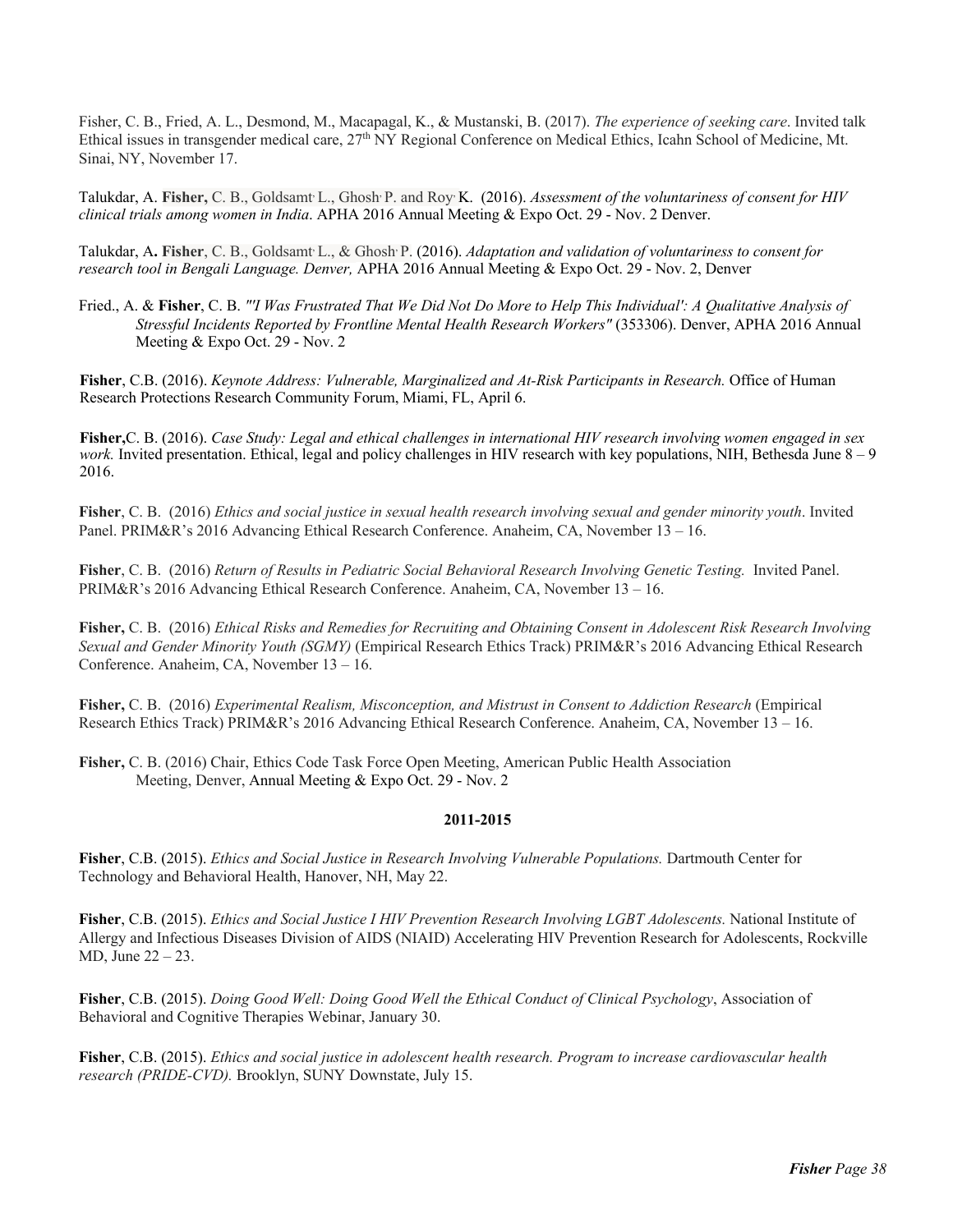**Fisher**, C.B. (2015). *HIV Stigma and Study Experience Predict HIV-Positive African American Women's Reactions to HIV Research*. National HIV Prevention Conference, Atlanta, GA, December 6-9.

**Fisher**, C.B. (2015). *Facilitating Informed Assent in HIV Testing Research with LGBTQ Adolescents.* IMPACT Annual LGBTQ Health & Wellness Conference, Chicago, IL, October 31.

**Fisher**, C.B. (2015). *Consent for HIV Prevention Research: What LGBTQ Youth Understand and What They Want You to Know*. IMPACT Annual LGBTQ Health & Wellness Conference, Chicago, IL, October 31.

**Fisher**, C.B. (2015). *Public Health Ethics Code* Kick Off Meeting. American Public Health Association, November 2, Chicago.

**Fisher**, C.B. (2015). *Ethics and social justice in HIV prevention research for sexual and gender minority youth.* Youth Prevention Research Working Group Office of HIV/AIDS Network Coordination, Webinar, October 14.

**Fisher**, C.B. (2015). *American Psychological Association Therapeutic Responses to Gender Nonconformity, Gender Dysphoria, and Sexual Orientation Distress in Children and Adolescents Consensus Conference.* Washington DC, July 7 - 8, 2015.

**Fisher**, C.B. (2015). *Enhancing the Responsible Conduct of Adolescent Health Research through Empirical Studies on Research Ethics.* PRIM&R Advancing Ethical Research Conference, Boston, MA, November 13.

**Fisher**, C.B. (2015). *Is That Illegal? Developing Best Practices for IRB Review of Research Investigating Illegal Behaviors.* PRIM&R Advancing Ethical Research Conference, Boston, MA, November 14.

**Fisher**, C.B. (2015). *When the Lines are Blurred Between SBER and Biomedical Research: Challenges for SBER IRBs*. PRIM&R Advancing Ethical Research Conference, Boston, MA, November. 14

Macapagal, K., Mustanski, B., **Fisher, C.B.**, Arbeit, M. (2015). *Parent/Guardian Consent as a Barrier to Sexual Health Research with LGBT Adolescents: A Focus Group Study*. International Academy of Sex Research, Toronto, ON, CA, August 12.

Dumont, M.S., Arbeit, M.R., **Fisher, C.B.**, Macapagal, K., & Mustanski, B. (2015). *Consent for HIV Prevention Research: What LGBT Youth Understand and What They Want to Know*. Chicago LGBTQ Health and Wellness Conference, Chicago, IL, October 31.

Coventry, R., Macapgal, K., Arbeit, M.R., **Fisher, C.B.**, & Mustanski, B. (2015*). Facilitating informed assent in HIV testing research with LGBTQ adolescents*. Chicago LGBTQ Health and Wellness Conference, Chicago, IL, October 31.

**Fisher, C.B.,** Arbeit, M., Macapagal, K., & Mustanski, B. (2015). *Recruitment and retention of LGBT youth in HIV prevention trials.* National HIV Prevention Conference, Atlanta, GA, December, 7.

Overstreet, N., & **Fisher, C.B.** (2015, December). *HIV stigma and study experience predict HIV-positive African American women's reactions to HIV research*. National HIV Prevention Conference, Atlanta, GA.

Arbeit, M., **Fisher, C. B.**, Dumont, M., Macapagal, K., & Mustanski, B. (2015). *"They usually just assume that your straight" Bisexual invisibility and the sexual health needs of adolescent girls.* Society for Research in Adolescence, March 30, Baltimore.

Brown, B., Davtyan, M., Bayer, A.; & **Fisher**, C. B. (2014). Peruvian FSW Perspectives on Ethics-Relevant Experiences of Participating in an HPV Vaccine Clinical Trial. Paper presented at the American Public Health Association Annual Meeting and Exposition, New Orleans, November 15-19.

Underhill, K.; Boegeman, C. ,**Fisher**, B. (2014). *Righting research wrongs: How United States IRBs respond to participant complaints, concerns and injuries.* Poster presented at the 2014 PRIM&R Advancing Ethical Research Conference, Baltimore, MD, December 4.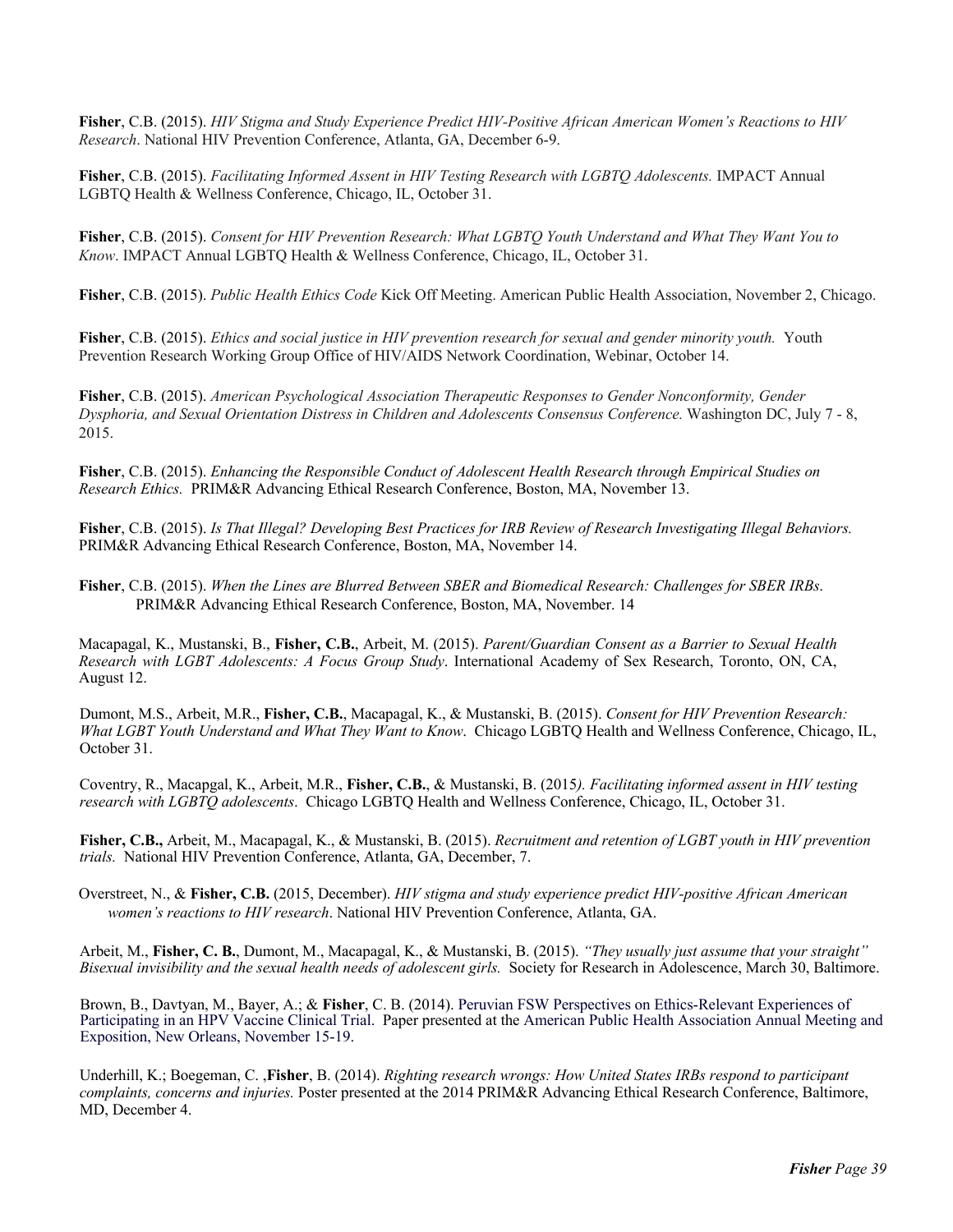Fried, A.; **Fisher**, C. (2014). *Moral Stress and job burnout among mental health research workers*. Paper presented at the 2014 PRIM&R Advancing Ethical Research Conference, Baltimore, MD, December 4.

**Fisher**, C. (2014). *Enhancing protections for vulnerable populations through research on research*. Paper presented at the 2014 PRIM&R Advancing Ethical Research Conference, Baltimore, MD, December 4.

**Fisher**, C. B. (2014). Chair, *The Value of Liberal Arts Education and America's Future: Debates on the economic cost and moral value of a college education*. Sponsored by the Center for Ethics Education New York, NY, April 28.

**Fisher**, C. B. (2014). Co-chair, *A Crisis of Conscience: What Do We Owe Immigrant Youth and Families*. Sponsored by the Center for Ethics Education and the Fordham Center on Religion and Culture. New York, NY, September 16.

**Fisher**, C.B. (2014). *Changes to the Common Rule: Implications for assessment of risks & benefits.* National Academies of Sciences Revision to the Common Rule in Relation to the Behavioral and Social Sciences: A Workshop, Washington DC, March 21.

**Fisher**, C.B. (2014). *Human Subjects Protection in the Digital Age*. George Mason University, NSF #1419055, November 9 - 11.

**Fisher**, C.B. (2014). *Changes to the Common Rule: Challenges and Opportunities for IRBs*. 2014 PRIM&R Advancing Ethical Research Conference, Baltimore, MD, December 5.

**Fisher**, C.B. (2014). *Qualitative Research: A guide for IRB review*. 2014 PRIM&R Advancing Ethical Research Conference, Baltimore, MD, December 4.

**Fisher**, C.B. (2014). *Goodness-of-fit ethics for disabilities research.* AAAS Science & Human Rights Coalition Meeting: Disability Rights, Washington, DC, January 27.

**Fisher**, C.B. (2014). *Informed consent involving children and vulnerable populations in behavioral and social science research.*  National Academies of Sciences Revision to the Common Rule in Relation to the Behavioral and Social Sciences: A Workshop, Washington, DC, March 21.

**Fisher**, C.B. (2014). *Survey research involving LGBTQ children and youth: Ethical risks and remedies*. American Educational Research Association (AERA) Annual Meeting, Philadelphia, PA, April 4.

**Fisher**, C.B. (2014). *A Proposed Revision to the Common Rule and the Protection of Human Subjects: Report on an NRC* 

*Consensus Panel.* American Educational Research Association (AERA) Annual Meeting, Philadelphia, PA, April 4. **Fisher**, C.B. (2014). *Ethics & Social Justice in Adolescent Health Research.* University of Pittsburgh Medical Center Grand Rounds Pittsburgh, PA, May 22.

**Fisher**, C.B. (2014). *Ethics & Social Justice in Adolescent Health Research.* Center for Research on Ethical, Legal & Social Implications of Psychiatric, Neurologic & Behavioral Genetics, Columbia University Medical School Grand Rounds, New York, NY, May 27.

**Fisher**, C.B. (2014). *Ethics & Social Justice in Adolescent Health Research.* APA Minority Fellowship Program, Psychology Summer Institute, Washington, DC, July 21.

**Fisher**, C.B. (2014). *Ethics and Social Justice in Adolescent Risk Research*, Institutional Center for Scientific Research, Carlos Albiza University, San Juan, Puerto Rico, September 25.

**Fisher**, C.B. (2014). *Understanding "Minimal Risk" in Human experimentation involving socially vulnerable populations. Cutting-Edge Issues in the Ethics of Conducting Biomedical Research*. New York University Langone Medical Center Division of Medical Ethics, New York, NY, October 9.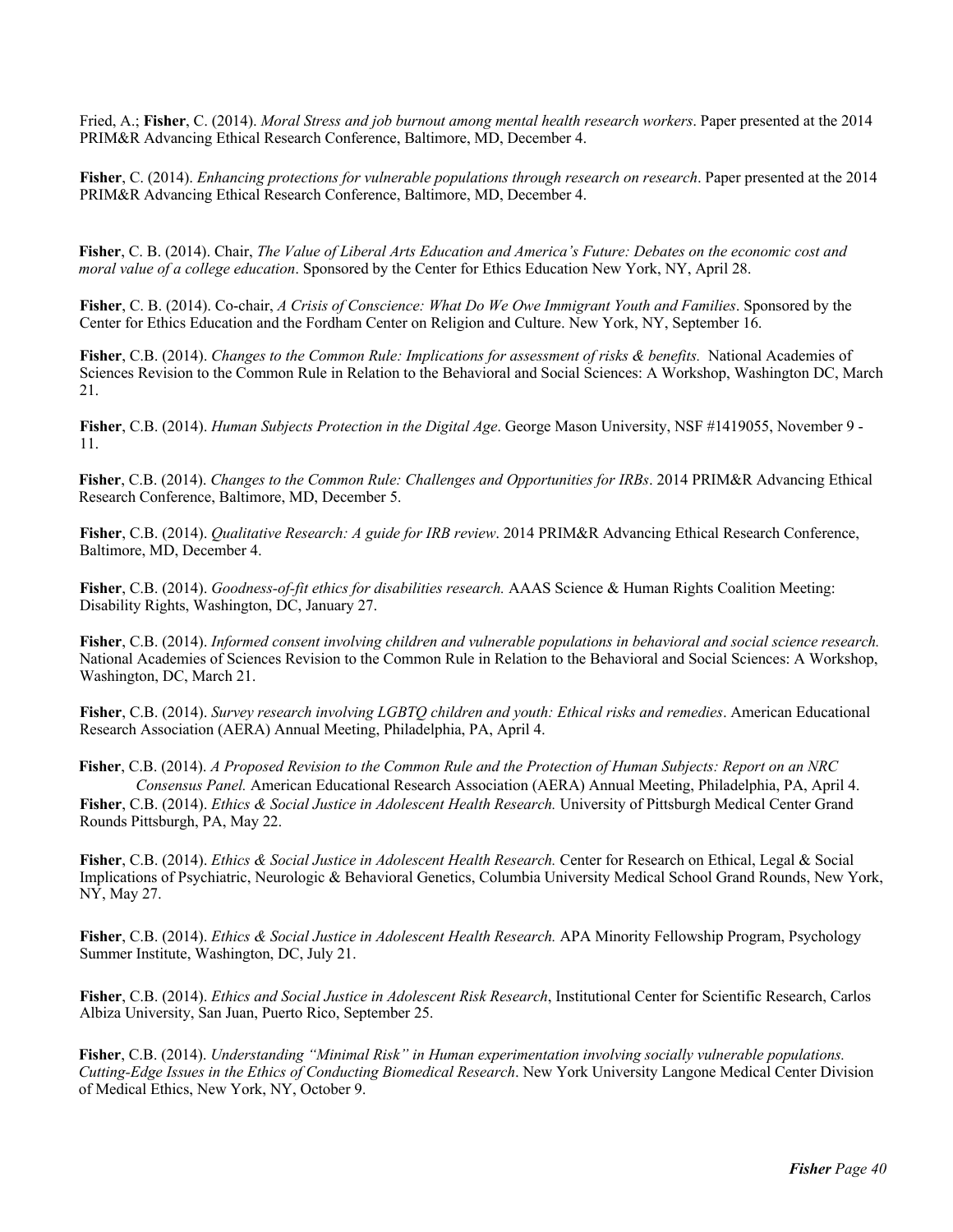**Fisher**, C. B. (2013). Chair, *Jailing for Dollars –Privatizing Justice in the United States*. Sponsored by the Center for Ethics Education New York, NY, April 23.

**Fisher**, C.B. (2013). *Ethical Issues in HIV Prevention Research.* Fordham University: "Aging Well with HIV: Challenges and Opportunities." New York, NY, March 25.

- **Fisher,** C. B., Brunnquell, D. J., Hughes, D. L., Liben, L. S., Maholmes, V., Plattner, S., Russell, S. T. & Sussman, E. J. (2013). New IRB Policies and the Ethical Conduct of Child and Adolescent Research: What You Need to Know Now!. Society for Research in Child Development Biennial Meeting. Seattle, WA, April 17-20.
- Matthews, C. & **Fisher**, C. B. (2013). *Generational Status and Ethnic Identity and Psychological Wellbeing Among Afro-Caribbean College Students*. Society for Research in Child Development Biennial Meeting. Seattle, WA, April 17-20

Fried, A. L. & **Fisher,** C. B. (2013). *Moral Stress among Mental Health Research Workers: Implications for Scientific Integrity*. Association for Psychological Science 25th annual convention. Washington, DC, May 23-26.

**Fisher,** C. B., True, G., Alexander, L. & Fried, A. L. (2013). *The Responsible Conduct of Community-Based Drug Use Research: Views from the Frontline*. Association for Psychological Science 25th annual convention. Washington, DC, May 23-26.

Hettema, J. E., Russo, J. M., & **Fisher**, C. B. (2013). *Disparities in Prescribing Behavior Towards Injection Drug Users*. Poster presented at the American Psychological Association 121<sup>st</sup> Annual Convention. Honolulu, HI, July 31-August 4.

Basta, T., Stambaugh, T., & **Fisher,** C. B. (2013). *Factors influencing HIV testing among individuals living in rural appalachia*. Paper presented at the American Public Health Association 141<sup>st</sup> Annual Meeting and Expo. Boston, MA, November 2-6.

Hettema, J. E., & **Fisher,** C. B. (2013). *Disparities in prescribing behavior towards injection drug users living with HIV*. Paper presented at the American Public Health Association 141st Annual Meeting and Expo. Boston, MA, November 2-6.

Reed, E., Khoshnood, K., Blankenship, K. & **Fisher,** C. B. (2013). *Confidentiality, privacy, & respect: Perspectives of female sex workers participating in HIV prevention research in Andhra Pradesh, India*. Paper presented at the American Public Health Association 141<sup>st</sup> Annual Meeting and Expo. Boston, MA, November 2-6.

Pearson, C., Parker, M., **Fisher,** C. B. & Moreno, C. (2013). *Capacity building from the inside out: Adapting the citi ethics certification training course for American Indian HIV and substance misuse community researchers*. Paper presented at the American Public Health Association 141<sup>st</sup> Annual Meeting and Expo. Boston, MA, November 2-6.

Madhivanan, P., Krupp, K., Philpott, S. & **Fisher,** C. B. (2013). *Routine HIV testing among pregnant women in India: Do the benefits justify the ethical costs?* Paper presented at the American Public Health Association 141<sup>st</sup> Annual Meeting and Expo. Boston, MA, November 2-6.

**Fisher**, C.B. (2013). *Enhancing the Responsible Conduct of HIV Prevention Research Across Culturally Diverse Communities*. The American Public Health Association 141<sup>st</sup> Annual Meeting and Expo. Boston, MA, November 2-6.

**Fisher**, C.B. (2013). *Ethical Challenges for Evaluating Research Using Internet-Based Social Media*. Advancing Ethical Research Conference. Boston, MA, November 7-9.

**Fisher**, C.B. (2012). *Moral Distress Among Front Line Research Workers.* HIV Center for Clinical and Behavioral Studies, NY State Psychiatric Institute and Columbia University, New York, NY. February 2.

**Fisher**, C.B. (2012). *Participant perspectives on research ethic in drug use and HIV*. University of Utah Medical School, Division of Medical Ethics and Humanities, Salt Lake City, UT. April 4.

**Fisher**, C.B. (2012). *Informational Risk in Research Involving Genetic Testing*. University of Utah Medical School, Salt Lake City, UT, April 5.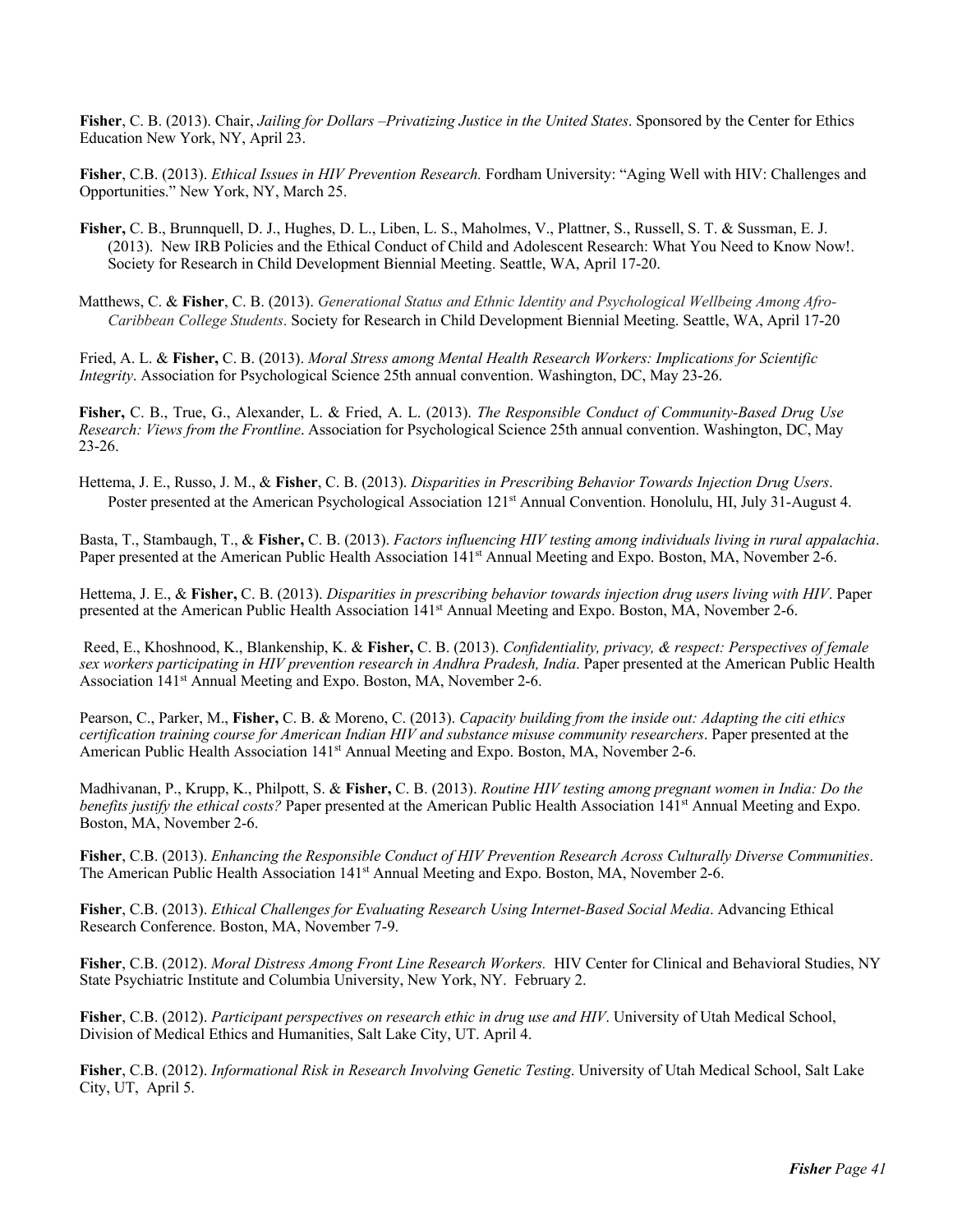**Fisher**, C.B. (2012). *Ethical Issues in Children's Environmental Health Research*, David Green Memorial Lecture, University of Utah-Salt Lake. Salt Lake City, UT, April 5.

**Fisher**, C.B. (2012). *Moral Distress and the Responsible Conduct of Community-based Drug Use*. New York University Center for Drug Use and HIV Research. New York, NY, June 12.

**Fisher**, C.B. (2012). *Enhancing Multicultural Competence in Social Science Research*, Universitat Ramon Llull. Barcelona, Spain, June 27.

**Fisher**, C.B. (2012). *Enhancing Multicultural Competence in Social Science Research*, Seventh International Conference on Interdisciplinary Social Sciences. Barcelona, Spain, June 27.

**Fisher**, C.B. (2012). *Treatment as Prevention: The Scientist-Citizen Dilemma*. New York HIV Research Centers Consortium 2012 Scientific Conference: "HIV Treatment as Prevention: Ethics, Policy, and Implementation." New York, NY, October, 12.

True, G., Alexander, L., & **Fisher,** C. B. (2012). *Addressing ethical challenges in urban drug addiction research: Lessons from community research workers.* Quest for Research Excellence Conference. Washington, D.C., March 15-16

**Fisher,** C. B., True, G., Alexander, L. & Fried, A. L. (2012). *Moral distress and the responsible conduct of community-based drug use research*. Quest for Research Excellence Conference. Washington, D.C., March 15-16

Reed, E., Khoshnood, K., Blankenship, K., & **Fisher,** C. B. (2012). *Participant perceptions of research among women working as sex workers in Andhra Pradesh, India*. 19th Annual International AIDS Conference. Washington, D.C., July 22-27.

**Fisher**, C. B. (2012). Co-chair, *Money, Media, and the Battle for Democracy's Soul*. Sponsored by the Center for Ethics Education and the Fordham Center for Electoral Politics and Democracy. New York, NY, April 24.

**Fisher**, C. B. (2011). Co-chair, *Moral Outrage and Moral Repair: Reflections on 9/11 and its Afterlife*. Sponsored by the Center for Ethics Education and the Fordham Center on Religion and Culture. New York, NY, April 12.

**Fisher**, C.B. (2011). *Ethical Issues in Children's Environmental Health Research: Case Example.* The West Wing Integrated Learning Community for Ignatian Leadership and Civic Service, Fordham University, Bronx, NY, February 22

**Fisher**, C.B. (2011). *Interpreting federal regulations for the protection of children in research.* Weill Cornell Medical College, New York, NY, March 25.

**Fisher**, C.B. (2011). National Institute on Child Health and Human Development (NICHD) Summer Institute on Applied Research in Child and Adolescent Development. Potomac, MD, June 19-23.

#### **2006-2010**

**Fisher**, C.B. (2010). *Human rights and vulnerable populations group*. Prevention and Treatment of HIV/AIDS among Drug Using Populations. National Institute on Drug Abuse and the International AIDS Society. Washington, DC, January 11–12.

**Fisher**, C.B. (2010). *The ethics of confidentiality for the practice of behavioral health*. Scattergood Ethics Winter Institute. Center for Bioethics. University of Pennsylvania. Philadelphia, PA, January 14.

**Fisher**, C.B. (2010). *Individual privacy rights and ethics.* MacArthur Integrated Data Systems Initiative. University of Pennsylvania. Philadelphia, PA, January 12–13.

**Fisher**, C.B. (2010). Ethical challenges in genetic prevention science research involving children. *Using genetic and other neurobiological markers to identify children and adolescents at risk: Forging new prevention science frontiers or walking on thin ice*? Society for Prevention Research, Denver, CO, June 2.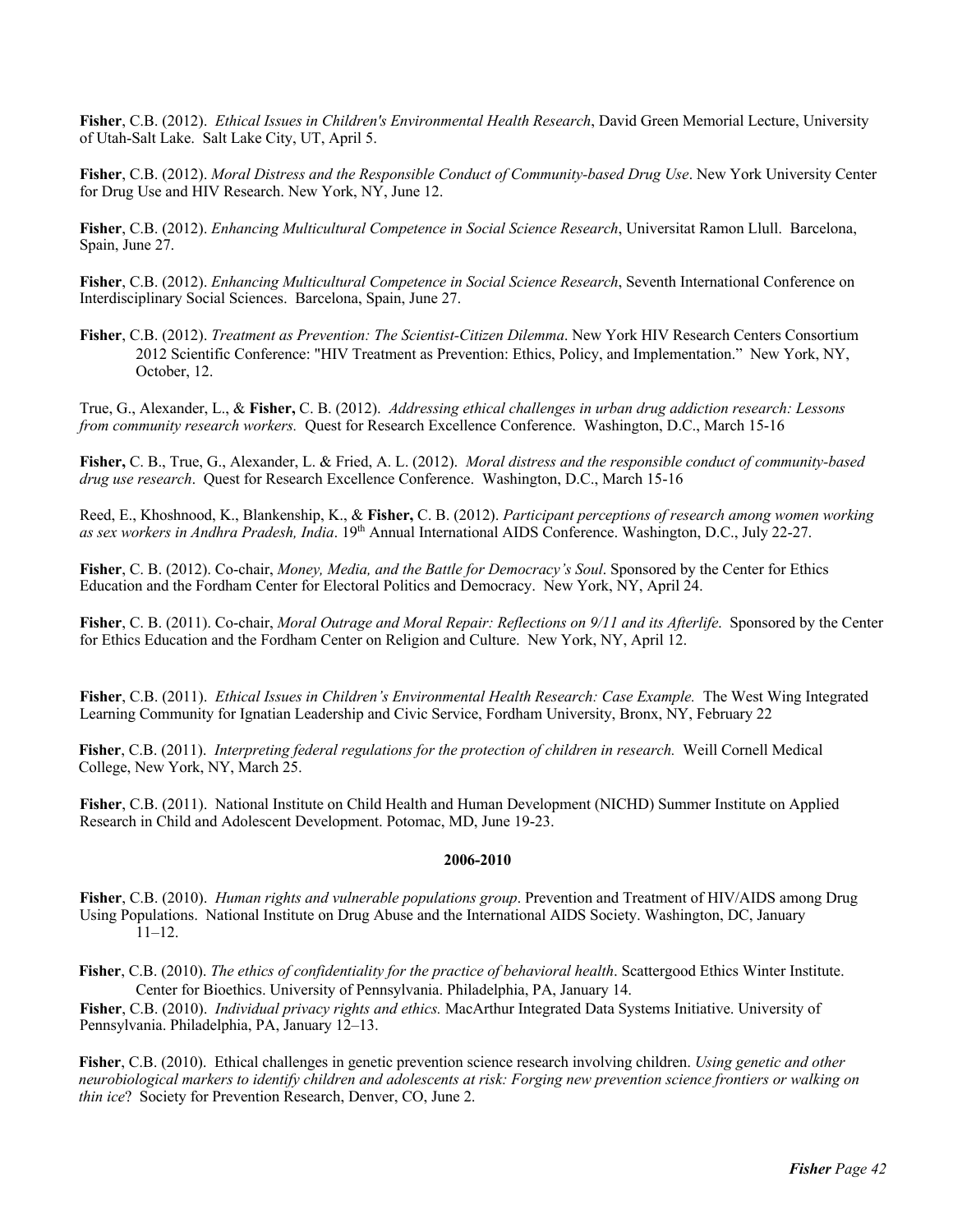**Fisher**, C. B. (2010). Co-chair, *Moral Heat: Ethical Dimensions of Environmental Regulation and Economics in the 21st Century*. Sponsored by the Center for Ethics Education, U.S. Environmental Protection Agency, and the Fordham Schools of Business Administration. New York, NY, April 20.

**Fisher**, C.B. (2009). *Goodness-of-fit ethics for research on drug use and HIV*. Center for Bioethics. University of Pennsylvania. Philadelphia, PA, September 16.

**Fisher**, C.B. (2009). *Through the community looking glass: How street drug users perceive ethical issues in randomized clinical trials for drug addiction*. Session on making drug abuse services work for vulnerable populations in the 21st century. Panel discussion at "Alcohol, Tobacco and Other Drugs," the 137th annual American Public Health Association meeting. Philadelphia, PA, November 7–11.

**Fisher**, C.B. (2009). *Research involving vulnerable populations*. Bryn Mawr College Colloquium Series. Bryn Mawr, PA, December 2.

**Fisher**, C. B. (2009). Co-chair, *Privacy Rights and Wrongs: Balancing Moral Priorities for the 21st Century.* Sponsored by the Center for Ethics Education and the Center on Law and Information Policy, Fordham University. New York, NY, April 21. **Fisher**, C. B., & Smith, C. (2009). *Perspectives on the use of incentives with adolescents in research*. SRCD biennial meeting. Denver, CO, April 2–4.

Feldman, L. G., & **Fisher**, C. B (2009). *Department climate and IRB influences on mentoring the responsible conduct of psychological research*. ORI annual conference. Niagara Falls, NY, May 15–17.

**Fisher,** C. B., Fried, A. F., & Feldman, L. (2009). *Graduate socialization in the responsible conduct of research: A national survey on the research ethics training experiences of psychology doctoral students*. ORI annual conference. Niagara Falls, NY, May 15–17.

Vacanti-Shova, K., Wahesh, E., & **Fisher**, C. B. (2009). *Predictors of drinking among college varsity athletes*. Annual meeting of the Association for Psychological Science. San Francisco, CA, May 22–26.

Fried, A. F., Lichvar, E. K., & **Fisher**, C. B. (2009). *Comparing psycho-social characteristics of college student alcohol-policy violations*. Association for Psychological Science. San Francisco, CA, May 22–26.

Mahadevan, M., & **Fisher**, C. B. (2009). *Factors influencing the nutritional status of African American HIV-positive female drug users*. National HIV Prevention Conference. Atlanta, GA, August 23–26.

Oransky, M., & **Fisher,** C. B. (2008). *Development and validation of the meanings of Adolescent Masculinity Scale*. 116th annual convention of the American Psychological Association. Boston, MA, August 14–17.

**Fisher**, C. B. (2008). Co-chair, *Pulpit Politics: Gender, Religion, and Social Justice in 2008.* Sponsored by the Center for Ethics Education and the Center for Electoral Politics and Democracy, Fordham University. New York NY, April 22.

**Fisher**, C.B. (2008). *Federal regulations governing research involving children: Ethical dilemmas in research involving children*. SUNY Downstate. Brooklyn, NY, April 29.

**Fisher**, C.B. (2008). *Involvement of psychologists in interrogations related to national security*. Association for Practical and Professional Ethics. Cincinnati, OH, March 5–8.

**Fisher**, C. B., Fried, A. L., Goodman, S., & Kubo-Germano, K. (2008). *Measures of graduate training in the responsible conduct of research*. 116th annual convention of the American Psychological Association. Boston, MA, August 14–17.

**Fisher**, C.B. (2008). *Participant perspectives on research ethics in drug use and HIV studies*. Conference series on best practices in mental health research, ethics & community engagement in mental health research. National Institute on Mental Health. St. Louis, MO, March 6.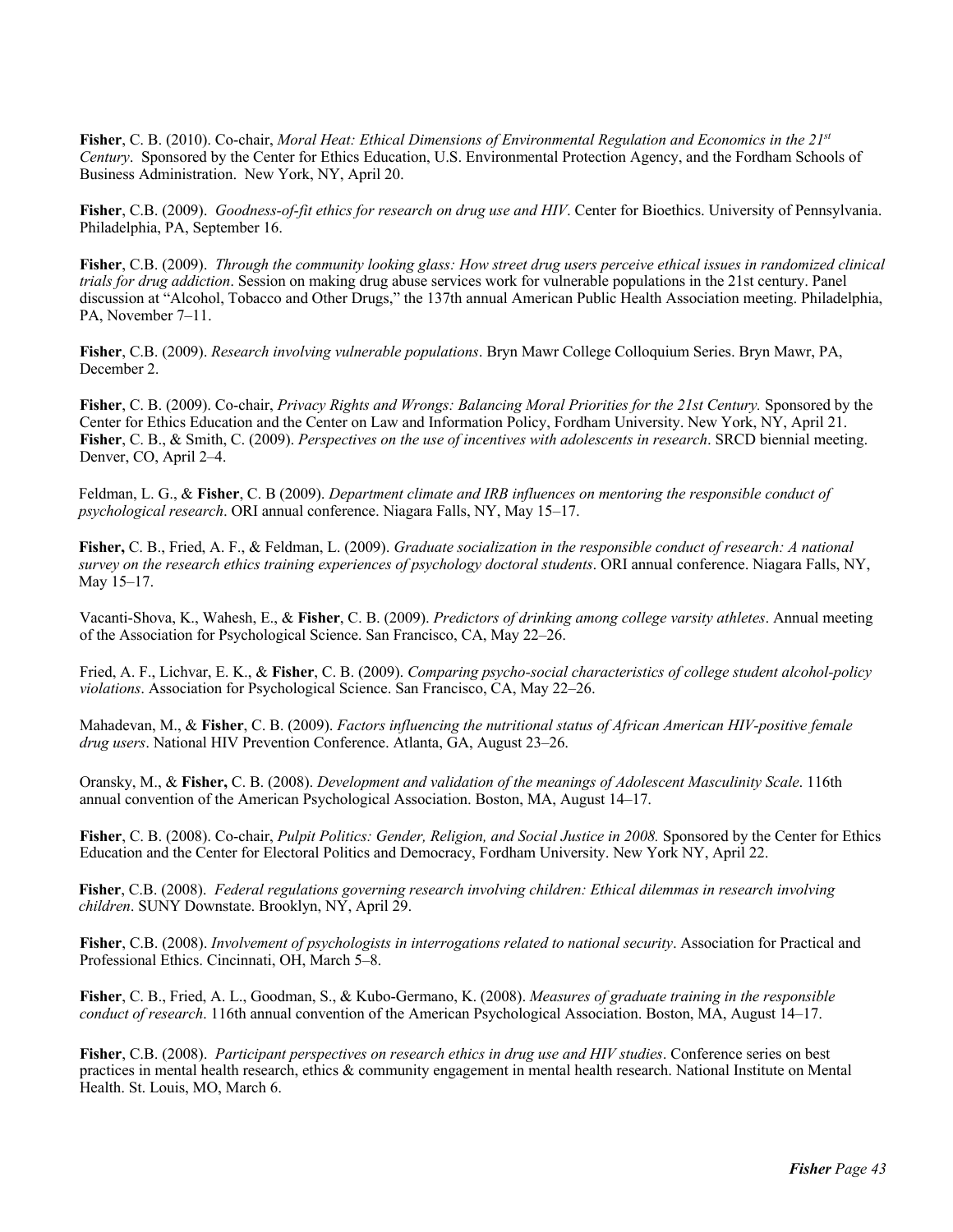**Fisher**, C. B. (2007). Co-chair, *Embryonic Stem Cell Research: Moral Dilemmas for the 21st Century.* Sponsored by the Center for Ethics Education, the Center for American Catholic Studies, and the Natural Law Colloquium, Fordham University. New York ,NY, April 17.

**Fisher**, C.B. (2007). *Ethical Challenges for HIV Testing and Counseling: Community Perspectives.* Presented at Drug abuse and risky behaviors: The evolving dynamics of HIV/AIDS. National Institute on Drug Abuse. Bethesda, MD, May 8– 9.

**Fisher**, C.B. (2007). *Genes & justice: A community symposium on health, race & rights*. WE ACT for Environmental Justice. New York, NY, September 24

**Fisher**, C. B. (2007). Discussant, *Diverse perspectives on evidence-based practice*. Society for Research in Child Development. Boston, MA, March 29.

Mahadevan, M**.**, **Fisher,** C. B., Bonet, L., Singer, M., Mirhej, G., & Hodge, G. H. (2007). *Risks and benefits of participating in drug abuse research involving HIV testing: Views from the street*. Society for Applied Anthropology. Tampa, FL, March 28.

Hodge, G. D., **Fisher,** C. B., Singer, M., Mahadevan, M., & Mirhej, G. (2007). *Cash incentives for drug research: Coercion, agency, and fairness*. Society for Applied Anthropology. Tampa, FL, March 28.

**Fisher,** C. B., Fried, A. L., Goodman, S. A., & Kubo-Germano, K. (2007). *Assessing graduate training in the responsible conduct of psychological research*. 19th annual meeting of the Association for Psychological Science. Washington, DC, May 24.

**Fisher,** C. B., Oransky, M., Mahadevan, M., Singer, M., Mirhej, G., & Hodge, D. (2007). *Do drug abuse researchers have a duty to protect third parties from HIV transmission? Moral perspectives of street drug users*. National HIV Prevention Conference. Atlanta, GA, December 3.

**Fisher,** C. B., Simmons, E. M, Stephens, T. T., & D'Abreu, M. (2007). Consultation on research initiatives: HIV testing and counseling in the African American community. National HIV Prevention Conference. Atlanta, GA, December 3.

Mahadevan, M., **Fisher**, C. B., Bonet, L., Oransky, M., Singer, M., Hodge, D., & Mirhej, G. (2007). *Non-intervention drug abuse research and HIV counseling and testing: Through the community looking glass*. National HIV Prevention Conference. Atlanta, GA, December 3.

**Fisher**, C.B. (2006). *Clinical Trial Registries and Databases: Problems & Solutions*. HRPP conference. Washington, DC, November 16.

**Fisher**, C. B. (2006). Co-chair, *Reflections on the End of Life: Schiavo Plus One*. Interdisciplinary conference sponsored by the Center for Ethics Education and the Center for Culture and Religion, Fordham University. New York ,NY, April 27.

**Fisher**, C.B. (2006). *Drug Databases*. PRIM&R Conference. Washington, DC, November 16.

.

**Fisher**, C.B. (2006). *Evaluating Minimal Risk Research: Time to Adopt a Uniform Standard*. PRIM&R Conference. Washington, D.C., November 16.

**Fisher**, C.B. (2006). *Ethics and Participatory Research: Opportunities and Challenges*. Graduate psychology colloquium. City University of New York. New York, NY, February 22.

**Fisher,** C. B., Fried, A. L., Goodman, S. A., & Germano, K. (2006). *Measures of RCR mentoring, department climate & student preparedness in psychological science*. Conference on research integrity. Tampa, FL, December 1.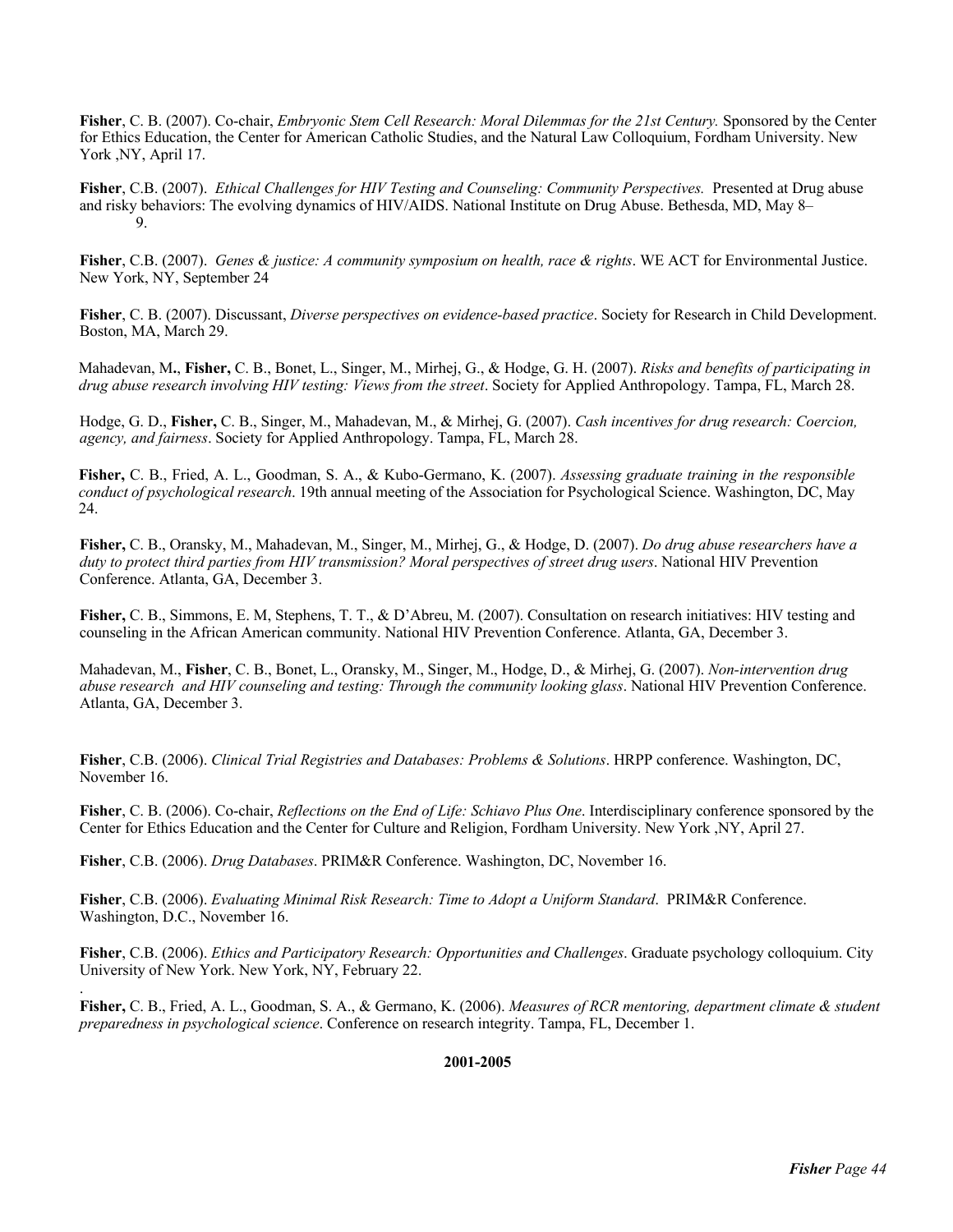**Fisher**, C. B., Buchanan, D. L., Gable, L., & Erinoff, L. (2005). *Ethical and legal issues in non-intervention, community-based research*. American Public Health Association. New Orleans, LA, November 3–9.

**Fisher**, C. B., Kornetsky, S., & Prentice, E. (2005). SACHRP pediatric research update. PRIM&R. Boston, MA, December 3– 6.

**Fisher**, C. B., & Panicker, S. (2005). Assessing and balancing research risks in SBER studies: A decisional framework for investigators and IRBs. PRIM&R. Boston, MA, December 3–6.

**Fisher**, C. B. (2005). Chair, *Bio-Pharmaceuticals in the 21st Century: Responsibility, Sustainability, and Public Trust.* Fordham University Center for Ethics Education Summit. Fordham University. Bronx, NY, January 10–11.

**Fisher**, C. B. (2005). Chair, *'Minimal Risk' in Behavior Science Research: A Decisional Framework for Investigators and IRBs*. Fordham University Center for Ethics Education and the Science Directorate, American Psychological Association, April 29-30. New York, NY.

**Fisher**, C.B. (2005). *Conflicts of Interest in Psychological Science: An Overview of Issues, APA Standards, and Federal Regulations*. New York Academy of Science. New York, NY, February 28.

**Fisher**, C.B. (2005). *COG Assent Guidelines*. PRIM&R Conference. Boston, MA, December 3–6.

**Fisher**, C.B. (2004). *Privacy and Ethics in Children's Environment Health Research*. Children's Environment Health Network conference. Washington, DC, March 5–6.

**Fisher**, C.B. (2004). *Multiple Relationships and Conflicts of Interest in Research*. Presented at "The responsible conduct of research in psychological science." American Psychological Association and Office of Research Integrity workshop. Washington, DC, April 13.

**Fisher**, C.B. (2004). *The New APA Ethics Code and Clinical Psychology*. Regents University. Virginia Beach, VA, April 16.

**Fisher**, C.B. (2004). *Legal and Ethical Issues in Non-Intervention Studies of Suicide, Child Abuse, and Violence*. National Institutes of Health and National Institute on Drug Abuse Division of Epidemiology, Prevention, and Services Research. Bethesda, MD, September 8-9.

**Fisher**, C.B. (2004). *Ethical Issues in Environmental Research*. Committee on Ethical Issues in Housing-Related Health Hazard Research Involving Children. Institute of Medicine. Washington, DC, September 10.

**Fisher**, C.B. (2004). *Ethics and Leadership.* Residential life training. Fordham University Division of Student Affairs. Fordham University. Bronx, NY, August 16.

**Fisher**, C.B. (2004). *Enhancing communication between PIs and research subjects: Why Can't PIs Think Like Research Subjects?* Annual IRB conference. San Diego, CA, October 28–31.

**Fisher**, C.B. (2004). *Developing Innovative Therapies in a Complex Regulatory Environment*. Brooklyn Law School Center for Health Law and Policy and the New York Academy of Medicine, March 13.

**Fisher**, C. B. (2004). Co-chair, *Pediatric Research: IOM and SACHRP Activities*. Workshop at annual IRB conference. San Diego, CA, October 28–31.

Wallace, S. A., & **Fisher**, C. B. (2003). *Cultural resilience: An examination of family and peer correlates to delinquency and substance use among African American youth.* Biennial meeting of the Society for Research in Child Development. Tampa, FL, April 25–27.

**Fisher**, C.B. (2003). *Ethical Issues in Research Involving Ethnic Minorities*. Yale School of Arts and Sciences IRB. Yale University. New Haven, CT, March 26.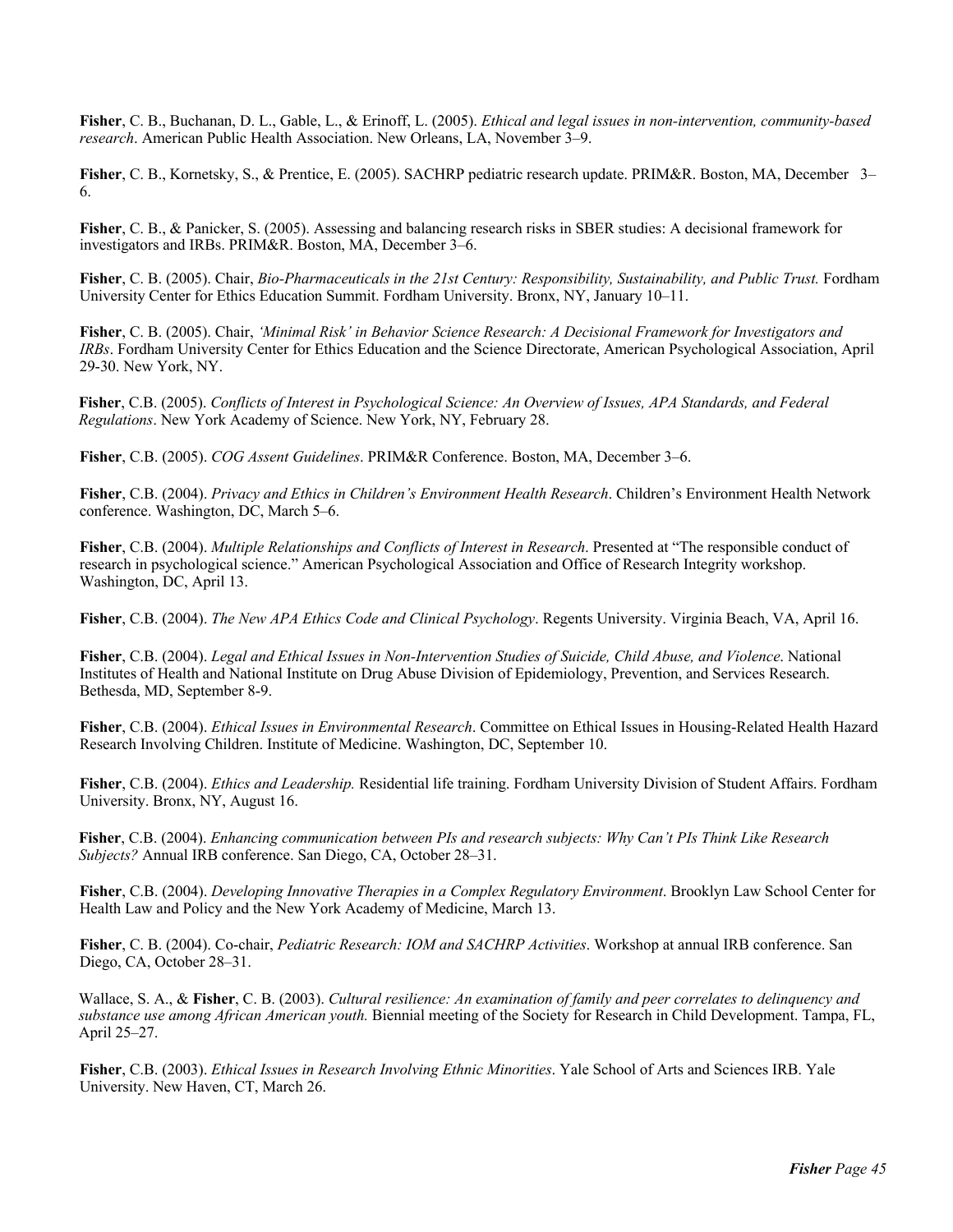**Fisher**, C.B. (2003). *Ethical Issues in Culturally Competent Caring*. Yale School of Nursing. New Haven, CT, February 22.

**Fisher**, C.B. (2003). *Ethical Issues in Participatory Research: Issues and Methods in Action-Oriented Research*. Yale School of Forestry and Environmental Studies. Yale University. New Haven, CT, February 22.

**Fisher**, C.B. (2003). *Assessing and Enhancing the Consent Capacity of Adults With Mental Retardation*. Bush Center in Child Development and Social Policy seminar. Yale University. New Haven, CT, April 4.

**Fisher**, C.B. (2003). *Ethics and Research Involving Ethnic Minority Participants*. Department of Psychiatry. Columbia University. New York, NY, April 30.

**Fisher**, C.B. (2003). *The APA Ethics Code and Clinical Psychology*. Clinical Psychology seminar. Yale University. New Haven, CT, May 1.

**Fisher**, C.B. (2003). *Trust Between Researcher, Community, and Participants.* Presented at The Ethics of International AIDS Research: Contemporary Practices & Controversies. First annual Yale International AIDS summer institute. Yale University. New Haven, CT, June 22–27

**Fisher**, C.B. (2003). *Assessment of Safety in Child Mental Health Research: Obstacles and Opportunities*. American Association of Child and Adolescent Psychiatry research forum. Miami Beach, FL , October 14–15.

**Fisher**, C.B. (2003).*Wisdom, Learning and Justice in Health Care Research*. Sapientia et Doctrina lecture. Fordham University. Bronx, NY November 12.

**Fisher**, C.B. (2003). *Ethics and Responsibility in Organizations: Leadership in the 21<sup>st</sup> Century. The Advanced Organizational* and Consultation Society of the Tavistock Institute for Human Relations. New York, NY, November 15.

**Fisher**, C. B. (2003). Symposium discussant, *Observing children's negative behaviors: Ethical strategies for maximizing child protection and ecological validity.* Biennial meeting of the Society for Research in Child Development. Tampa, FL, April  $25 - 27.$ 

**Fisher**, C. B., Cea, C. A., & Davidson, P. (2003). *Assessing the research consent capacity of adults with mental retardation*. Meeting of the American Association on Mental Retardation. Chicago, IL, May 23.

**Fisher**, C.B. (2002-2003) *Ethics for Research Involving Vulnerable Populations*. Bi-monthly bioethics faculty seminar. Yale University. New Haven, CT

**Fisher**, C. B. (2002). Chair, *Ethical, Legal, and Religious Perspectives on Informed Consent*. Conference on religious and legal values in bioethics. Sponsored by the Fordham University Center for Ethics Education and the Fordham Law School. Fordham University. New York NY, January 28–29.

**Fisher**, C.B. (2002). *Research Ethics for Mental Health Science Involving Ethnic Minority Children and Youth.* Center for Child and Adolescent Research Services. San Diego, CA, March 1.

**Fisher**, C.B. (2002). *Research Ethics for Mental Health Science Involving Cultural Minorities and Non-English Speaking Persons.* School of Medicine. University of Rochester. Rochester, NY, March 20.

**Fisher**, C.B. (2002). *Research Ethics and the New APA Ethics Code.* Social psychology colloquium series. Yale University. New Haven, CT, October 28.

**Fisher**, C.B. (2002). *Parental Permission and Child Assent in Research*. Human Investigation Committee. Yale University Medical School. New Haven, CT, October 30.

**Fisher**, C.B. (2002). *Research Ethics for Mental Health Science Involving Minority Children & Youths.* Bush Center in Child Development & Social Policy. Yale University. New Haven, CT, November 1.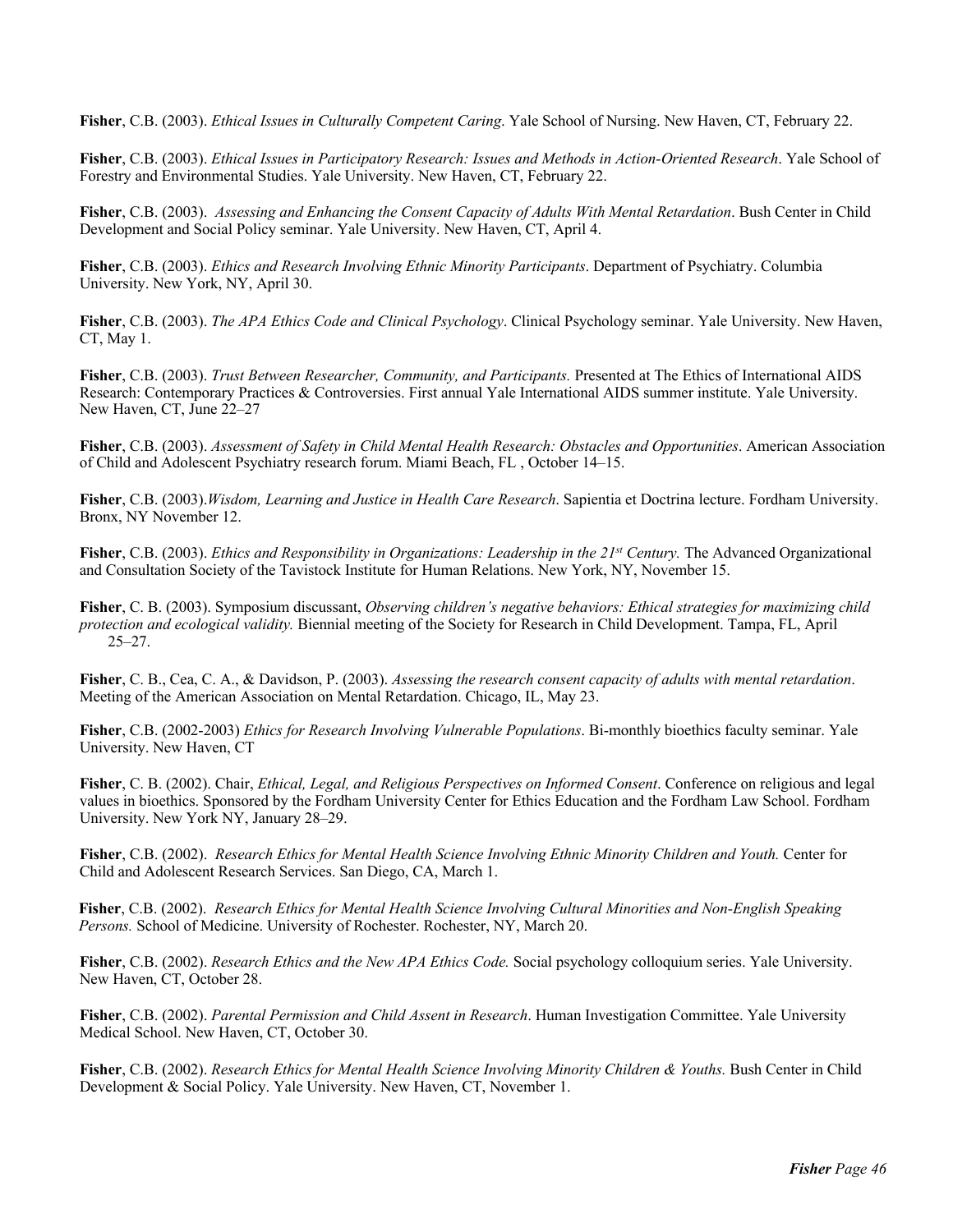**Fisher**, C.B. (2002). *Ethical Challenges for Psychology Research on Drug Addictions Involving Ethnic Minority Populations*. Hispanic Health Center. Hartford, CT, November 7.

**Fisher**, C.B. (2002). *Research Ethics Involving Ethnic Minority Children & Youths*. Center for Interdisciplinary Research on AIDS. Yale University. New Haven, CT, December 5.

**Fisher**, C.B. (2001). *Diversity track: Working with the Community on Issues of Research with Ethnic Minorities*. Research ethics workshop at "IRBs and new approaches: Assessing, evaluating, discarding, and moving forward." PRIM&R. Boston, MA, December 4.

**Fisher**, C. B. (2001). Chair, *Research ethics workshop*. Child and Adolescent Services Research Center. San Diego, CA, January 16–17.

**Fisher**, C. B. (2001). Chair, *Respecting and Protecting Mentally Impaired Persons in Medical Treatment and Research*. Fordham alumni dinner discussion. Sponsored by the Fordham University Center for Ethics Education. Fordham University. Bronx, NY.

**Fisher**, C. B. (2001). Chair, *Research Ethics for Mental Health Science Involving Ethnic Minority Children and Youth*. Sponsored by the Fordham University Center for Ethics Education, NIMH Child Consortium, and the American Psychological Association, July 16–17.

**Fisher**, C.B. (2001). *Developing Curricula*. Panel discussion at "Promoting the responsible conduct of research: New policies, challenges, & opportunities*.*" PRIM&R. Arlington, VA, May 18.

**Fisher**, C.B. (2001). *Ethical Issues in Including Suicidal Individuals in Clinical Research*. National Institute of Mental Health and American Foundation for Suicide Prevention. Washington, DC, June 7–8.

**Fisher**, C.B. (2001). *Ethics Code Task Force Open Meeting*. Annual meeting of the American Psychological Association. San Francisco, CA, August 24–27.

**Fisher**, C.B. (2001). *General Principles of Bioethics*. Leadership workshop for compliance liaisons at Montefiore Medical Center. Fordham University. Bronx, NY, September 20.

**Fisher**, C.B. (2001). *Ethics in Mental Health Research*. Center for Hispanic Mental Health Research. Graduate School of Social Service. Fordham University. Bronx, NY, November 14.

**Fisher**, C.B. (2001). *Vulnerable Populations: Cultural Minorities and Non-English Speaking Persons*. Panel discussion at "IRBs and new approaches: Assessing, evaluating, discarding, and moving forward." PRIM&R. Boston, MA, December 4.

**Fisher**, C.B. (2001). *The APA Ethics Code Task Force: Process and prospects*. Council of Representatives meeting. American Psychological Association. Washington, DC, February 16.

Cea, C., & **Fisher**, C. B. (2001)*. Can adults with mild and moderate mental retardation contribute to consent decisions for health related treatment?* Presented at "Pioneering New Directions in the 21<sup>st</sup> Century," the 125th annual meeting of the American Association on Mental Retardation. Denver, CO, May 29–June 2.

**Fisher**, C. B. (2001). Symposium chair and discussant. *Ethical and legal issues for mental retardation research and practice.*  Annual meeting of the American Psychological Association. San Francisco, CA, August 24–27.

**Fisher**, C. B. (2001). Symposium discussant. *Psychotherapy via Internet: Media hype or practice development modalities?*  Annual meeting of the American Psychological Association. San Francisco, CA, August 24–27.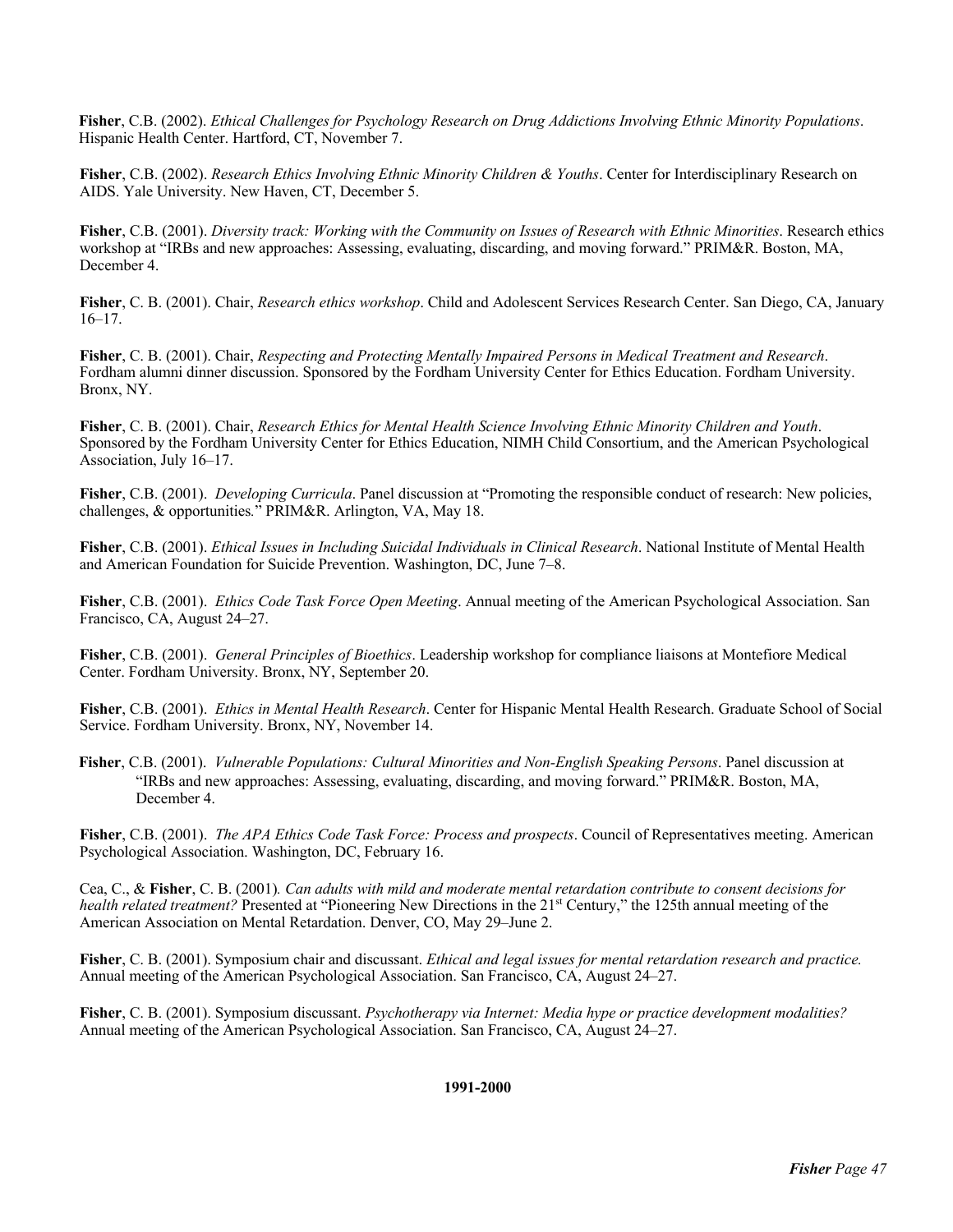**Fisher**, C.B. (1991). *The national conference on graduate education in the applications of developmental science across the life span*. Fordham University. Bronx, NY, October

**Fisher**, C.B. (1992). *Centennial celebration*. Public meeting of the New York State Board for Psychology. Fordham University. Bronx, NY

**Fisher**, C.B. (1994). *Second national conference on graduate education in the applications of developmental science across the life span*. Michigan State University, October 8–10.

**Fisher**, C.B. (1997). *Social change, public policy, and community collaboration: Training human development professionals for the twenty-first century*. Third national applied developmental science conference. Tallahassee, FL, March 5–7.

**Fisher**, C.B. (2000). *Assessing the impact of childhood interventions on subsequent drug abuse*. NIDA and NIMH conference. Washington, DC, May 23–24.

**Fisher**, C.B. (2000). *Ethical Standards: Lessons from the American Psychological Association's Ethics Code*. Meeting of the Association for Practical and Professional Ethics. Washington, DC, February 24–27.

**Fisher**, C.B. (2000). Open meeting of the APA Ethics Code Task Force. Annual meeting of the American Psychological Association. Washington, DC, August 6.

**Fisher**, C.B. (2000). *Through the Community Looking Glass: Teenagers' and Parents' Attitudes Toward Ethical Issues in Adolescent Substance Abuse Research*. Child and Adolescent Consortium and HIV/AIDS Consortium, National Institute on Drug Abuse. Rockville, MD, September 20.

**Fisher**, C.B. (2000). *IRB Review of Research with Vulnerable Populations*. Institutional review board. Fordham University. Bronx, NY, September 28.

**Fisher**, C.B. (2000). *Ethical Issues in Conducting Pediatric Clinical Trials*. Presented at "Addressing the barriers to conducting pediatric clinical trials." Research forum sponsored by the American Academy of Child and Adolescent Psychiatry, the FDA, and the National Institute of Mental Health. New York, NY, October 25.

**Fisher**, C. B. (2000). Chair, *Workshop on the conduct of responsible science. American College of Osteopathic Emergency Physicians program directors workshop*. Fort Lauderdale, FL, February 17–19.

**Fisher**, C. B. (2000). Chair, *Workshop on the ethics of mentoring in the social and physical sciences*. Fordham University. Bronx, NY, April 5.

**Fisher**, C. B. (2000). Chair, *Dinner discussion on ethical challenges for college resident directors*. Fordham University. Bronx, NY, April 5.

**Fisher**, C. B., & Wallace, S. A. (1999). *Community perspectives on ethical practices in adolescent risk research*. Meeting of the Association of Professional and Practical Ethics. Washington, DC, February 25–27.

**Fisher**, C. B., Wallace, S. A., & Fenton, R. (1999). *Multi-group measures of adolescent discriminatory distress and racial socialization.* Annual meeting of the American Psychological Association. Boston, MA, August 20–24.

**Fisher**, C.B. (1999). *Role of State Association Ethics Committees*. Annual meeting of the American Psychological Association. Boston, MA, August 20–24.

**Fisher**, C.B. (1999). Task force discussion with audience comments. Annual meeting of the American Psychological Association. Boston, MA, August 20–24.

**Fisher**, C.B. (1999). *Revising the APA Ethics Code: Challenges and Prospects*. St. John's University and New York State Psychological Association joint colloquium. Queens, NY, October 14.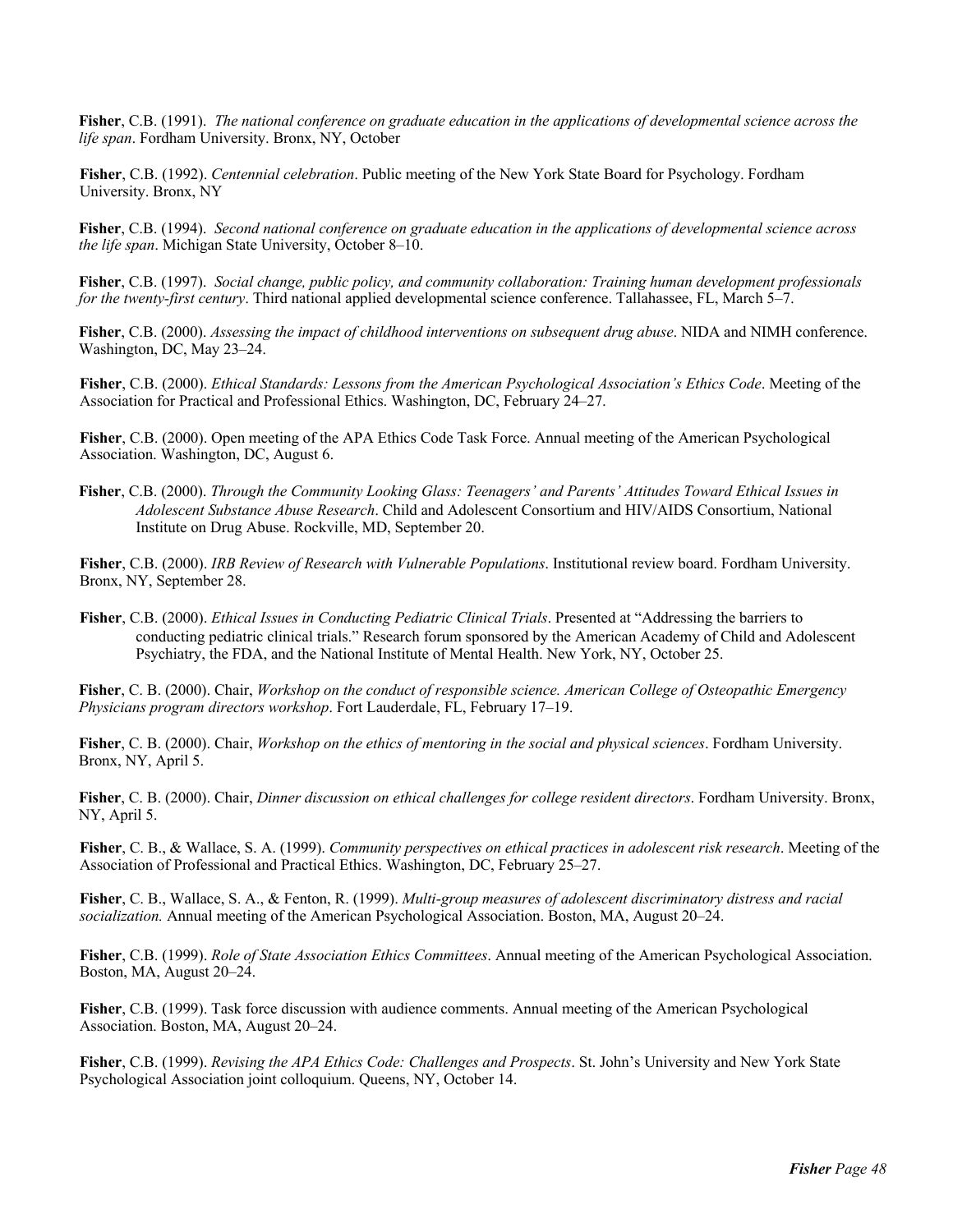**Fisher**, C.B. (1999). *Community Perspectives on Ethical Issues in Adolescent Risk Research*. University of Pennsylvania Graduate School of Education psychology series. Philadelphia, PA, November 17.

**Fisher**, C. B. (1999). Chair, *Workshop on conducting ethically responsible research in developmental perspective*. Fordham University. Bronx, NY, April 21.

**Fisher**, C. B. (1999). Chair, *Workshop on the conduct of responsible science*. Center for Ethics, C. W. Post College. Brookville, NY, November 4.

**Fisher**, C. B. (1998). Chair, *Workshop on IRB evaluation of responsible ethics*. Saint Barnabas Hospital IRB. Bronx, NY, September 22.

**Fisher**, C. B. (1998). Chair, *Workshop on IRB evaluation of responsible ethics*. Fordham University. Bronx, NY, March 3.

**Fisher**, C. B. (1998). Chair*, Workshop on conducting ethically responsible research in multicultural perspective*. Fordham University. Bronx, NY, April 15.

**Fisher**, C.B. (1998). *Social Science Knowledge on Race, Racism, and Race Relations*. American Sociological Association working conference in response to a request from the White House Office of Science and Technology Policy. McLean, VA, April 26–28.

**Fisher**, C.B. (1998). *The Revision Process for the APA Ethics Code*. Annual meeting of the American Psychological Association. San Francisco, CA, August 14–18.

**Fisher**, C.B. (1998). Working group on institutional review boards. National Institutes of Health, Washington, DC, October 29.

**Fisher**, C.B. (1998). *Ethical Issues in the Assessment and Treatment of Suicidal Behavior in Adolescence*. Assessment and Treatment of Suicidal Behavior Workshop. National Institute of Mental Health and the American Foundation for Suicide Prevention. Washington, DC, March 17–18.

**Fisher**, C. B. (1998). Poster symposium discussant. *Focus on science—Measurement issues in developmental psychology*. Annual meeting of the American Psychological Association. San Francisco, CA.

**Fisher**, C. B. (1998). Chair. *The revision process for the APA ethics code*. Annual meeting of the American Psychological Association. San Francisco, CA, August 14–18.

**Fisher**, C.B. (1998). *Children and families in an era of rapid change: Creating a shared agenda for research, practice, and policy makers*. 4th Head Start national research conference. Washington, DC, July 9–12.

**Fisher**, C. B. (1998). *The practicum as the crucible of doctoral training in applied developmental psychology*. Invited symposium, *Changes in college and university training models for students* (J. Hagen, chair). 4th national Head Start research conference on children and families in an era of rapid change. Washington, DC, July 9–12.

Benn, D., Reinhardt, J., & **Fisher**, C. B. (1998). *The role of personality traits and copying strategies in late-life adaptation to vision loss.* American Society on Aging summer series. New York, NY, July 8.

Rau, A. M. B., & **Fisher**, C. B. (1998). *Ensuring minors' understanding of research rights*. 49th annual meeting of the Society for Public Health Education. Washington, DC, November 14.

**Fisher**, C.B. (1997). *Planning Workshop for a Guide for Teaching Responsible Science*. Commission on Life Sciences, National Research Council. Washington, DC, February 26–27.

**Fisher**, C.B. (1997). *Debriefing and Dissemination: Risks and Remedies in Research with Vulnerable Children and Youth. Invited Presentation for the Committee on Ethical Conduct in Child Development Research*. Biennial meeting of the Society for Research in Child Development: "Implications of research findings and reporting of results." Washington, DC, April 3–6.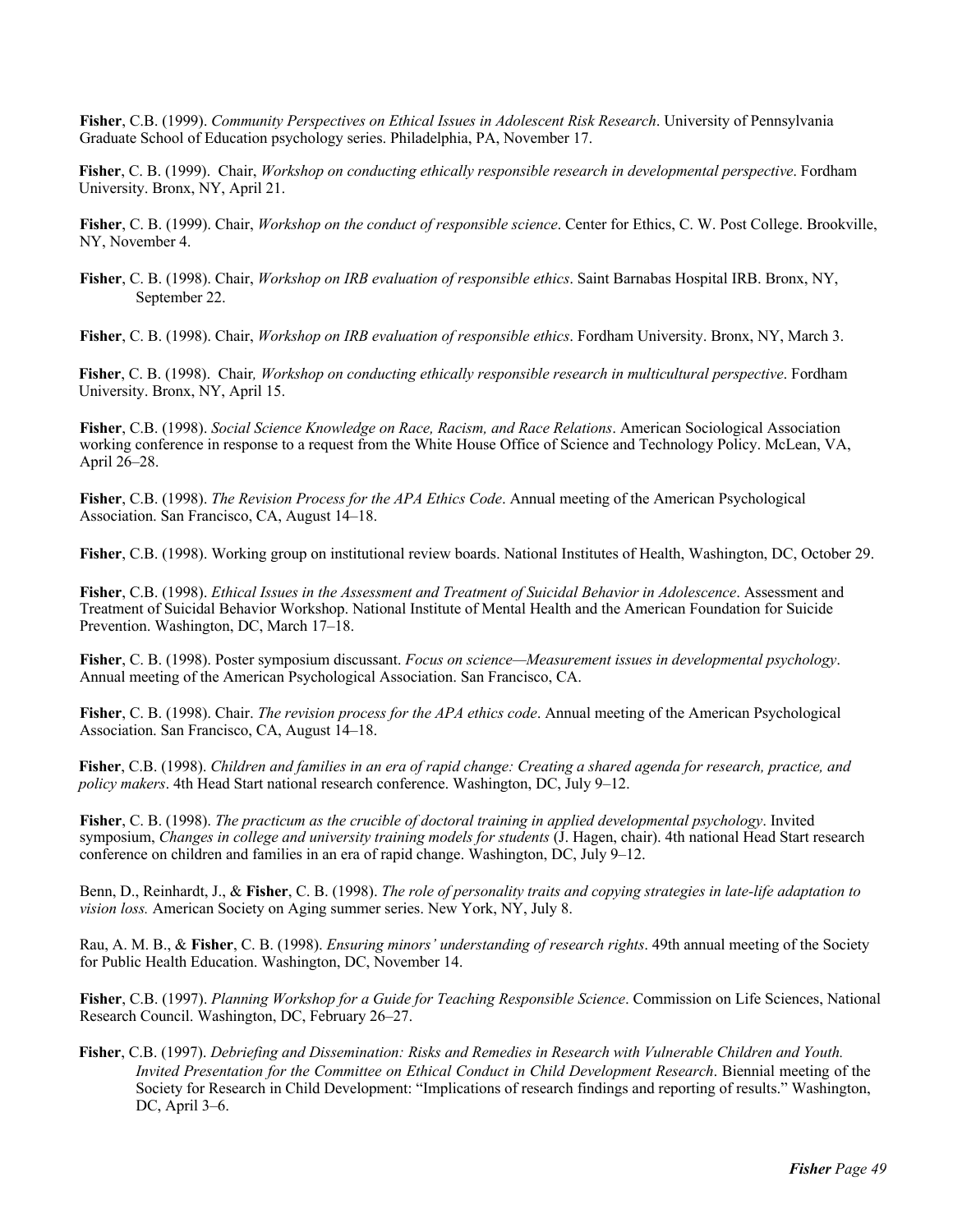**Fisher**, C.B. (1997). *The Applicability of the 1992 APA Code of Ethics: Implications for Future Revision*. CUNY Graduate Center Colloquium in educational psychology. New York, NY, October 27.

**Fisher**, C.B. (1997). *Toward an Ethic of Scientific Responsibility and Care*. Annual meeting of the Association for Moral Education. Atlanta, GA, November 20–22.

**Fisher**, C. B. (1997). *Developing and enhancing a national network of institutes for children, youth, and families: The role of applied developmental psychology*. Biennial meeting of the Society for Research in Child Development. Washington, DC, April 3–6.

Benn, D., Reinhardt, J. P., & **Fisher**, C. B. (1997). *The role of personality traits and coping strategies in late-life adaptation to vision loss.* Poster presented at the meetings of the State Society on Aging (Albany, NY) and the Gerontological Association of America (Cincinnati, OH), October & November.

Rau, J. M. B., & **Fisher**, C. B. (1997). *Assessing and enhancing minors' understanding of their research rights*. Biennial meeting of the Society for Research in Child Development. Washington, DC, April 3–6.

Rau, J. M. B., & **Fisher**, C. B. (1997). *A research bill of rights for enhancing informed consent*. Annual meeting of the American Psychological Society. Chicago, IL, August 14–17.

**Fisher**, C.B. (1997). *New York City's universities and city-based projects for children's well-being.* Foundation for Child Development, New York, NY, January 23.

**Fisher**, C.B. & Wozencraft, T. (1996). *Ethical Issues and the Behavioral Practitioner*. 30th annual AABT convention. New York, NY, November 21–24.

**Fisher**, C.B. (1996). *Protecting the Rights and Welfare of Children and Youth: Ethical Challenges for Applied Psychologists*. Annual Monroe Stein Memorial Colloquium. New York, NY, May 16.

**Fisher**, C.B. (1996). *Ethical Issues in Mental Health Research with Children and Adolescents*. American Association of Child and Adolescent Psychiatry. Philadelphia, PA, October 25.

**Fisher**, C.B. (1996). *Informed Consent in Research With Children With Mental Disorders*. Department of Psychiatry research fellows seminars." Columbia University College of Physicians & Surgeons. New York, NY, December 18.

**Fisher**, C.B. (1996). A Relational Perspective on Ethics-in-Science Decision Making. National Bioethics Advisory Commission. Bethesda, MD, February 24.

**Fisher**, C. B., Higgins, A., Rau, A., Kuther, T., & Belanger, S. (1996). *Confidentiality in research: Teens speak out.* Meeting of the Society for Research in Adolescence. Boston, MA, March 8–11.

**Fisher**, C. B., & Kuther, T. L. (1996). *Integrating research ethics into the introductory psychology curriculum.* Meeting of the American Psychological Association. Toronto, Canada, August 9–14.

Kuther, T. L., & **Fisher**, C. B. (1996). *A profile of victimization in adolescents from a suburban city.* Meeting of the American Psychological Association. Toronto, Canada, August 9–14.

**Fisher**, C.B., & Younggren, J. (1995). *Avoiding Relationship Violations in the Practice and Teaching of Psychology*. Meeting of the American Psychological Association. New York, NY, August 13–17.

**Fisher**, C.B. (1995). *Psychopharmacology in Children and Adolescents: Current Problems, Future Prospects*. National Institute of Mental Health. Washington, DC, January 24-25.

**Fisher**, C.B. (1995). *The (Mis)use of Psychological Assessments in Child Sexual Abuse Validation*. Society for Research in Child Development symposium: "Scientists and citizens: Researchers' responsibility for the application of research findings." Indianapolis, IN, March 30–April 2.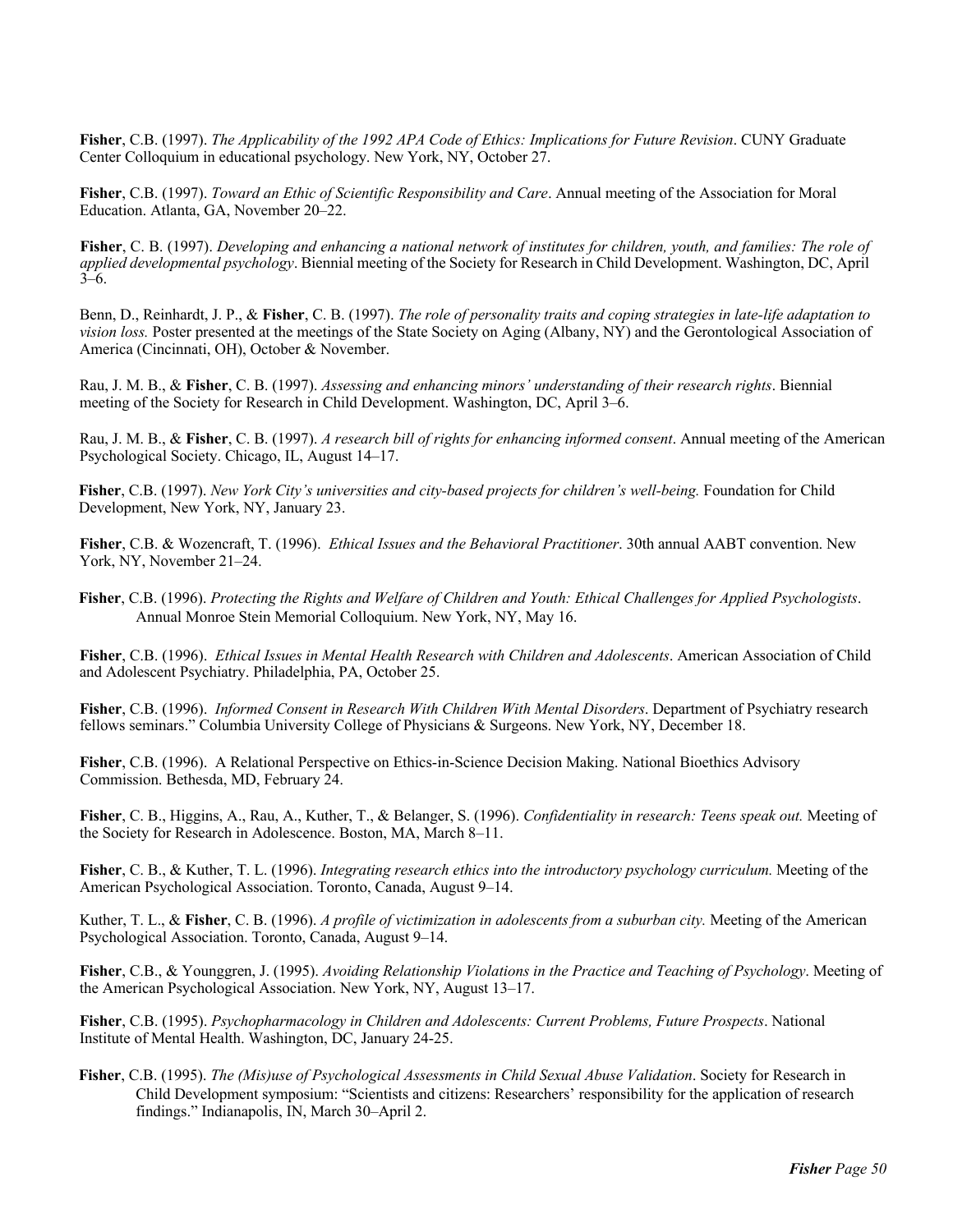**Fisher**, C.B. (1995). *Ethical Issues in Child Sexual Abuse Validation*. Mount Sinai child and adolescent psychiatry grand rounds. New York, NY, April 20.

**Fisher**, C.B. (1995). *Ethical Issues in the Use of Placebo Control Groups*. PRIM&R conference: "Ethical and policy issues in research with children and adolescents." Boston, MA, April 27–28.

**Fisher**, C.B. (1995). *Who's on First? Determining Authorship in Faculty-Student Collaborations*. Meeting of the American Psychological Association: Ethics Committee Open Forum. New York, NY, August 13–17.

**Fisher**, C.B. (1995). *Validation of Child Sexual Abuse and the APA Ethics Code*. Meeting of the American Psychological Association: Ethics Committee Symposium on Contemporary Ethical Issues in Psychology. New York, NY, August 13–17.

**Fisher**, C.B. (1995). *The (Mis)use of Developmental Assessments in Child Sexual Abuse Investigations*. St. Johns University Psychology colloquium series. Queens, NY.

**Fisher**, C. B. (1995). *Managed care and mental health services*. Alumni College. Fordham University. Bronx, NY*,* April 22.

**Fisher**, C. B. (1995). *Education and training in applied developmental psychology.* Paper presented as part of the APA Education Directorate's Symposium on Education and Training in Science Relating to Lifespan Issues. Meeting of the American Psychological Association. New York, NY, August 13–17.

**Fisher**, C. B., Higgins, A., Rau, A., Kuther, T., & Belanger, S. (1995). *Referring and reporting research participants: A view from urban adolescents*. Meeting of the American Psychological Association. New York, NY, August 13–17.

**Fisher**, C.B. (1994). National conference on postdoctoral education and training in psychology. American Psychological Association. Norman, OK, January 19–23.

**Fisher**, C.B. (1994). Faculty for Child & Adolescent Psychology. NYS leadership conference in clinical training. New York, NY, March 24.

**Fisher**, C.B. (1994).*Tri-Institutional Ethics Series of the Memorial Sloan-Kettering Cancer Center*, Cornell University Medical College, and Rockefeller University. New York, NY, October 13.

**Fisher**, C.B. (1994). *Basic Concepts of Ethics in Research With Children.* Columbia University College of Physicians & Surgeons Department of Psychiatry research fellows seminar. New York, NY, January 11.

**Fisher**, C.B. (1994). *Ethical Issues in Psychiatric Practice*. Brookdale Hospital Medical Center Department of Psychiatry grand rounds. Brooklyn, NY, May 17.

**Fisher**, C.B. (1994). *Confidentiality and Disclosure*. Protection of human subjects in research workshop. Buffalo, NY, September 22–23.

**Fisher**, C.B. (1994). *Ethical Issues in Research with High-Risk Children and Adolescents*. American Academy of Child & Adolescent Psychiatry meeting. New York, NY, October 29. **Fisher**, C.B. (1994). National conference on postdoctoral education and training in psychology. American Psychological Association. Norman, OK, January 19–23.

**Fisher**, C.B. (1994). Faculty for Child & Adolescent Psychology. NYS leadership conference in clinical training. New York, NY, March 24.

Gallagher, C., & **Fisher**, C. B. (1994). *Empathy and assertiveness in a nursing home population*. Meeting of the American Psychological Association. Los Angeles, CA, August 14–16.

**Fisher**, C. B. (1995). *Managed care and mental health services*. Alumni College. Fordham University. Bronx, NY*,* April 22.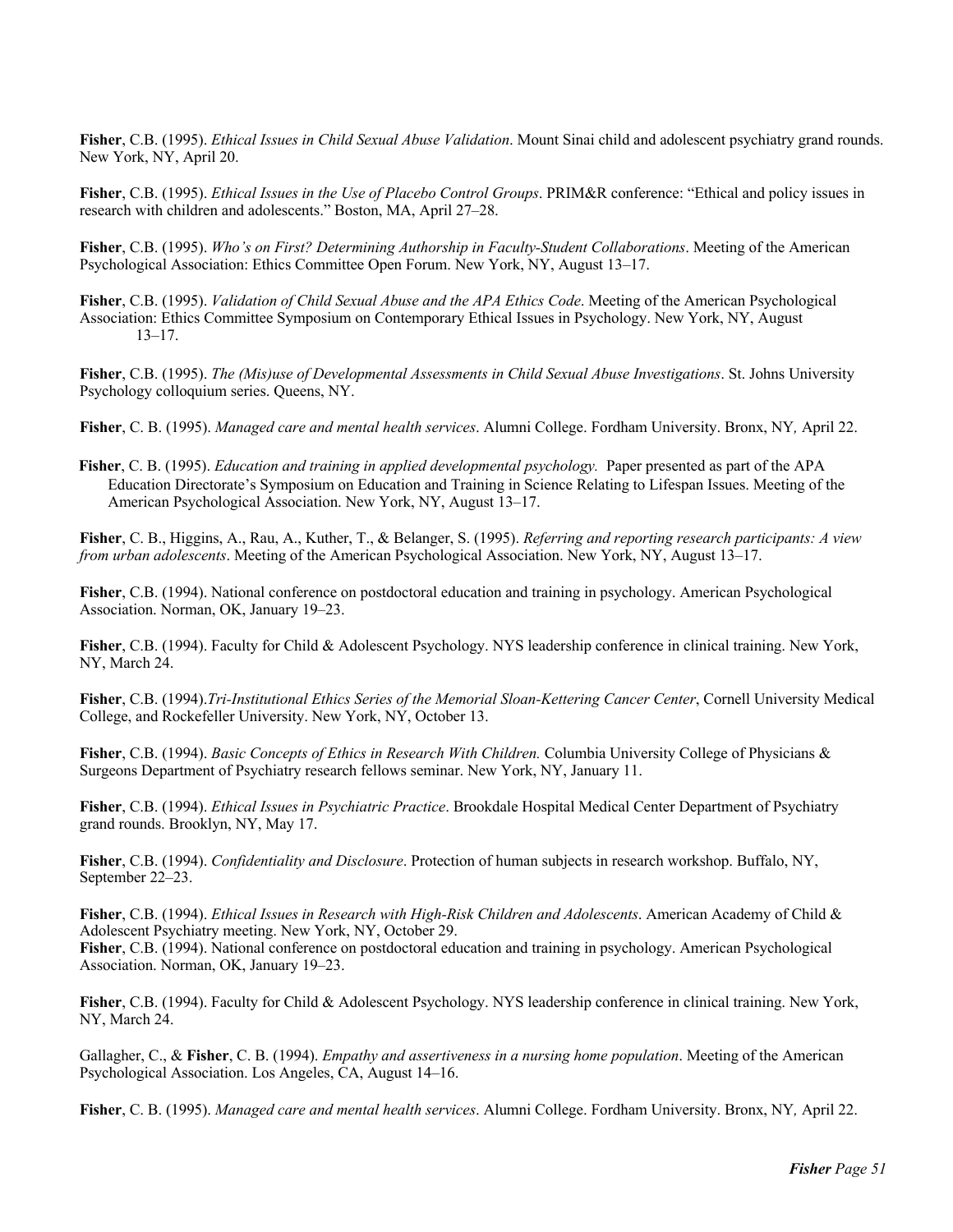**Fisher**, C. B. (1995). *Education and training in applied developmental psychology.* Paper presented as part of the APA Education Directorate's Symposium on Education and Training in Science Relating to Lifespan Issues. Meeting of the American Psychological Association. New York, NY, August 13–17.

Kuther, T. L., & **Fisher**, C. B. (1996). *A profile of victimization in adolescents from a suburban city.* Meeting of the American Psychological Association. Toronto, Canada, August 9–14.

**Fisher**, C.B. (1993). *Tri-Institutional Ethics Series of the Memorial Sloan-Kettering Cancer Center*, Cornell University Medical College, and Rockefeller University. New York, NY, October 14.

**Fisher**, C.B. (1993). *Ethical Standards–Ethical Dilemmas: The Challenge for Researchers Working with Children and Families. Invited symposium on Ethical Issues in Reporting and Referring of Research Participants*. Biennial meeting of the Society for Research in Child Development. New Orleans, LA, March 25–28.

**Fisher**, C.B. (1993). *Moral Frameworks for Reporting and Referring Child and Adolescent Research Participants*. National Institute on Mental Health conference on ethical and human subjects issues in mental health research with children and adolescents. Washington, DC.

**Fisher**, C.B. (1992). *From Research to Intervention: Ethical Issues in a Multicultural Society*. American Psychological Association Ethics Committee symposium on contemporary ethical issues in American psychology. Washington, DC, August 14-18.

**Fisher**, C.B. (1992). *From Research to Intervention: Ethical Issues in a Multicultural Society*. American Psychological Association Ethics Committee symposium on contemporary ethical issues in American psychology. Washington, DC, August 14-18.

**Fisher**, C. B., & Fyrberg, D. (1992). *College students weigh the costs and benefits of deceptive research*. Meeting of the American Psychological Association. Washington, DC, August 14–18.

**Fisher**, C. B., Hagen, J., & Wilcox, B. (1992)*. Models of training: Unidisciplinary programs*. Presented at the "Graduate training in applied developmental science: Disciplinary and multidisciplinary issues" symposium (C. B. **Fisher**, chair). American Psychological Association. Washington, DC, August 14–18.

**Fisher**, C.B. (1991). *Implications of Research Methods on High-Risk Infants*. Biennial Meeting of the Society for Research in Child Development. Seattle, WA, April 18–20.

**Fisher**, C.B. (1991). *Ethical Issues in Psychological Research*. C. W. Post Psychology colloquium series. Brookville, NY.

**Fisher**, C.B. (1991). *Ethical Issues in the Training and Practice of Professional Psycholog*y*.* Bellevue Hospital Psychology Internship Colloquium Series. New York, NY.

Abramson, T. A., & **Fisher**, C. B. (1991). *The use of Kogan's Attitudes Towards Old People Scale with minority nursing home aids*. Conference of the American Society of Aging. East Brunswick, NJ.

Treacy, E., & **Fisher**, C. B. (1991). *A pilot education program: Foster parenting sexually abused children*. 7th annual Symposium on Child Sexual Abuse. Huntsville, AL, March 22.

**Fisher**, C. B. (1991). *Ethical issues in psychological research*. Psychology colloquium series. C. W. Post.

#### **1974-1990**

**Fisher**, C.B. (1990). *Understanding the sexually abused child: A parent education program for foster care parents*. Five-week parent workshop for the Orange County (NY) Department of Social Services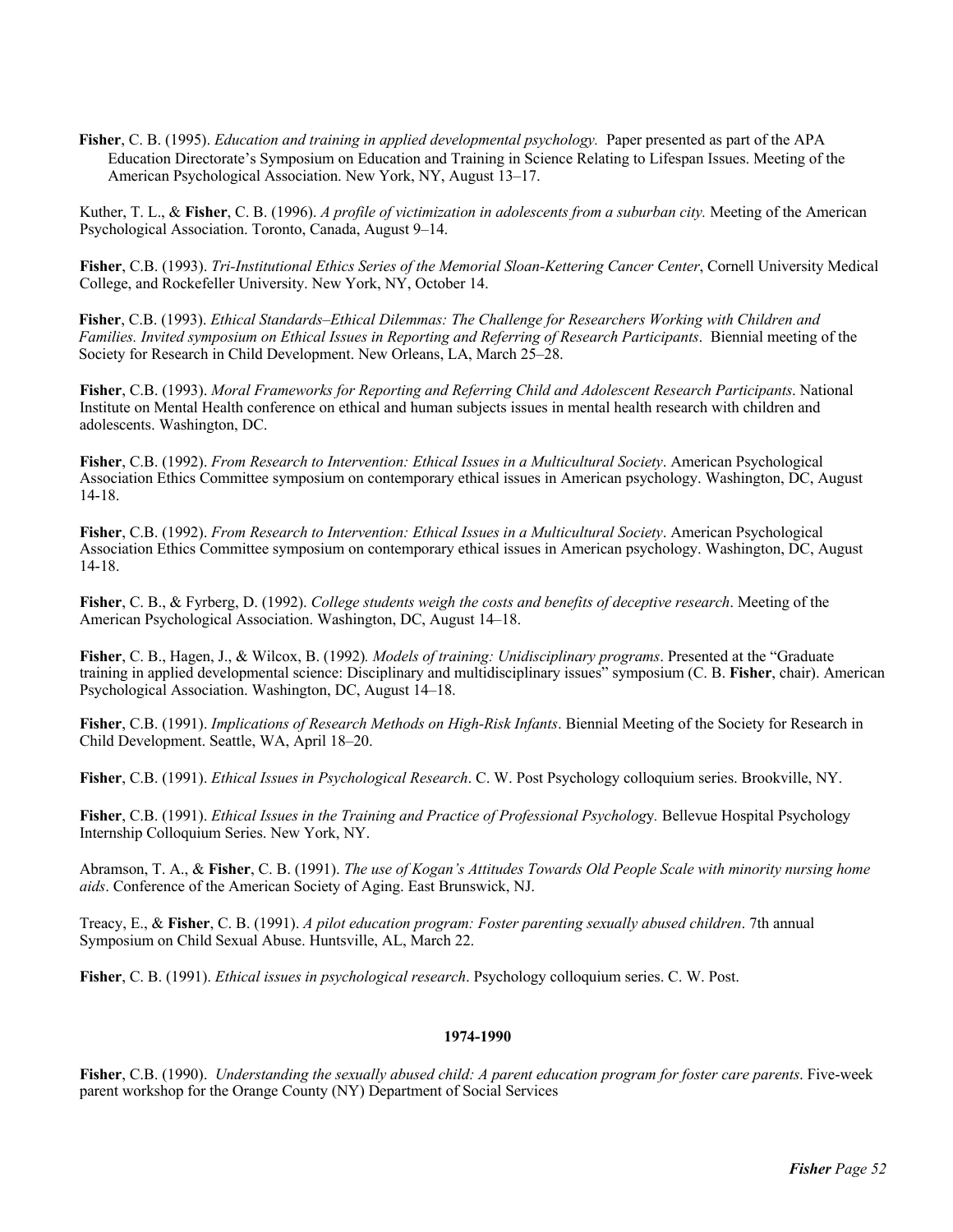**Fisher**, C.B. (1990). *Development and validation of complementary licensure examinations*. American Association of State Psychology Boards Midwinter Meeting. Albuquerque, NM

Abramson, T. A., & **Fisher**, C. B. (1990). *Turnover among nursing home aids: A follow-up study*. Meeting of the Gerontological Association of American. Boston, MA, August.

Reid, J. D., & **Fisher**, C. B. (1989). *Family environments mediating psychological distress in physically ill elderly*. American Psychological Association. New Orleans, LA, August 11–15.

**Fisher**, C. B., & Brennan, M. G. (1989). *Ethics and application in developmental psychology: A review of journals 1980/1987*. American Psychological Society. Arlington, VA, June 10–12.

Brennan, M. G., & **Fisher**, C. B. (1989). *Future-oriented planning measured by the Tower of Hanoi extended to an older population*. Annual meeting of the Gerontological Association of America. Minneapolis, MN, November.

Abramson, T. A., & **Fisher**, C. B. (1989). *Stress in nursing home aids: The impact of attitudes toward old people, perceived control, and job satisfaction.* Annual meeting of the Gerontological Association of America. Minneapolis, MN, November.

**Fisher**, C. B. (1989). *Summary of the NYS/ASSPB content validation project*. American Association of State Psychology Boards. Seattle, WA, September.

**Fisher**, C. B., & Brennan, M. G. (1989). *Ethics and application in developmental psychology: A review of journals 1980/1987*. American Psychological Society. Arlington, VA, June 10–12.

**Fisher**, C.B. (1989). *Connecting families with schools: A Fordham University invitational workshop for school professionals*. Fordham University. Bronx, NY

Olsen, C., & **Fisher**, C. B. (1988). *Transition to motherhood: Impact on the mother-daughter relationship*. Southeastern Conference on Research in Child Development. Charleston, SC, March.

**Fisher**, C. B., & Reid, J. M. (1988). *Conflict in family and friendships of later life.* American Psychological Association. Atlanta, GA, August 12–16.

Reinhardt, J., & **Fisher**, C. B. (1988). *Kinship versus friendship: Social adaptation in elderly married and widowed women.*  American Psychological Association. Atlanta, GA, August 12–16.

**Fisher**, C. B. (1988). *The training and practice of professionals in applied developmental psychology*. Developmental psychology colloquium series. Yeshiva University. New York, NY.

**Fisher**, C. B., & Lisa, B. (1987). *Getting mad at mom and dad: Children's changing views of family conflict*. Biennial meeting of the Society for Research in Child Development. Baltimore, MD, April 23–26.

Fracasso, M., Busch, N. A., & **Fisher**, C. B. (1987). *Quality of attachment in Puerto Rican and Dominican infants*. Symposium on studies of young black and Latino children. American Psychological Association. New York, NY, August 28– September 1.

**Fisher**, C. B., & Tryon, W. W. (1987). *Ethical issues in the research and practice of applied developmental psychology*. Biennial meeting of the Society for Research in Child Development. Baltimore, MD, April 23–26.

**Fisher**, C. B. (1987). *Let the "subject" beware: Psychological costs of research participation*. Symposium on ethical dilemmas in applied developmental psychology (C. B. **Fisher**, chair). American Psychological Association. New York, NY, August 28–September 1.

**Fisher**, C.B. (1986). *Parenting the mentally retarded child*. Three-day parent workshop for Retarded Infant Services. New York, NY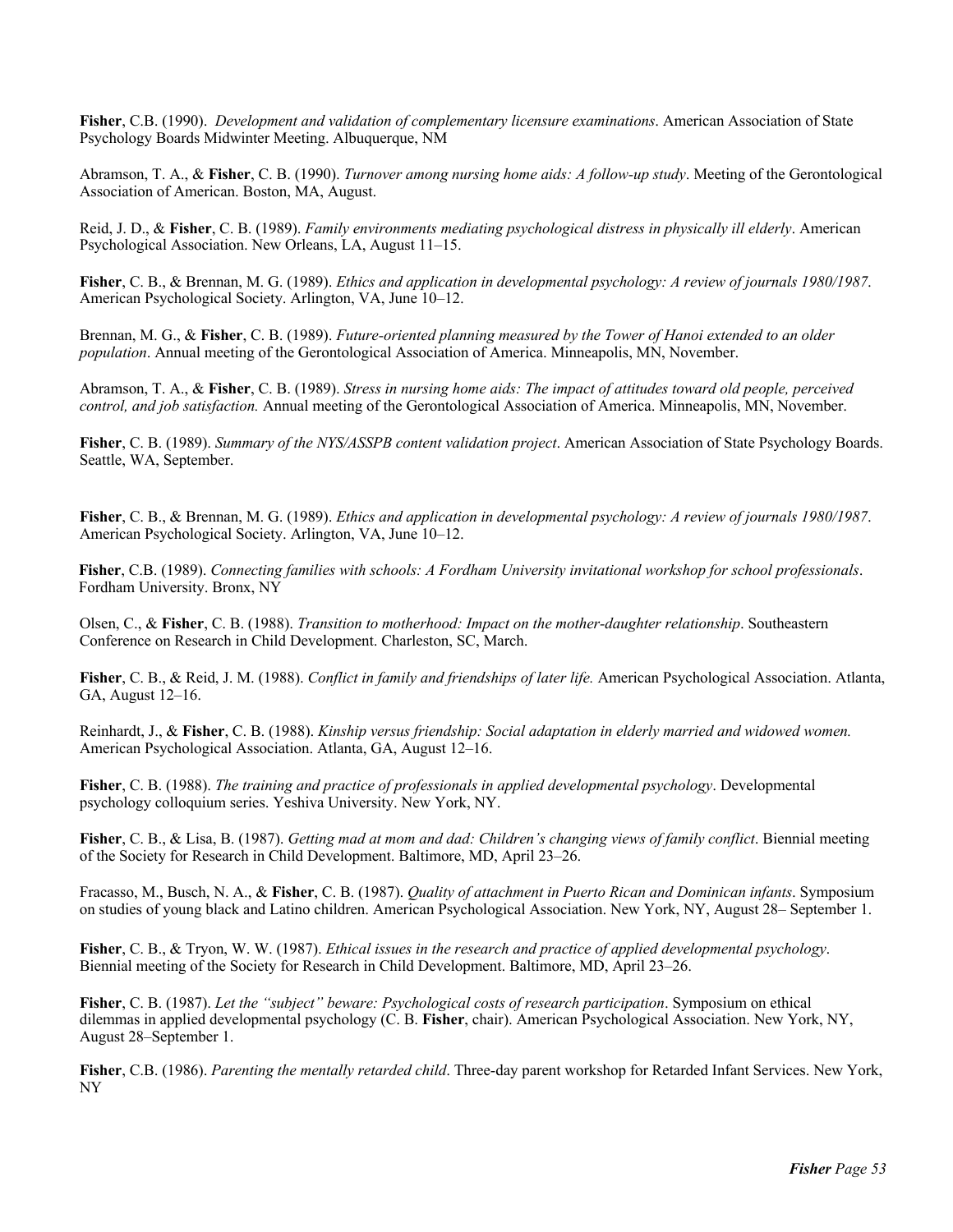**Fisher**, C. B., & Lisa, B. (1986)*. Arguments with mom and dad: A child's eye view*. Second annual Parenting Symposium, Philadelphia, PA, March 6–9.

**Fisher**, C. B. (1986). *Spatial frameworks in left-right coding*. Psychology colloquium series. Brooklyn College. Brooklyn, NY.

**Fisher**, C.B. (1986). *Parents and their learning disabled children.* Staff development workshop. The Children's Aid Society. Rhinelander Center, NY

Koplick, E., & **Fisher**, C. B. (1985). *Maternal attitudes toward mother-child separation.* Biennial meeting of the Society for Research in Child Development. Toronto, Canada, April 25–28.

Fracasso, M., Cornachio, C., Melendez, M., Morley, K., & **Fisher**, C. B. (1985). *Frames of reference in judgments of visual symmetry.* Meeting of the American Psychological Association. Los Angeles, CA, August 23–27.

**Fisher**, C. B., & Camenzuli, C. A. (1984). *Spatial frameworks in the development of left-right coding.* Meeting of the American Psychological Association. Toronto, Canada, August 24–28.

**Fisher**, C. B. (1984). *Frames of reference in perceptual judgments of symmetry*. Psychology colloquium series. New York University. New York, NY.

Braine, L. G., & **Fisher**, C. B. (1984). *The spatial referent in left-right discrimination*. Meeting of the Merrill Palmer Society. Detroit, MI.

**Fisher**, C. B., & Camenzuli, C. A. (1983). *Left-right coding: Concept or framework?* Southeastern Conference of the Society for Research in Child Development. Baltimore, MD, April.

Paley, R., & **Fisher**, C. B. (1983)*. The detection of symmetry in preschool children.* Meeting of the Eastern Psychological Association. Philadelphia, PA, April.

Camenzuli, C. A., & **Fisher**, C. B. (1983)*. Frames of reference in preschoolers' perception of motion*. Meeting of the Society for Research in Child Development. Detroit, MI, April 21–24.

**Fisher**, C. B., & Camenzuli, C. A. (1983). *The left-right effect across age and egocentric position*. Meeting of the Psychonomic Society. San Diego, CA, November.

**Fisher**, C. B., & Bornstein, M. H. (1982)*. Identification of symmetry*. Meeting of the American Psychological Association, Washington, DC, August 23-27.

**Fisher**, C. B. (1982). *Left-right memory: Concept or framework?* Psychology colloquium series. Rutgers University. New Brunswick, NJ.

**Fisher**, C. B. (1981). *Do children confuse left and right?* Invited International Symposium on Left and Right (M. Corballis, chair). American Psychological Association. Los Angeles, CA, August 24–28.

**Fisher**, C. B., & Bornstein, M. H. (1981). *The role of symmetry in infant form discrimination*. Eastern Psychological Association. Hartford, CT, April.

**Fisher**, C. B., & Heincke, S. (1981)*. The "oblique effect": A matter of degree?* Meeting of the Society for Research in Child Development. Boston, MA, April 2–5.

**Fisher**, C. B. (1981). *Children's memory for line orientation: A new look at the "oblique effect*." Symposium on asymmetries in the developmental of spatial cognition (C. B. **Fisher**, chair). Meeting of the Society for Research in Child Development. Boston, MA, April 2–5.

**Fisher**, C. B., & Braine, L.G. (1980). *Children's left-right memory: Generalized or stimulus specific?* Regional meeting of the Society for Research in Child Development. Alexandria, VA, April.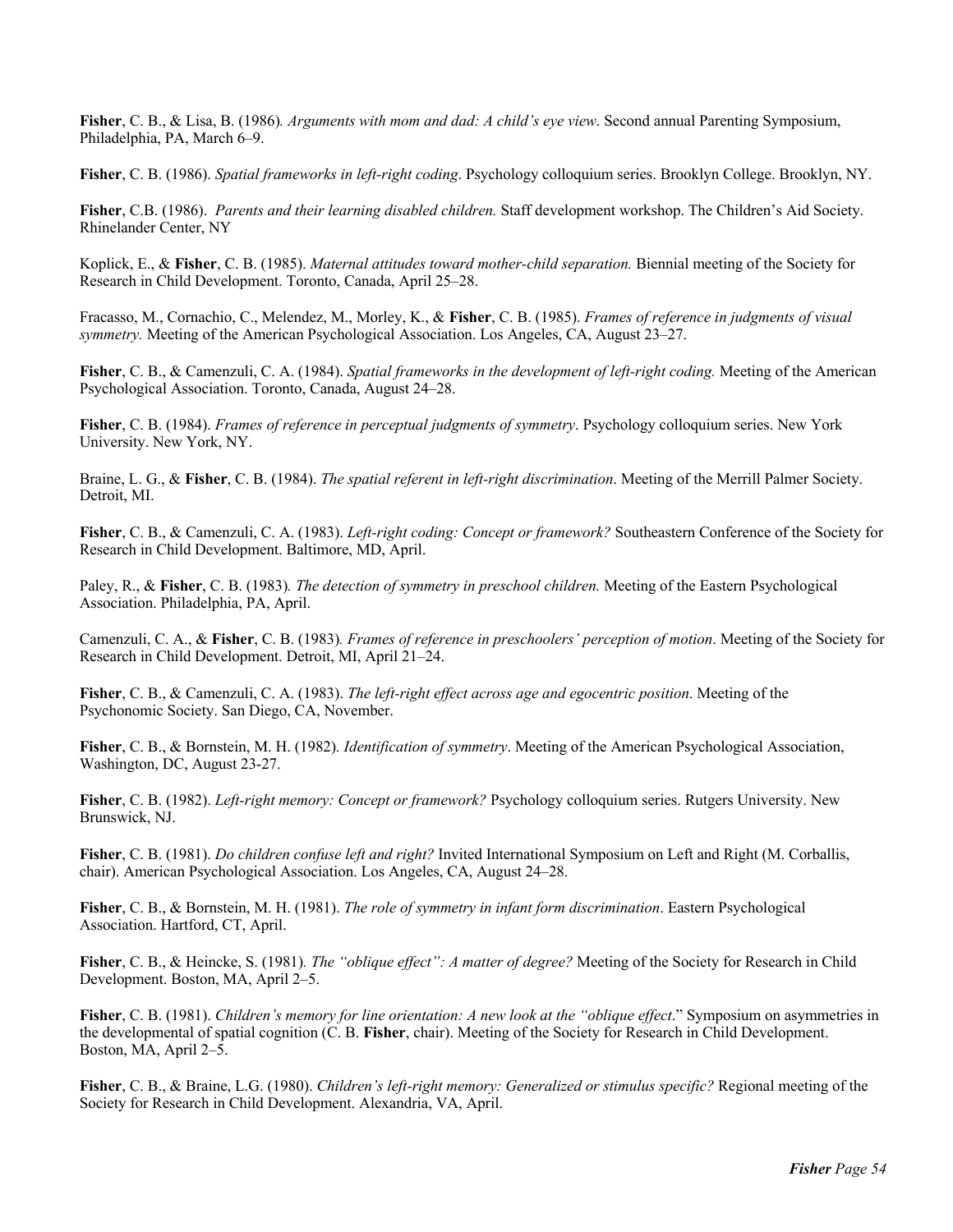**Fisher**, C. B. (1978). *Children's memory for line orientation under successive and simultaneous presentation*. Eastern Psychological Association. New York, NY, March.

**Fisher**, C. B., Nelson, K. E., & Mack, A. (1976)*. Improvement in I5-year-old's discrimination of oblique lines as a result of training with oblique realistic figures.* Eastern Psychological Association. New York, NY, April 22–24.

Mack, A., **Fisher**, C. B., & Fendrich, R. (1974)*. A reexamination of two-point induced movement*. Meeting of the Psychonomic Society. Boston, MA, November.

# **UNIVERSITY SERVICE, FORDHAM UNIVERSITY (SINCE 1979)**

Continuing University Strategic Planning Committee Board, Fordham University Press Freshman advisor University re-appointment and promotion committees University Research Council grant review panel Fordham-Brookdale Student Fellowship Committee Faculty lecturer: Fordham Jubilee; Parent Weekend; Dean's Day; and Fordham College Alumni Day Chair, Fordham Faculty Seminar on Ethics Faculty Ambassador Recruitment Program Faculty representative for high school counselor orientation Psychology major advising Senior class advisor Faculty marshal Middle States Self Study: Learning Environment Task Force Enrollment & Financial Aid Committee, Graduate School of Arts and Sciences Masters of Arts & Liberal Studies Program Advisory Committee Acting Director, Masters of Arts & Liberal Studies Program Member, Women's Studies Program

Member, Speakers Committee, Women's Studies Program

# **DEPARTMENTAL SERVICE, FORDHAM UNIVERSITY, DEPARTMENT OF PSYCHOLOGY**

Psychology Departmental Tenure Review Committees Graduate Admissions Committees Masters Comprehensive Committee Psychology Department Colloquium Committee Core Curriculum Values Committee Ad hoc member, University Hearing Committee College Council University Hearing Panel Office of Human Research Development Committee GSAS Award Committee University Facilities Committee Distinguished Professor Committee Interdisciplinary Program Directors Committee Graduate Council, Graduate School of Arts and Sciences University Strategic Planning Committee (2010) Chair, GSAS Gannon Lecture (2010) Fordham College State of the College Address (2010) Institutional Review Board Task Force (2011) Institutional Review Board Search Committee Member, Future of Liberal Arts Education Task Force Member, PCS Health Care Committee Fordham Law, Institute of Religion, Law and Lawyers Work Interdisciplinary Panel on relational ethics Organizer, Ethics Faculty Seminar Series Consultant, PACT Organizer, Careers in Ethics Panel Organizer, Humans in Nature: the World as We Find it and the World as We Create It Chair, Associate VP Research Director Search Committee Members, Director Center for Culture & Religion Search Committee

Associate Chair for Undergraduate Studies in Psychology Director, Graduate Program in (Applied) Developmental Committee for the Revision of the Fordham **Dissertation** Manual Committee on Departmental Ethical Procedures